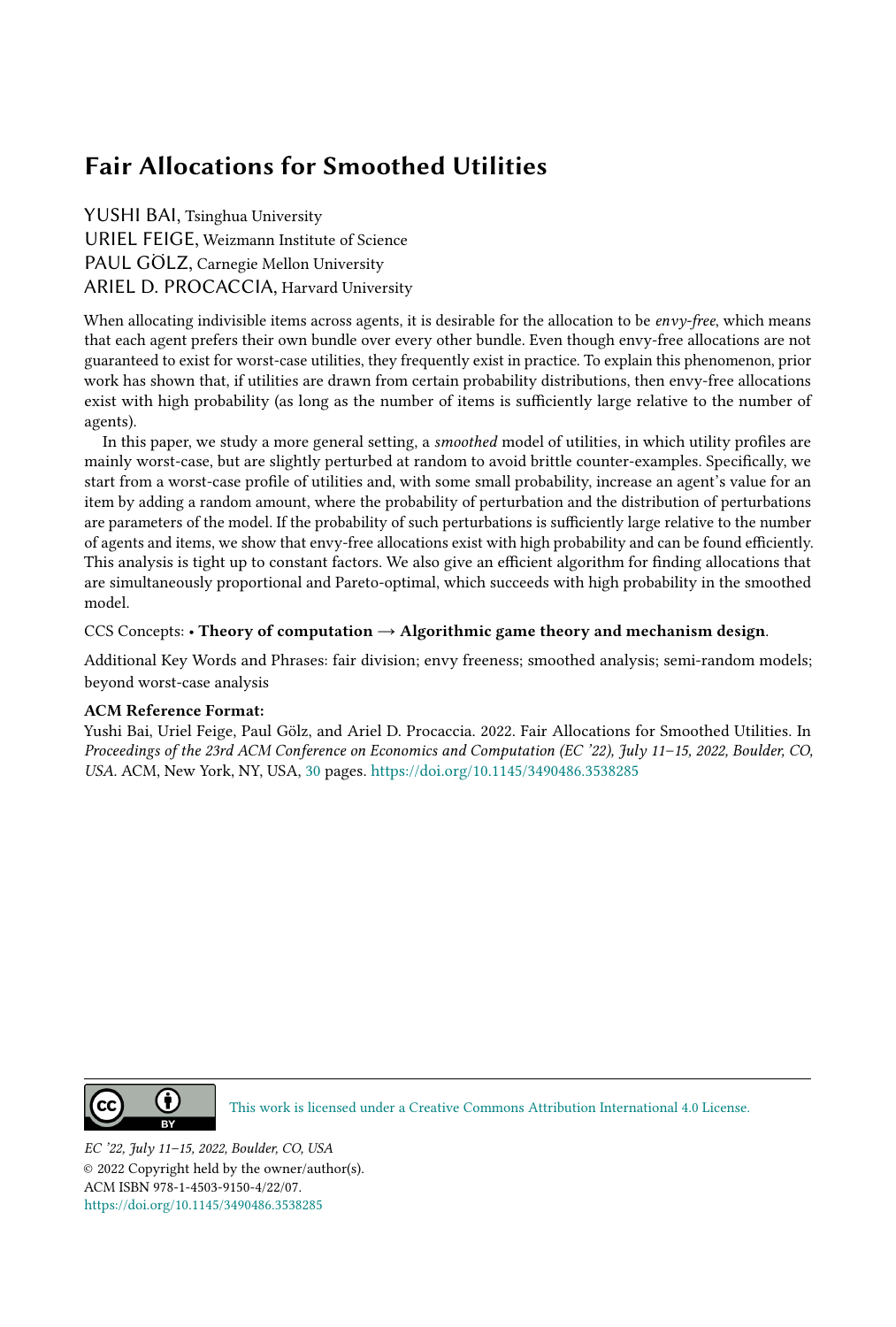#### 1 INTRODUCTION

Perhaps you are tasked with distributing a heap of candy between children, splitting an inheritance between siblings, or distributing the games included in a season ticket among your group of friends. Given that the recipients have different preferences over the items and that the items themselves cannot be individually split, can you distribute the items in a way that all recipients perceive as fair?

The most popular definition for whether an allocation of items is fair — some authors call it the "gold standard"  $[4, 22]$  $[4, 22]$  $[4, 22]$  — is a property known as *envy-freeness*: No agent should strictly prefer the bundle of another agent to their own. Multiple factors make envy-freeness an attractive notion of fairness. First, it avoids interpersonal comparisons of utility [\[2\]](#page-17-2), which are contested from a philosophical angle [\[21\]](#page-17-3). Second, when utilities are additive — as we assume throughout this paper<sup>[1](#page-1-0)</sup> envy-freeness immediately implies other desirable notions of fairness such as proportionality and maximin share [\[12\]](#page-17-4). Finally, behavioral experiments have shown that avoiding envy is a factor in people's intuitive notion of fairness [\[25\]](#page-17-5).

Given these advantages of envy-freeness, it is unfortunate that envy-free allocations do not always exist. An easy example is that of two agents and a single item that both agents value at a positive amount — no matter who receives the item, the agent who did not receive it will envy the agent who did. In light of such impossibilities, a large amount of recent work has focused on weaker variants of envy-freeness that can always be guaranteed such as envy-freeness up to one good (EF1) [\[6,](#page-17-6) [13,](#page-17-7) [14,](#page-17-8) [31\]](#page-18-0).

Even though envy-free allocations do not exist in the worst case, they do exist in most real-world allocation problems. Indeed, among more than 4,300 tasks submitted through the "divide goods" application of the nonprofit website [spliddit.org](http://www.spliddit.org/) [\[23\]](#page-17-9) as of July 2021, 71% have envy-free allocations. Moreover, the non-existence of envy-free allocations seems to primarily be a problem of instances with few items: Among the 401 instances with at least 3 times as many items as agents, 93% possess an envy-free allocation [\[36\]](#page-18-1).

To explain why envy-free allocations frequently exist in practice, several papers [\[17,](#page-17-10) [33,](#page-18-2) [34\]](#page-18-3) have studied conditions for the presence of envy-free allocations under the assumption that utilities are drawn from specific probability distributions. To illustrate this line of research, we focus on work by Dickerson, Goldman, Karp, Procaccia, and Sandholm [\[17\]](#page-17-10); we discuss related papers in Section [1.2.](#page-3-0) In the distributional model of Dickerson et al., envy-free allocations exist with high probability so long as the number of items exceeds the number of agents by a logarithmic factor. In fact, such envy-free allocation can be found by the simple welfare-maximizing algorithm, which allocates each item to the agent valuing it the most. It might be surprising that this algorithm — which, for general utilities, can be arbitrarily far from envy-free — would lead to envy-free allocations, but this follows from three assumptions underlying the distributional model: (1) for each item, each agent is equally likely to have the largest value, (2) when an agent has the largest value for a given item, this agent's conditional expected value for the item is larger by a constant gap than the expected value for the item conditioned on the agent's value not being the largest, and (3) agent–item values are independently drawn across items. Property (1) implies that each agent receives an equal number of items in expectation, property (2) implies that an agent's expected utility for an item in their own bundle is larger than their expected utility for an item in another bundle, and, by property (3), the agent's utilities for the different bundles are concentrated around their (well separated) means. Thus, with high probability, the welfare-maximizing allocation is envy-free.

<span id="page-1-0"></span> $1$ In practice, most fair division problems with indivisible goods assume additive utilities since additive utilities strike a good balance between expressivity and ease of elicitation. The website spliddit.org mentioned below and, to our knowledge, all papers studying fair allocations in distributional models assume additive utilities.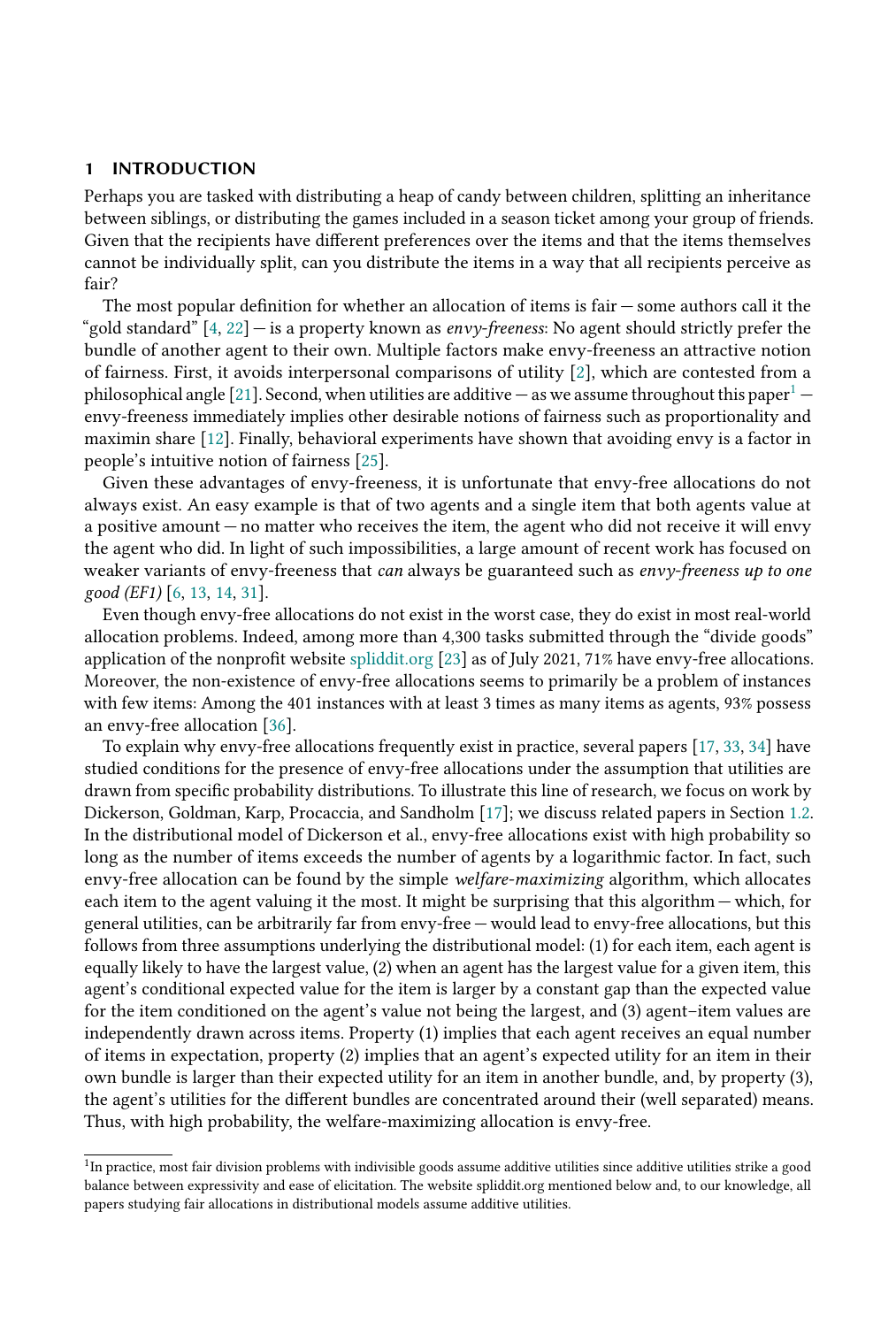Even though papers such as the one by Dickerson et al. show that envy-free allocations are frequent when utilities are drawn from the distributions considered, the level of symmetry and independence in these distributions limits the applicability of these results to practice. For example, in the scenario of splitting season tickets among friends, the following two situations could naturally arise:

- Two friends largely agree on which games are the most exciting. However, one friend mainly wants to see the top matches whereas the other only slightly prefers these games over others.
- Some of the friends work at the same company. Since games on certain weekdays overlap with work commitments, these friends have zero utility for those games.

Whereas practical item allocation problems might exhibit many such patterns, these patterns are exceedingly unlikely in the distributional models. Since, furthermore, there is no reason to believe that algorithms like the welfare-maximizing algorithm would produce envy-free allocations on such instances, a stronger approach is needed to explain the widespread existence of envy-free allocations in practice.

There are two reasons to hope that weaker assumptions than those made in distributional models would suffice for envy-free allocations to exist: First, the argument by Dickerson et al. ensures not just that agents barely prefer their own bundle over another agent's, but that agents prefer their own bundle by a constant factor. Second, the research on EF1 shows that, even for worst-case utilities, it is always possible to allocate items such that no agent prefers another agent's bundle over their own by much, if no single item has exceptionally large value [\[31\]](#page-18-0). As a result, it stands to reason that utility profiles might not have to be entirely distributional to allow for envy-free allocations. Instead, utility profiles could be largely worst-case, with just a small part of the agents' utilities being distributional. As long as a subset of the items can be distributed in a suballocation in which agents strongly prefer their own bundle over others', and as long as the remaining items are distributed such that agents are only mildly envious of others' bundles in the second suballocation, the total allocation should be envy-free.

In this paper, we formalize these intuitions by proposing a smoothed model, in which utilities arise from a worst-case profile of utilities by randomly perturbing a fraction of the agent–item values. For any worst-case utility profile, envy-free allocations are likely to exist for the perturbed utility profile, if sufficiently many items are perturbed. Given that the perturbations only change a fraction of agent–item values and only change these values by a bounded amount, patterns in the worst-case utilities such as the ones described for the season-ticket scenario are largely preserved in the perturbed utilities and therefore such patterns do not rule out envy-free allocations. More fundamentally, our results show that instances without envy-free allocations are brittle with respect to small random variations in agent utilities (assuming a sufficient number of items), which provides a more robust explanation for the widespread existence of envy-free allocations than does previous work.

#### <span id="page-2-0"></span>1.1 Our Techniques and Results

In Section [2,](#page-4-0) we introduce our smoothed model, which generates profiles of additive utilities for a given number  $n$  of agents and  $m$  indivisible items. The model starts from a profile of worst-case base utilities. With a fixed probability  $p$ , the model increases each agent–item base value by adding an independently drawn amount of utility, which we refer to as the agent's boost for that item. As we will discuss at the end of the paper, one can think of an item being boosted for an agent as the agent liking the item a bit more due to an *idiosyncratic* reason, i.e., a reason independent from general patterns of alignment or misalignment between the agents' base valuations. Both the boost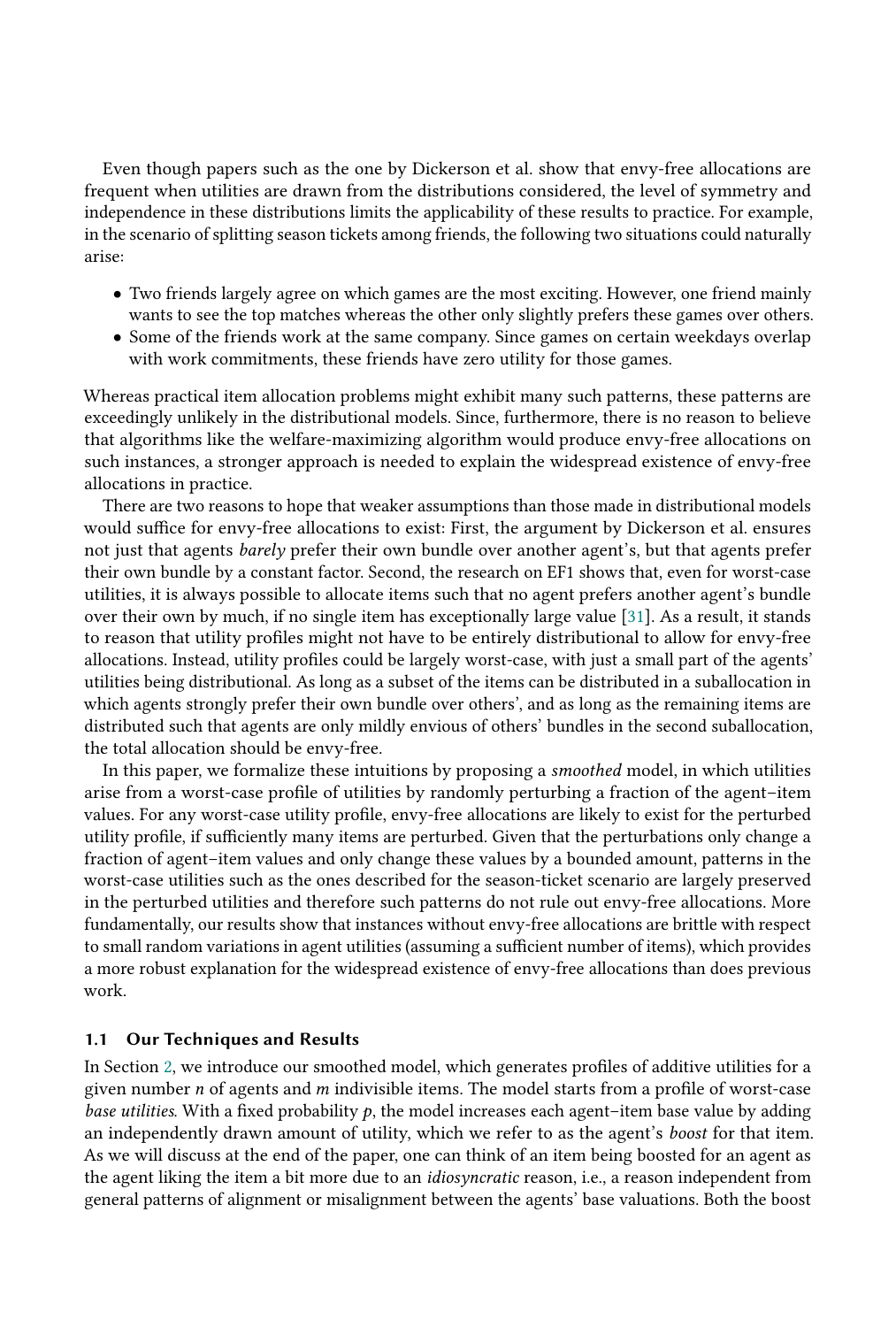probability and the distribution of boosts are parameters of our model, which allows our model to capture a wide range of distributions.

In Section [3,](#page-5-0) we demonstrate that the round robin algorithm, which has excellent envy-freeness properties in the distributional setting [\[34\]](#page-18-3) and satisfies EF1 in the worst case, fails to guarantee envy-freeness in the smoothed model, even when the expected number  $p \, m$  of boosts per agent is as large as  $m^{0.33}$ , which corresponds to a much larger p than will be required for our existence results.

In Section [4,](#page-7-0) we prove our main theorem:

<span id="page-3-1"></span>**Theorem 3** (informal statement). In the two following scenarios, envy-free allocations exist with probability converging to 1:

- if  $n \to \infty$ ,  $m \gg n \ln n$ , and the expected number p m of boosts per agent is sufficiently larger than  $\ln n$ , or
- if n is bounded and the expected number  $p$  m of boosts per agent goes to infinity.

Our proof applies an argument similar to the one by Dickerson et al. [\[17\]](#page-17-10), but to only the boosts rather than the entire utilities: each item that has a boost for some agent is allocated to the agent with the largest boost to form a partial allocation  $\mathcal{A}_2$ ; all items without any boosts are allocated using an algorithm satisfying EF1 in a suballocation  $\mathcal{A}_1$ .

Because the boosts satisfy assumptions (1) through (3) in the introduction, each agent derives substantially more utility from the boosts allocated to themselves in  $\mathcal{A}_2$  than their utility for the boosts of items allocated to other agents in  $\mathcal{A}_2$ . While agents might have higher base utility for the items allocated to another agent than for those allocated to themselves, this source of envy is concentrated around zero (for  $\mathcal{A}_2$ ) or bounded above by one (for  $\mathcal{A}_1$ ). We show that the "negative envy" between boosts outweighs possible envy between base utilities, which makes the combination of  $\mathcal{A}_1$  and  $\mathcal{A}_2$  an envy-free allocation. In Section [5,](#page-11-0) we show that our analysis of the boost probability required for envy-free allocations to exist is asymptotically tight.

The argument for the existence of envy-free allocations sketched above does not provide a polynomial time allocation algorithm because the allocation assumed access to how agents' utilities decompose into base utilities and boosts, rather than to just the utilities. In Section [6,](#page-12-0) we develop a polynomial-time allocation algorithm for finding envy-free allocations with high probability, under the same conditions as those of Theorem [3.](#page-3-1) Our algorithm uses linear programming to identify a fractional suballocation that can play the role of  $\mathcal{A}_2$ , randomly rounds this allocation, and allocates the remaining items in an EF1 suballocation.

Finally, we show in Section [7](#page-14-0) that our smoothed model makes another task easier that is computationally intractable in the worst case — finding allocations that simultaneously satisfy proportionality and Pareto-optimality. While the existence of such allocations is a corollary of Theorem [3,](#page-3-1) finding them in polynomial time requires additional techniques. Our algorithm is based on finding a fractional allocation using a different linear program, and rounding it using a different rounding procedure. The resulting allocation is always Pareto-optimal and satisfies proportionality with high probability over the random boosts.

#### <span id="page-3-0"></span>1.2 Related Work

Fair allocations in distributional models. Our work is related to a sequence of papers that investigate the existence of fair allocations for indivisible items when utilities come from a distributional model [\[1,](#page-16-0) [5,](#page-17-11) [17,](#page-17-10) [18,](#page-17-12) [29,](#page-18-4) [32](#page-18-5)[–34,](#page-18-3) [39,](#page-18-6) [42\]](#page-18-7). We already discussed in detail the paper by Dickerson et al. [\[17\]](#page-17-10), and will discuss in the following two other papers whose results we will refer to.

These papers, both by Manurangsi and Suksompong [\[33,](#page-18-2) [34\]](#page-18-3), refine Dickerson et al.'s analysis of parameter ranges for which envy-free allocations exist with high probability. Assuming that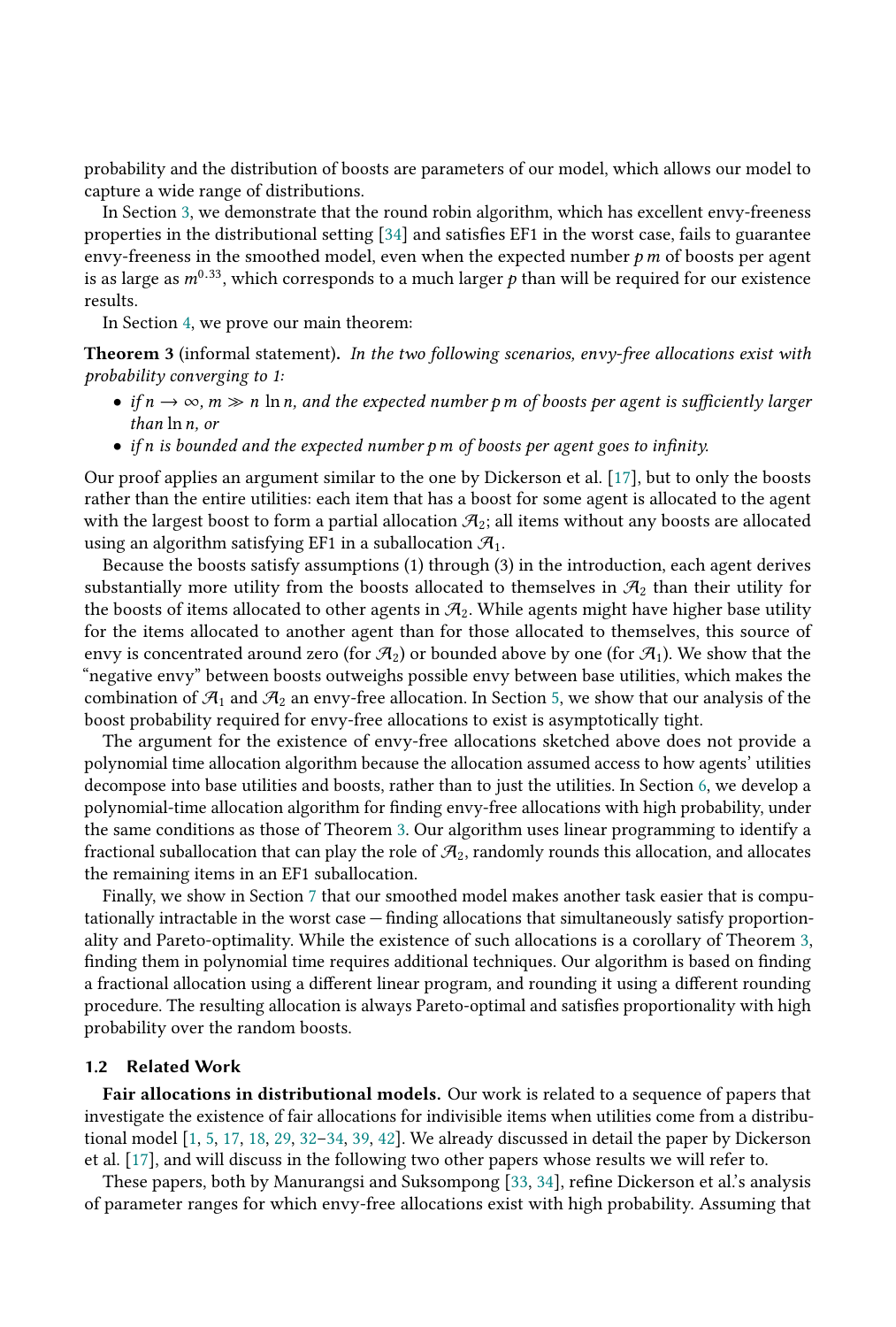the number of agents n goes to infinity, Dickerson et al.'s results show that envy-free allocations exist if the number of items m scales in  $\Omega(n \ln n)$ , and that envy-free allocations do not necessarily exist if  $m \in n + o(n)$ . Manurangsi and Suksompong show that the existence for most intermediate  $m$  depends on how cleanly  $m$  is divisible by  $n$ , and that envy-free allocations cannot be guaranteed even if  $m \in O(n \ln n / \ln \ln n)$  if m is not divisible by n [\[33\]](#page-18-2). In a follow-up paper [\[34\]](#page-18-3), Manurangsi and Suksompong show that another algorithm, round robin, leads to envy-free allocations for  $m \in \Omega(n \ln n / \ln \ln n)$ , rendering the previously mentioned bound tight up to constant factors. In our smoothed model, by contrast, the round robin algorithm will turn out to be far from optimal for guaranteeing envy-freeness.

Semi-random models. Smoothed analysis is one modeling approach within the wider field of semi-random models. Semi-random models generate problem instances in a partly adversarial, partly random way. These semi-random models allow algorithm designers to study algorithmic problems despite impossibility results holding for isolated worst-case instances, without forcing the algorithm designer to commit to any specific distribution as being a good proxy for reality.

While semi-random models have been widely adopted as a way to circumvent computational hardness [\[10,](#page-17-13) [19,](#page-17-14) [20,](#page-17-15) [28,](#page-18-8) [37\]](#page-18-9), they have only rarely been used to circumvent other kinds of impossibilities as we do in our paper. One such example is in online matching, where worst-case arrivals with random ordering allow for better approximation ratios than worst-case arrival orderings [\[24,](#page-17-16) [26,](#page-17-17) [27\]](#page-17-18). Recently, semi-random models have also been used in social choice [\[40,](#page-18-10) [41\]](#page-18-11), where the randomness in the instance circumvents classic voting paradoxes, and in mechanism design [\[8,](#page-17-19) [9\]](#page-17-20), where the randomness allows to align incentives without the large cost to welfare implied by worst-case examples. The only other application of semi-random models to fair division that we know of is by Chèze [\[15\]](#page-17-21). He applies smoothed analysis to the cake-cutting problem, in which envy-free allocations always exist but are hard to compute. For smoothed utilities, Chèze shows that the complexity of cake cutting is polynomially bounded with high probability.

#### <span id="page-4-0"></span>2 PRELIMINARIES

**Basic definitions.** Let there be a population  $N = \{1, \ldots, n\}$  of  $n \geq 2$  agents and a collection M of  $m \ge 1$  indivisible items. Each agent i has a value  $u_i(\alpha) \ge 0$  for each item  $\alpha$ . Throughout this paper, we assume that the agents' utilities are additive, i.e., that agent i's utility for a set of items  $\hat{A} \subseteq M$  is  $u_i(A) := \sum_{\alpha \in A} u_i(\alpha)$ . The collection of all agent–item values is called a *utility profile.*<br>Given a utility profile, an allocation algorithm must return an allocation which is a partition of the Given a utility profile, an allocation algorithm must return an allocation, which is a partition of the items into *bundles*  $A_1, \ldots, A_n$  where bundle  $A_i$  is allocated to agent *i*.<br>Given an allocation  $\{A_i\}_{i \in \mathbb{N}}$  for a specific utility profile, we say the

Given an allocation  $\{A_i\}_{i\in\mathbb{N}}$  for a specific utility profile, we say that an agent *i envies* another agent j by the amount  $u_i(A_i) - u_i(A_i)$ . Note that we allow envy to be negative, whereas some authors define envy as max  $(0, u_i(A_j) - u_i(A_i))$ . We say that an allocation has *t*-bounded envy for  $t \le 0$  some  $t \in \mathbb{R}$  if each agent *i* envies *i* by at most *t*; if an allocation has *t*-bounded envy for  $t \le 0$ some  $t \in \mathbb{R}$  if each agent *i* envies *j* by at most *t*; if an allocation has *t*-bounded envy for  $t < 0$ , this means that each agent strictly prefers their own bundle over every other bundle by a gap of size −t. An allocation  $\{A_i\}_{i \in N}$  is envy-free if it has 0-bounded envy, i.e., if, for all pairs of agents  $i \neq j$ ,  $u_i(A_i) \geq u_i(A_j)$ . Rather than defining envy-freeness up to one good (EF1), it will suffice to note that, if an allocation satisfies EF1, the allocation has  $\max_{i \in N, \alpha \in M} u_i(\alpha)$ -bounded envy. An allocation  $f(x)$ , we satisfies approximative if for every agent  $i, u_i(A) > u_i(M)/n$ . Note that for allocation  $\{A_i\}_{i\in\mathbb{N}}$  satisfies proportionality if, for every agent i,  $u_i(A_i) \ge u_i(M)/n$ . Note that, for additive valuations, any envy-free allocation is also proportional. Finally, an allocation  $\{A_i\}_{i\in\mathbb{N}}$  is Pareto-optimal if it is not Pareto dominated by any other allocation  $\{A'_i\}_{i\in\mathbb{N}}$ , which means that there can be no  $\{A'_i\}_{i\in\mathbb{N}}$  such that for each agent  $i, u \cdot (A') > u \cdot (A)$  and at least one of these inequalitie can be no  $\{A'_i\}_{i\in\mathbb{N}}$  such that, for each agent  $i, u_i(A'_i) \geq u_i(A_i)$  and at least one of these inequalities is strict. is strict.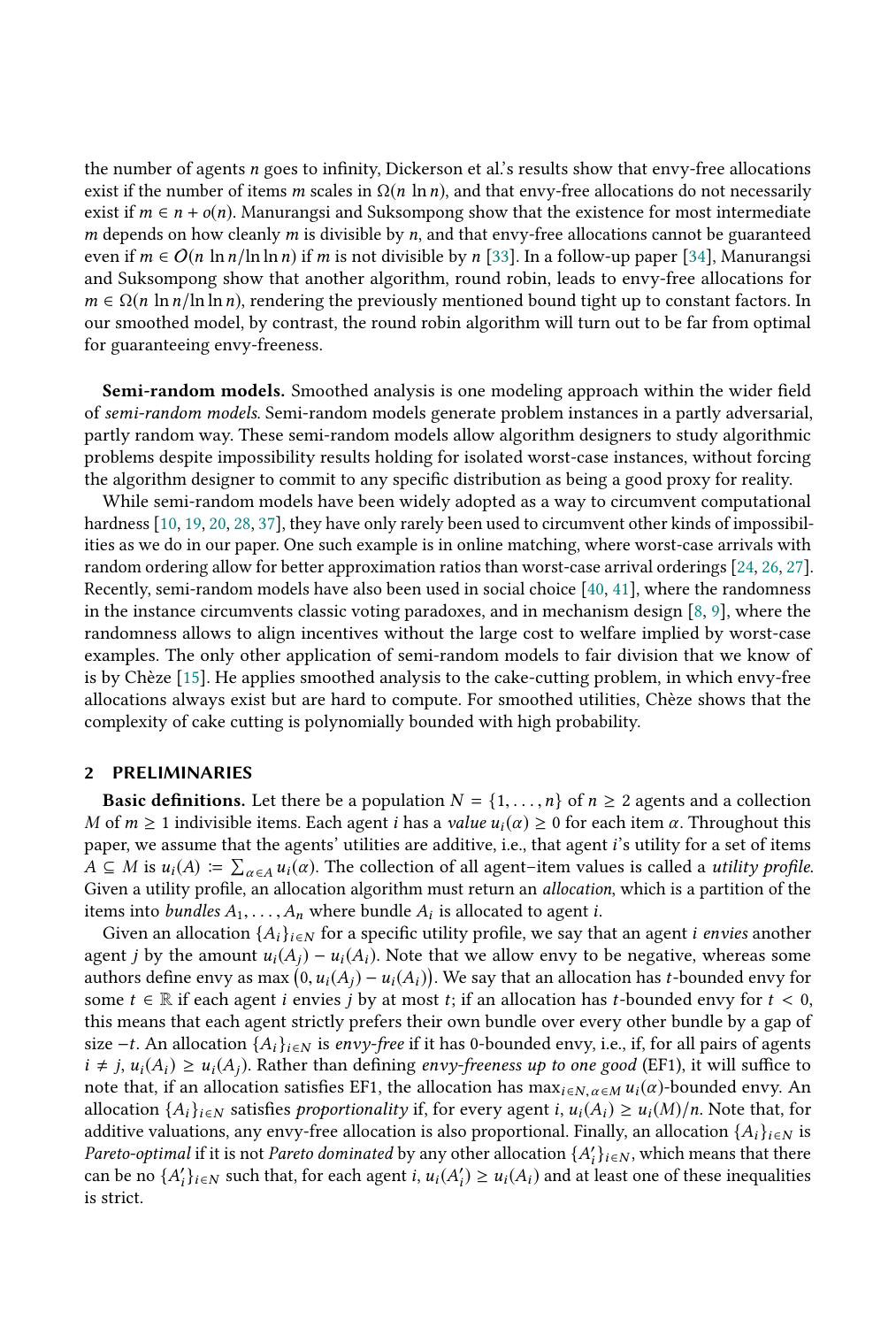Smoothed model. Each instance of our smoothed model describes a family of probability distributions that generate utility profiles. These instances are parameterized by three elements: a utility profile of base utilities, a boost probability, and a boost distribution: Each agent i has a base value  $\underline{u}_i(\alpha) \in [0,1]$  for each item  $\alpha$ , and the base utilities extend these values to sets of items by setting  $u(A) = \sum_{i=1}^{\infty} u_i(\alpha)$  Independently across agents and items an agent i's hoost items by setting  $\underline{u}_i(A) := \sum_{\alpha \in A} \underline{u}_i(\alpha)$ . Independently across agents and items, an agent *i's boost*<br>for item  $\alpha$  denoted Boost... is drawn from a *boost distribution*  $\Omega$  with a fixed boost probability The strain is boost  $\underline{u}_i(A) := \sum_{\alpha \in A} \underline{u}_i(\alpha)$ . Independently across agents and items, an agent t s boost<br>for item  $\alpha$ , denoted Boost<sub>i,  $\alpha$ </sub>, is drawn from a boost distribution D with a fixed boost probability<br> $\alpha \$  $p \in (0, 1]$ ; with probability  $1 - p$ , the boost is zero.<sup>[2](#page-5-1)</sup> We assume that all values drawn from  $\mathcal{D}$  lie in the interval  $(0, c]$  for some  $c > 0$  and that  $\mathcal D$  is non-atomic.<sup>[3](#page-5-2)</sup> We call  $\mathcal D$ 's variance  $\sigma^2$ , which is nositive by non-atomicity. An agent's value for an item  $\alpha$  in the smoothed model is defined as is positive by non-atomicity. An agent's value for an item  $\alpha$  in the smoothed model is defined as  $u_i(\alpha) \coloneqq \underline{u}_i(\alpha) + \text{Boost}_{i,\alpha}.$ <br>In this paper we aim

In this paper, we aim to characterize how many random boosts are needed in order to have envy-free allocations, and we focus on the case where there are many items. We phrase these results in terms of asymptotic bounds on the boost probability  $p$ , along an infinite sequence of instances in which the number of items goes to infinity. For an event relating to a utility profile (such as: "there exists an envy-free allocation"), we say that this event occurs with high probability if, along the infinite sequence of instances, the probability of this event converges to 1. For simplicity, we will assume that the boost distribution  $D$  stays the same across the sequence of instances instances (alternatively, that  $\sigma^2 > 0$  refers to a lower bound on all variances and c to an upper bound on the sumper bound on the sumper state is all boost distributions). Note that we do not necessarily assume that the number the support of all boost distributions). Note that we do not necessarily assume that the number of agents n goes to infinity; we will often give separate results depending on whether  $n \to \infty$  or  $n \in O(1)$ . For clarity, we use the notation  $const(\sigma^2, c)$  to hide positive, absolute constants that only depend on the variance and upper range of  $\Omega$ depend on the variance and upper range of D.

In Appendix [A,](#page-19-0) we give the rationale for three central modeling choices underlying our smoothed model. Specifically, we explain why our model assumes boosts to be positive, why it includes the parameter  $p$ , and why we focus on the case where  $m$  goes to infinity. For each of these decisions, we discuss the implications of alternative choices. In addition, we describe in Appendix [G](#page-27-0) how our results extend to a model of allocating not just goods but mixed manna (i.e., items whose values may be negative), a setting in which we make the first and second modeling choice differently.

#### <span id="page-5-0"></span>3 ROUND ROBIN ALLOCATIONS ARE NOT ENVY-FREE

Given that our smoothed model generalizes the distributional model mentioned in the introduction,<sup>[4](#page-5-3)</sup> we will demonstrate that the allocation algorithms shown to give envy-freeness in this distributional model do not guarantee envy-freeness in the smoothed model even when the number of boosts is high. This finding will show that the smoothed setting requires new algorithms such as those we develop in the following sections. The welfare-maximizing algorithm is clearly not useful for finding envy-free allocations in this model since, if one agent's base utilities exceed another agent's base utilities by more than  $c$  for all items, the welfare-maximizing algorithm will not allocate any item to the latter agent, who will then be envious. Thus, we will focus our discussion on another candidate algorithm.

A priori, the most promising contender for an algorithm that would produce envy-free allocations in the smoothed model is the *round robin algorithm*. This common-sense algorithm iterates over

<span id="page-5-1"></span> $^2$  Our results are robust to some changes in this setup. For example, boost distributions could differ by agent, in which case our analysis would extend using the tools of Kurokawa et al. [\[29,](#page-18-4) Lemma 3.2] or Bai and Gölz [\[5\]](#page-17-11). Fundamentally, all we need is for the boost distribution to satisfy properties (1), (2), and (3) from the introduction.

<span id="page-5-2"></span><sup>&</sup>lt;sup>3</sup>The assumption of non-atomicity is only for ease of exposition; our results readily generalize to atomic distributions with positive variance when ties between agents' boosts are broken at random in our arguments.

<span id="page-5-3"></span><sup>&</sup>lt;sup>4</sup>That is, if  $p = 1$  and all base utilities are zero, the smoothed model reduces to the distributional model in which all agent item utilities are drawn i.i.d. from a distribution  $\Omega$ agent–item utilities are drawn i.i.d. from a distribution D.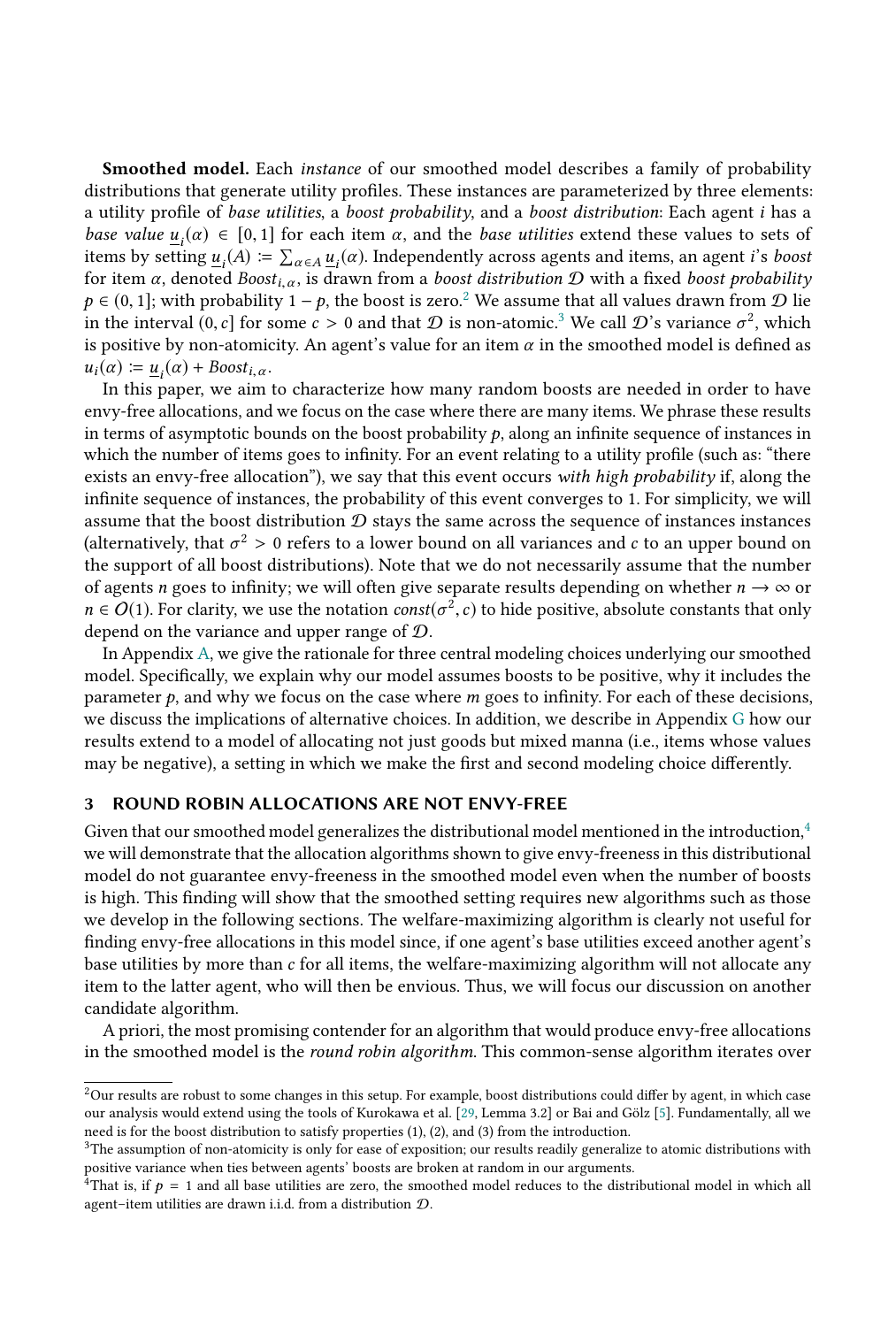the agents i in a cyclical manner, and allocates one item to i in each step, namely, i's favorite item among those that have not yet been allocated. Round robin excels by virtue of its envy properties both in the distributional model and in the worst case: In the distributional model, round robin allocations are envy-free with high probability if  $m \in \Omega(n \ln n / \ln \ln n)$  [\[34\]](#page-18-3), which is the best possible such guarantee since envy-free allocations need not exist for fewer items [\[33\]](#page-18-2). Even on worst-case valuations, round robin satisfies EF1 [\[13\]](#page-17-7).

On the face of it, the argument showing EF1 in the worst case seems like it should also provide envy-freeness for smoothed utilities. To describe this argument for EF1, consider two agents 1 and 2 and suppose that they draw items as follows, possibly interspersed by the picks of other agents: agent 1 picks an item  $\alpha_1$ , agent 2 picks  $\beta_1$ , agent 1 picks  $\alpha_2$ , agent 2 picks  $\beta_2$ , and so forth. By construction, agent 1 prefers each item  $\alpha_t$  to agent 2's subsequent pick  $\beta_t$ , from which it follows that  $\mu_t(f\alpha, \alpha_0, \lambda) > \mu_t(f\beta, \beta_0, \lambda)$ .  $u_1(\{\alpha_1,\alpha_2,\dots\}) \geq u_1(\{\beta_1,\beta_2,\dots\})$ . Agent 1 can only envy agent 2 if agent 2 picked one additional item  $\beta_0$  before agent 1 chose an item for the first time, but even then the envy is bounded by the value of  $\beta_0$ , which shows EF1.

It would be natural to assume that few random utility perturbations suffice in order to eliminate the envy in round robin allocations, since envy created by  $\beta_0$  persists only if the  $u_1(\alpha_t)$  are not much larger than the corresponding  $u_1(\beta_t)$ , which will require the two agents' preferences to closely align. Random perturbations of the utilities seem promising because they disturb the alignment of preferences even if the base utilities are similar; agent 1's boosts will make some items particularly valuable to agent 1 and some boosts will make agent 2 pick items earlier that have low value for agent 1. If these effects make  $u_1(\alpha_t) - u_1(\beta_t)$  large enough for enough t, then agent 1 prefers the items  $\alpha_1, \alpha_2, \ldots$  by a sufficient gap over  $\beta_1, \beta_2, \ldots$  that adding  $\beta_0$  to the latter bundle does not create envy. Surprisingly to us, the following proposition shows that even a substantial amount of random boosts is not enough to eliminate envy for certain base utilities:

<span id="page-6-0"></span>**Proposition 1.** For any  $\delta > 0$  and  $\epsilon \in (0, 1)$ , there is a family of instances with two agents, 1 and 2, and  $m \to \infty$  items, with a boost probability of  $p := m^{-2/3-\delta}$  and the boost distribution Uniform $((0, \epsilon))$ <br>such that with high probability agent 1 will envy goent 2 in the round robin allocation starting from such that, with high probability, agent 1 will envy agent 2 in the round robin allocation starting from agent 2.

PROOF SKETCH. We describe the family of instances and their non-trivial analysis in Appendix [B.](#page-20-0) The idea behind these instances is to set the base utilities such that the boosts do not have the envy-reducing effects for agent 1 described above: Whenever agent 1 picks an item that is boosted for them, this gives agent 2 an opportunity to pick more items that both agents have high value for, essentially neutralizing any envy-reducing effects of agent 1's boosts. Furthermore, the instance is constructed such that agent 2's boosts only change their sequence of picking between items that agent 1 is indifferent between, and thus agent 2's boosts do not reduce agent 1's envy. As a result, agent 1 envies agent 2, even though the expected number of boosted items  $p$  m grows as a power function of m. function of  $m$ . □

In contrast to this negative result for round robin, we will show in the next section that envy-free allocations exist for two agents whenever  $p \, m \rightarrow \infty$  and thus already for boost probabilities much lower than those in this proof. Note that the proof above also rules out proportional allocations since proportionality and envy-freeness are equivalent when  $n = 2$ . One might hope that the counter-example above is a fluke of having only two agents, but we show in Appendix [B](#page-20-0) that the argument can easily accommodate additional agents (who favor the items that agent 1 and 2 value the least):

**Corollary 2.** Fix any  $\delta > 0$ ,  $\epsilon \in (0, 1)$  and any function  $n : \mathbb{N}_{\geq 1} \to \mathbb{N}_{\geq 2}$  such that  $n(m) < m^{1/3}$  for exificiently large m. Then, there is a family of instances with  $m \to \infty$  items and  $n = n(m)$  agents wit sufficiently large m. Then, there is a family of instances with  $m \to \infty$  items and  $n = n(m)$  agents, with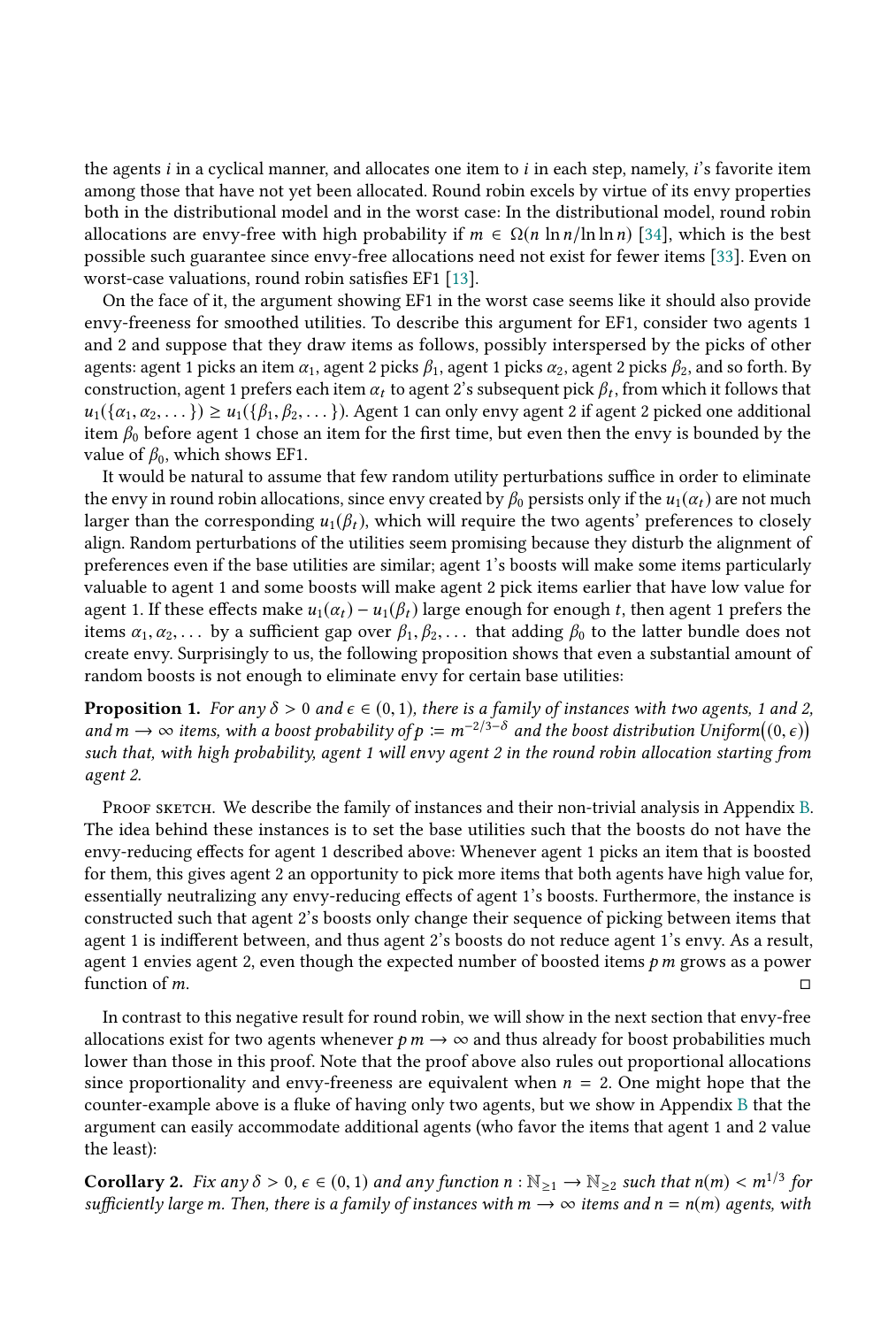a boost probability of  $p := m^{-2/3-\delta}$  and the boost distribution Uniform $((0, \epsilon))$  such that, with high probability round robin (starting with agent 2) produces an allocation in which agent 1 envies agent 2 probability, round robin (starting with agent 2) produces an allocation in which agent 1 envies agent 2.

#### <span id="page-7-0"></span>**EXISTENCE OF ENVY-FREE ALLOCATIONS**

We now prove that envy-free allocations are likely to exist, implementing the argument sketched in Section [1.1.](#page-2-0) Formally, consider a procedure<sup>[5](#page-7-1)</sup> that allocates the items in two phases: In the first phase, it allocates all items that are not boosted for any agent via an EF1 procedure such as round robin. Let  $A_i^1$  denote the set of items received by agent *i* in phase 1. In the second phase, the procedure gives each remaining item to the agent with the bighest boost  $\frac{6}{5}$  I et  $A^2$  denote the set of items gives each remaining item to the agent with the highest boost.<sup>[6](#page-7-2)</sup> Let  $A_i^2$  denote the set of items<br>received by agent *i* in phase 2, and let  $A_i := A^1 \cup A^2$  denote agent *i*'s total allocation. Our main received by agent *i* in phase 2, and let  $A_i := A_i^1 \cup A_i^2$  denote agent *i*'s total allocation. Our main theorem states that this allocation is likely to be envy-free: theorem states that this allocation is likely to be envy-free:

**Theorem 3.** There exists a constant  $K_{\sigma^2,c} > 0$  (that only depends on  $\sigma^2$  and c), such that,

- if  $n \to \infty$  and  $m \to \infty$ ,  $m \ge const(\sigma^2, c)$  n ln n, and  $p \ge \frac{const(\sigma^2, c) \ln n}{m}$ , or
- if  $m \to \infty$ , n is bounded, and  $p \in \omega(1/m)$ ,

then, with high probability, there is an allocation with  $(1 - K_{\sigma^2,c} \cdot \min(p, 1/n) \cdot m)$ -bounded envy.<br>In particular, under the conditions of the theorem, there exists an envy-free allocation with high In particular, under the conditions of the theorem, there exists an envy-free allocation with high probability.

In the remainder of this section, we prove this theorem: In Section [4.1,](#page-7-3) we prove that each agent *i* has higher utility for the boosts in  $A_i^2$  than for the boosts in any other  $A_j^2$ . Next, in Section [4.2,](#page-10-0) we have the properties of a properties of the second intervals of the second intervals of the second intervals bound the amount by which an agent *i*'s base utility for a bundle  $A_j^2$  can exceed *i*'s base utility for  $A_j^2$ . In Section 4.2, we combine the aggregator type largence with the EE1 aggregate of  $(A_1)$ , the aggregate  $\frac{2}{i}$ . In Section [4.3,](#page-10-1) we combine the previous two lemmas with the EF1 property of  $\{A_i^1\}_{i \in N}$  to prove<br>ne main theorem  $\sum_{i=1}^{n}$  and  $\sum_{i=1}^{n}$  the main theorem.

#### <span id="page-7-3"></span>4.1 Negative Envy of Boosts

We begin by analyzing the allocation of the boosts. Specifically, we will show that, with high probability, an agent i's bundle contains a larger amount of boosts for agent i than the bundles given to other agents. While the structure of our proof resembles the argument by Dickerson et al. [\[17\]](#page-17-10), proving the linear gap between the expected utility of an agent's own bundle and the expected utility of another agent's bundle is a bit more difficult. The main difference stems from the fact that, in the model of Dickerson et al., each item's value for the item's recipient is the largest out of n random utilities. In our setting, by contrast, only a random subset of agents have a boost drawn from D. Thus, a careful bound is required to show that (for agents  $i \neq j$  and an item  $\alpha$ )  $\mathbb{E}[u_i(\alpha) | \alpha \in A_i^2] - \mathbb{E}[u_i(\alpha) | \alpha \in A_i^2]$  is lower-bounded by a positive constant  $C_{\sigma^2,c}$  that is independent of p and of D's properties other than  $\sigma^2$  and c.<br>In our analysis, a very useful parameter will be the probability  $\tilde{c}$ 

In our analysis, a very useful parameter will be the probability r that a given item  $\alpha$  will be part of a given agent i's phase-2 allocation. By symmetry, this probability is

$$
r := \mathbb{P}[\alpha \in A_i^2] = \frac{\mathbb{P}[\alpha \text{ is boosted for some agent}]}{n} = \frac{1 - (1 - p)^n}{n}
$$

When p is small, r is approximately equal to p, but once p grows larger than  $1/n$ , r grows slower<br>and slower in a and instead converges towards  $1/n$ . In fact, we have that  $(1 - 1/e)$  min(a  $1/n$ ) and slower in p and instead converges towards  $1/n$ . In fact, we have that  $(1 - 1/e) \min(p, 1/n) \le$  $r \leq \min(p, 1/n)$ , as we prove in Lemma [11](#page-23-0) in Appendix [C.](#page-23-1)

<span id="page-7-4"></span><span id="page-7-1"></span> $^{5}\mathrm{We}$  avoid talking about an algorithm here, for reasons laid out in Section [6.](#page-12-0)

<span id="page-7-2"></span><sup>&</sup>lt;sup>6</sup>We will ignore the possibility of ties between positive boosts, which, since  $D$  is non-atomic, occur with zero probability.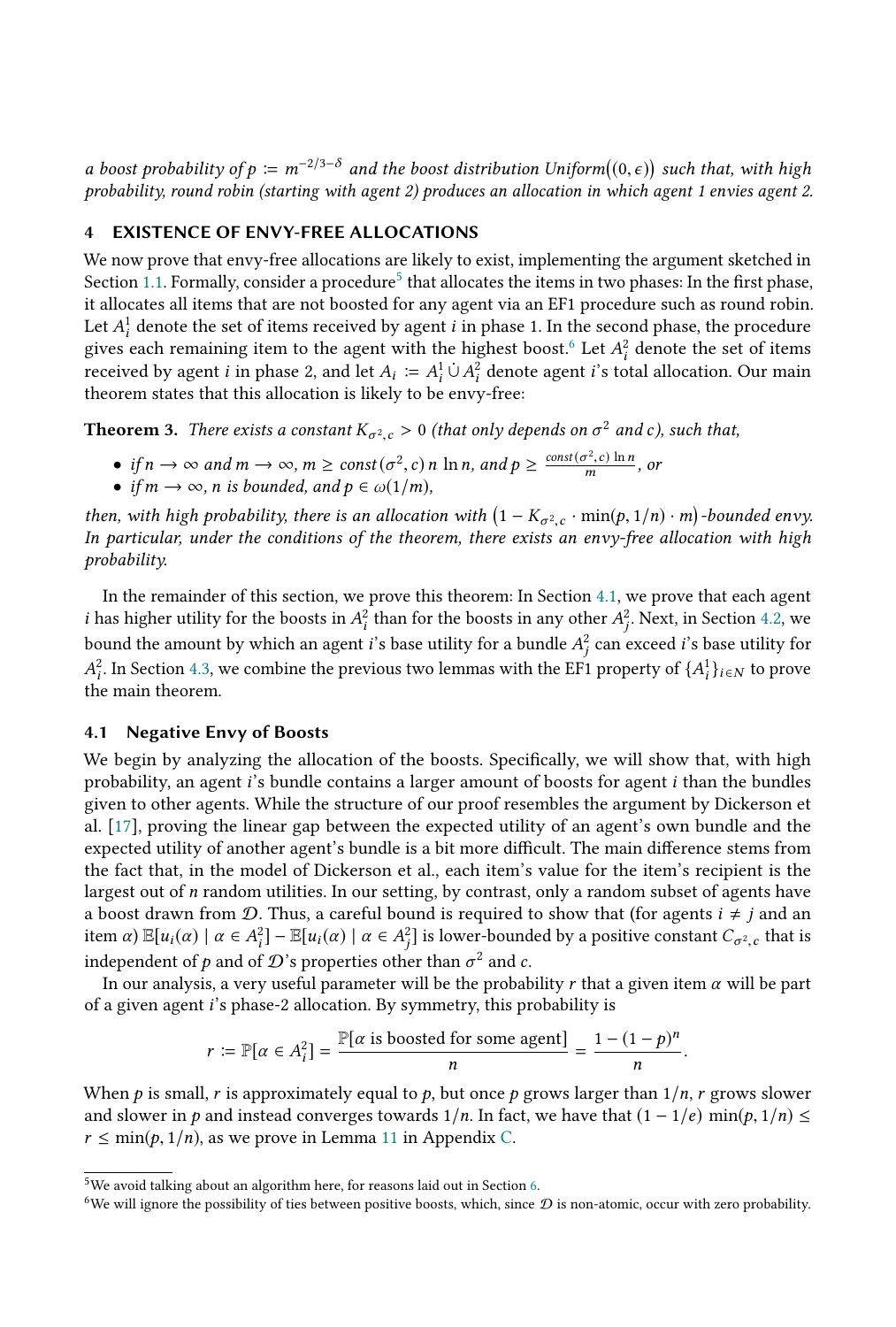**Lemma 4.** There exists a constant  $K_{\sigma^2,c} > 0$  that depends only on  $\sigma^2$  and c such that, with probability at least  $1 - n^2$  exp  $(-\text{const}(a^2, c) \cdot m)$ , for all agents  $i + j$  it holds that at least  $1 - n^2 \exp(-\text{const}(\sigma^2, c) r \, m)$ , for all agents  $i \neq j$ , it holds that

<span id="page-8-0"></span>
$$
\sum_{\alpha \in A_i^2} \text{Boost}_{i,\alpha} - \sum_{\alpha \in A_j^2} \text{Boost}_{i,\alpha} \ge 6 \, K_{\sigma^2,c} \, r \, m. \tag{1}
$$

PROOF. Fix an item  $\alpha$  and an agent i. To analyze the item's boosts, we use the principle of deferred decision by generating the boosts of the item  $\alpha$  in two stages, as follows:

In the first stage, we only determine which of the following (exhaustive and mutually exclusive) cases applies for the boosts of item  $\alpha$ :

| Case                           | Case description                                                                                                               | Who receives $\alpha$ ? Probability |                   |
|--------------------------------|--------------------------------------------------------------------------------------------------------------------------------|-------------------------------------|-------------------|
|                                | Boost <sub>i <math>\alpha</math></sub> = 0                                                                                     | depends                             | $1-p$             |
| П                              | <i>Boost</i> <sub>i, <math>\alpha</math></sub> > 0 and $\forall j \neq i$ . <i>Boost</i> <sub>i, <math>\alpha</math></sub> = 0 | i                                   | $p(1-p)^{n-1}$    |
| Ш                              | $Boost_{i,\alpha} = \max_{i \in N} Boost_{i,\alpha} > 0$ and                                                                   |                                     | $r-p(1-p)^{n-1}$  |
|                                | $\exists j \neq i$ . Boost <sub>i, <math>\alpha &gt; 0</math></sub>                                                            |                                     |                   |
| IV <sub>i</sub> for $j \neq i$ | <i>Boost</i> <sub>i.</sub> $\alpha > 0$ and                                                                                    |                                     | $(p - r)/(n - 1)$ |
|                                | $Boost_{i,\alpha} = \max_{i' \in N} Boost_{i',\alpha} > 0$                                                                     |                                     |                   |
|                                |                                                                                                                                |                                     |                   |

In the second stage, we sample *i*'s boost for  $\alpha$  conditioned on the case determined in the first stage. We will use the following observations about these conditional distributions:

**Case I:** By definition,  $Boost_{i,\alpha} = 0$ .

- **Case II:** Since the boosts of other agents are independent, we have learned that  $Boost_{i,\alpha}$  is positive, but nothing else about it. Thus, the conditional distribution is  $D$ , with expected value  $\mathbb{E}[\mathcal{D}].$
- **Case III:** The fact that  $Boost_{i,\alpha}$  is the greatest out of  $k \geq 2$  independent draws means that the conditional distribution is the kth order statistic of k independent draws from  $D$ . For any k, this distribution stochastically dominates the second order statistic of two independent draws, which we will denote by  $\mathcal{D}_{2:2}$ . The expectation is at least  $\mathbb{E}[\mathcal{D}_{2:2}]$ .
- **Cases IV**<sub>j</sub>. The information that, out of  $k \geq 2$  independent samples from  $\mathcal{D}$ , another draw is larger than Boost implies that its conditional distribution is stochastically dominated by larger than  $Boost_{i,\alpha}$  implies that its conditional distribution is stochastically dominated by  $D$ . Thus, the conditional expectation is at most  $\mathbb{E}[D]$ .

By the above, for each item  $\alpha$ , we can bound the expected contribution of its boosts to the sums in Eq. [\(1\)](#page-8-0). We denote  $\alpha$ 's expected contribution to  $\sum_{\alpha \in A_i^2}$  Boost<sub>i,  $\alpha$ </sub> by  $\mu_{own}$  and denote  $\alpha$ 's expected contribution to  $\sum_{\alpha \in A_j^2} \textit{Boost}_{i,\alpha}$  for an arbitrary agent  $j \neq i$  by  $\mu_{\text{other}}$ :

$$
\mu_{\text{own}} := \mathbb{E} \left[ \mathbb{1}_{\alpha \in A_i^2} \cdot \text{Boost}_{i,\alpha} \right]
$$
\n
$$
= \mathbb{P}[\alpha \text{ in case II}] \cdot \mathbb{E}[\text{Boost}_{i,\alpha} \mid \alpha \text{ in case II}] + \mathbb{P}[\alpha \text{ in case III}] \cdot \mathbb{E}[\text{Boost}_{i,\alpha} \mid \alpha \text{ in case III}]
$$
\n
$$
\geq p(1-p)^{n-1} \mathbb{E}[\mathcal{D}] + (r-p(1-p)^{n-1}) \mathbb{E}[\mathcal{D}_{2:2}], \text{ and}
$$
\n
$$
\mu_{\text{other}} := \mathbb{E} \left[ \mathbb{1}_{\alpha \in A_j^2} \cdot \text{Boost}_{i,\alpha} \right]
$$
\n
$$
= \mathbb{P}[\alpha \text{ in case I and } \alpha \in A_j^2] \cdot 0 + \mathbb{P}[\alpha \text{ in case IV}_j] \cdot \mathbb{E}[\text{Boost}_{i,\alpha} \mid \alpha \text{ in case IV}_j]
$$
\n
$$
\leq \frac{p-r}{n-1} \mathbb{E}[\mathcal{D}].
$$
\nNext, we show that  $p_n(\mathbf{1}, \mathbf{1})^n = \sum_{i=1}^{n-1} p_i(\mathbf{1}, \mathbf{1}) \mathbb{E}[\text{Best}_{i,\alpha} \mid \alpha \text{ in case IV}_j]$ 

Next, we observe that  $r - p(1-p)^{n-1} \ge (p-r)/(n-1)$ . The left-hand side describes the probability that agent *i* has the largest positive boost we allow a positive boost (we  $(r)$  that agent *i* has the largest positive boost, but *i* is not the only agent to have a positive boost (we subtract the probability  $p(1-p)^{n-1}$  with which only *i* has positive boost). Hence the left hand side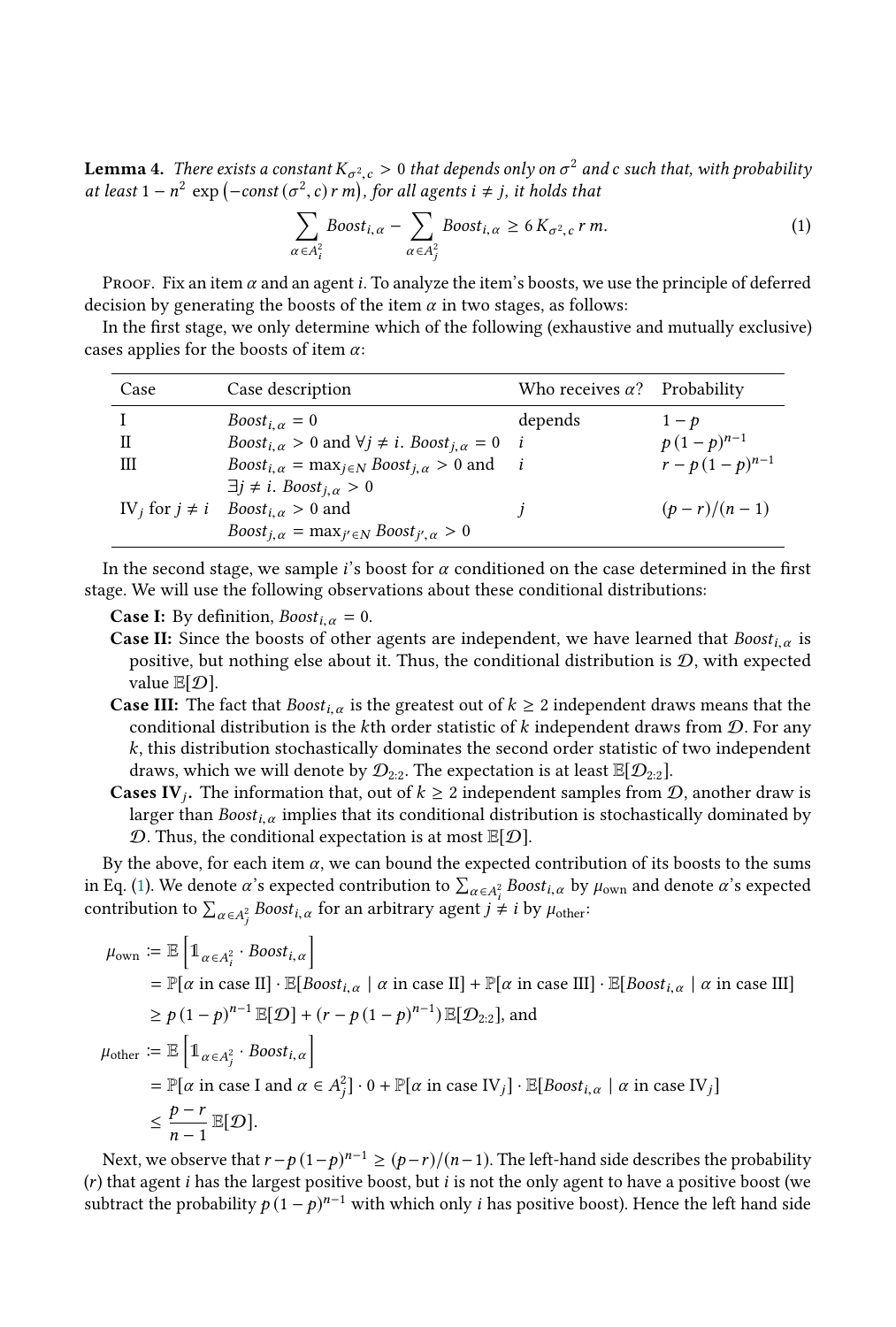gives the probability that  $i$  has largest positive boost, and in addition to  $i$  there is at least one agent  $j \neq i$  with positive boost. The numerator of right-hand side describes the probability that a fixed agent  $j \neq i$  satisfies two conditions: it has a positive boost (with probability  $p$ ) but not the largest boost (hence we subtract  $r$ ). As each agent other than  $j$  is equally likely to have the largest boost, dividing by  $n - 1$  gives the probability that i has the largest boost. Hence the right hand side gives the probability that *i* has largest positive boost, and in addition to *i* some specific agent  $j \neq i$  has positive boost. Because the right hand side event implies the left hand side event, the inequality holds. This observation allows us to lower-bound the gap  $\Delta_{\mu}$  as follows:

$$
\Delta_{\mu} := \mu_{\text{own}} - \mu_{\text{other}}
$$
\n
$$
\geq p(1-p)^{n-1} \mathbb{E}[\mathcal{D}] + (r-p(1-p)^{n-1}) \mathbb{E}[\mathcal{D}_{2:2}] - \frac{p-r}{n-1} \mathbb{E}[\mathcal{D}]
$$
\n
$$
\geq p(1-p)^{n-1} \mathbb{E}[\mathcal{D}] + (r-p(1-p)^{n-1}) \mathbb{E}[\mathcal{D}_{2:2}] - (r-p(1-p)^{n-1}) \mathbb{E}[\mathcal{D}]
$$
\n
$$
= p(1-p)^{n-1} \mathbb{E}[\mathcal{D}] + (r-p(1-p)^{n-1}) (\mathbb{E}[\mathcal{D}_{2:2}] - \mathbb{E}[\mathcal{D}])
$$
\n
$$
\geq r \cdot \min(\mathbb{E}[\mathcal{D}], \mathbb{E}[\mathcal{D}_{2:2}] - \mathbb{E}[\mathcal{D}]) \geq C_{\sigma^2, c} r,
$$

where the last inequality is from the fact that both  $\mathbb{E}[\mathcal{D}]$  and  $\mathbb{E}[\mathcal{D}_{2:2}] - \mathbb{E}[\mathcal{D}]$  are lower-bounded by a constant  $C_{\sigma^2, c} > 0$  that only depends on the variance of  $D$  and on the upper end of its range c.<br>This is implied by Lemma 13 in Appendix C This is implied by Lemma [13](#page-24-0) in Appendix [C.](#page-23-1)

Finally, note that we can bound  $\mu_{\text{own}} = \mathbb{E} \left[ \mathbb{1}_{\alpha \in A_i^2} \right]$ <sup>2</sup><sup>·</sup>Boost<sub>i,  $\alpha$ </sub>  $\leq \mathbb{E} \left[ \mathbb{1}_{\alpha \in A_i^2} \right]$  $\left[ \sum_{i}^{2} \cdot c \right] \leq r \, c$  and, analogously,  $\mu_{\text{other}} \leq r c$ .

We will now lower-bound agent *i*'s sum of boost for the items that were allocated to them, i.e., the sum  $\sum_{\alpha \in A_i^2} Boost_{i,\alpha} = \sum_{\alpha \in M} \mathbb{1}_{\alpha \in A_i^2}$ . Boost<sub>i,  $\alpha$ </sub>. Recall that all boosts are in  $(0, c]$  and are independent expections  $\alpha$ , which ellows us to enply a Charnoff bound. independent across items  $\alpha$ , which allows us to apply a Chernoff bound:

$$
\mathbb{P}\left[\sum_{\alpha \in A_i^2} \text{Boost}_{i,\alpha} \leq (\mu_{\text{own}} - \Delta_{\mu}/3) m\right] = \mathbb{P}\left[\sum_{\alpha \in A_i^2} \text{Boost}_{i,\alpha} \leq \left(1 - \frac{\Delta_{\mu}}{3 \mu_{\text{own}}}\right) \mu_{\text{own}} m\right]
$$
  

$$
\leq \exp\left(-\frac{\left(\frac{\Delta_{\mu}}{3 \mu_{\text{own}}}\right)^2 \mu_{\text{own}} m}{2 c}\right) = \exp\left(-\frac{\Delta_{\mu}^2 m}{18 c \mu_{\text{own}}}\right) \leq \exp\left(-\frac{C_{\sigma^2,c}^2 r^2 m}{18 c^2 r}\right) = \exp\left(-\frac{C_{\sigma^2,c}^2}{18 c^2} r m\right).
$$

Next, we will upper-bound the sum of *i*'s boosts for all items allocated to a fixed agent  $j \neq i$ , i.e., the sum  $\sum_{\alpha \in A_j^2}$  Boost<sub>i,  $\alpha$ </sub>. For this, it suffices to consider items  $\alpha$  of case IV<sub>j</sub>; items  $\alpha$  of case I might be in  $A_j^2$ , but contribute zero to the sum. We bound

j

$$
\mathbb{P}\left[\sum_{\alpha \in A_j^2} \text{Boost}_{i,\alpha} \ge (\mu_{\text{other}} + \Delta_{\mu}/3) m\right] = \mathbb{P}\left[\sum_{\alpha \in A_j^2} \text{Boost}_{i,\alpha} \ge \left(1 + \frac{\Delta_{\mu}}{3 \mu_{\text{other}}}\right) \mu_{\text{other}} m\right]
$$
\n
$$
\le \exp\left(-\frac{\left(\frac{\Delta_{\mu}}{3 \mu_{\text{other}}}\right)^2 \mu_{\text{other}} m}{\left(2 + \frac{\Delta_{\mu}}{3 \mu_{\text{other}}}\right) c}\right) = \exp\left(-\frac{\Delta_{\mu} m}{\left(\frac{18 \mu_{\text{other}}}{\Delta_{\mu}} + 3\right) c}\right)
$$
\n
$$
\le \exp\left(-\frac{C_{\sigma^2,c} r m}{\left(\frac{18 c r}{C_{\sigma^2,c} r} + 3\right) c}\right) = \exp\left(-\frac{C_{\sigma^2,c}^2}{\left(18 c + 3 C_{\sigma^2,c}\right) c} r m\right).
$$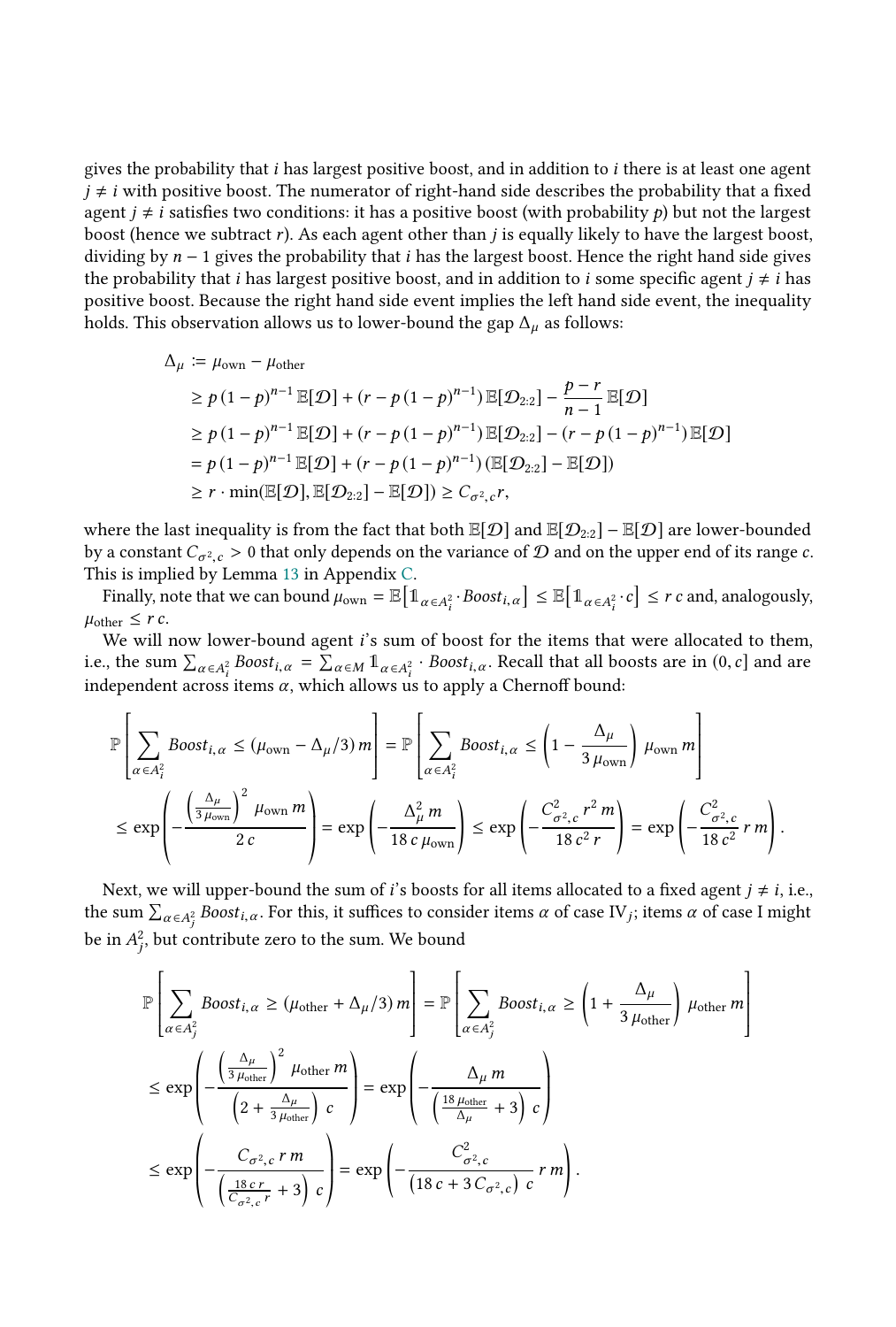By a union bound, the probability that an events  $\sum_{\alpha \in A_i^2}$  Boost<sub>i,  $\alpha \le (\mu_{\text{own}} - \Delta_{\mu}/3)$  m occurs for</sub> any *i* or that an event  $\sum_{\alpha \in A_j^2} Boost_{i,\alpha} \ge (\mu_{\text{other}} + \Delta_{\mu}/3) m$  occurs for any  $i \ne j$  is at most

$$
n \exp \left(-\frac{C_{\sigma^2,c}^2}{18 c^2} r m\right) + n(n-1) \exp \left(-\frac{C_{\sigma^2,c}^2}{(18 c + 3 C_{\sigma^2,c}) c} r m\right) \leq n^2 \exp \left(-\frac{C_{\sigma^2,c}^2}{(18 c + 3 C_{\sigma^2,c}) c} r m\right).
$$

When none of these events occur, fixing any pair of agents  $i \neq j$ ,

j

$$
\sum_{\alpha \in A_i^2} \text{Boost}_{i,\alpha} - \sum_{\alpha \in A_j^2} \text{Boost}_{i,\alpha} \ge (\mu_{\text{own}} - \Delta_{\mu}/3)m - (\mu_{\text{other}} + \Delta_{\mu}/3)m = \Delta_{\mu}/3 \cdot m \ge \frac{C_{\sigma^2,c}}{3} \cdot m.
$$

Therefore we have finished the proof where  $const(\sigma^2, c) = \frac{c}{\sqrt{18c+1}}$  $\frac{C_{\sigma^2,c}^2}{2\left(18c+3C_{\sigma^2,c}\right)}$  $\frac{c}{c}$ , and  $K_{\sigma^2,c} \coloneqq \frac{C_{\sigma^2,c}}{18}$ .  $\Box$ 

# <span id="page-10-0"></span>4.2 Bounded Envy of Base Utilities of Suballocation  $\{A_i^2\}_{i \in \mathbb{N}}$

Next, we bound the inequality between the base utilities for the bundles of the suballocation  $\{A_i^2\}_{i\in N}$ .<br>Recall that the items in this suballocation are allocated based only on their boosts, independently Recall that the items in this suballocation are allocated based only on their boosts, independently of their base utilities. As a result, for each agent *i*, the random variables  $\sum_{\alpha \in A_j^2} u_i(\alpha)$  are symmetric across all agents *j* (including *j* = *i*). Since these random variables have equal expected values, differences between the random variables are limited to random deviations which can be bounded differences between the random variables are limited to random deviations which can be bounded with high probability. We defer the proof of the lemma to Appendix [C.3.](#page-24-1)

<span id="page-10-2"></span>**Lemma 5.** With probability at least  $1 - n^2 \exp(-\text{const}(\sigma^2, c) r m)$ , it holds for all agents  $i \neq j$  that

<span id="page-10-3"></span>
$$
\underline{u}_i(A_i^2) - \underline{u}_i(A_j^2) \ge -4 K_{\sigma^2,c} \, r \, m,
$$

where  $K_{\sigma^2,c}$  was defined in Lemma [4.](#page-7-4)

#### <span id="page-10-1"></span>4.3 Putting the Lemmas Together for the Main Theorem

To prove the main theorem, it remains to combine the above bounds on the envy in the suballocation  ${A_i^2}_{i \in \mathbb{N}}$  with the fact that the suballocation  ${A_i^1}_{i \in \mathbb{N}}$  satisfies EF1 by construction, and to show that, in the two scenarios described in the theorem statement, the probability of one of the concentratio i i in the two scenarios described in the theorem statement, the probability of one of the concentration events not holding and possible positive envy both vanish.

PROOF OF THEOREM [3.](#page-3-1) Using a union bound, the events described in Lemmas [4](#page-7-4) and [5](#page-10-2) occur simultaneously with probability at least

$$
1 - n2 \exp(-\text{const}(\sigma^{2}, c) r m) - n2 \exp(-\text{const}(\sigma^{2}, c) r m) \ge 1 - 2 n2 \exp(-\text{const}(\sigma^{2}, c) r m)
$$
  
\n
$$
\ge 1 - \exp(-\text{const}(\sigma^{2}, c) r m + 2 \ln n + \ln 2)
$$
  
\n
$$
\ge 1 - \exp(-\frac{\text{const}(\sigma^{2}, c) \cdot (1 - 1/e)}{\text{const}(\sigma^{2}, c) \cdot (1 - 1/e)} \cdot \min(p, 1/n) \cdot m + 2 \ln n + \ln 2)
$$
 (2)

$$
= 1 - \exp(-B_{\sigma^2,c} \cdot \min(p, 1/n) \cdot m + 2 \ln n + \ln 2), \tag{3}
$$

where the last inequality follows from our lower bound on  $r$  (Lemma [11\)](#page-23-0). Assuming that these events indeed occur, for any  $i \neq j$ 

$$
u_i(A_j) - u_i(A_i) = \left(\underline{u}_i(A_j^1) + \underline{u}_i(A_j^2) + \sum_{\alpha \in A_j^2} \text{Boost}_{i,\alpha}\right) - \left(\underline{u}_i(A_i^1) + \underline{u}_i(A_i^2) + \sum_{\alpha \in A_i^2} \text{Boost}_{i,\alpha}\right)
$$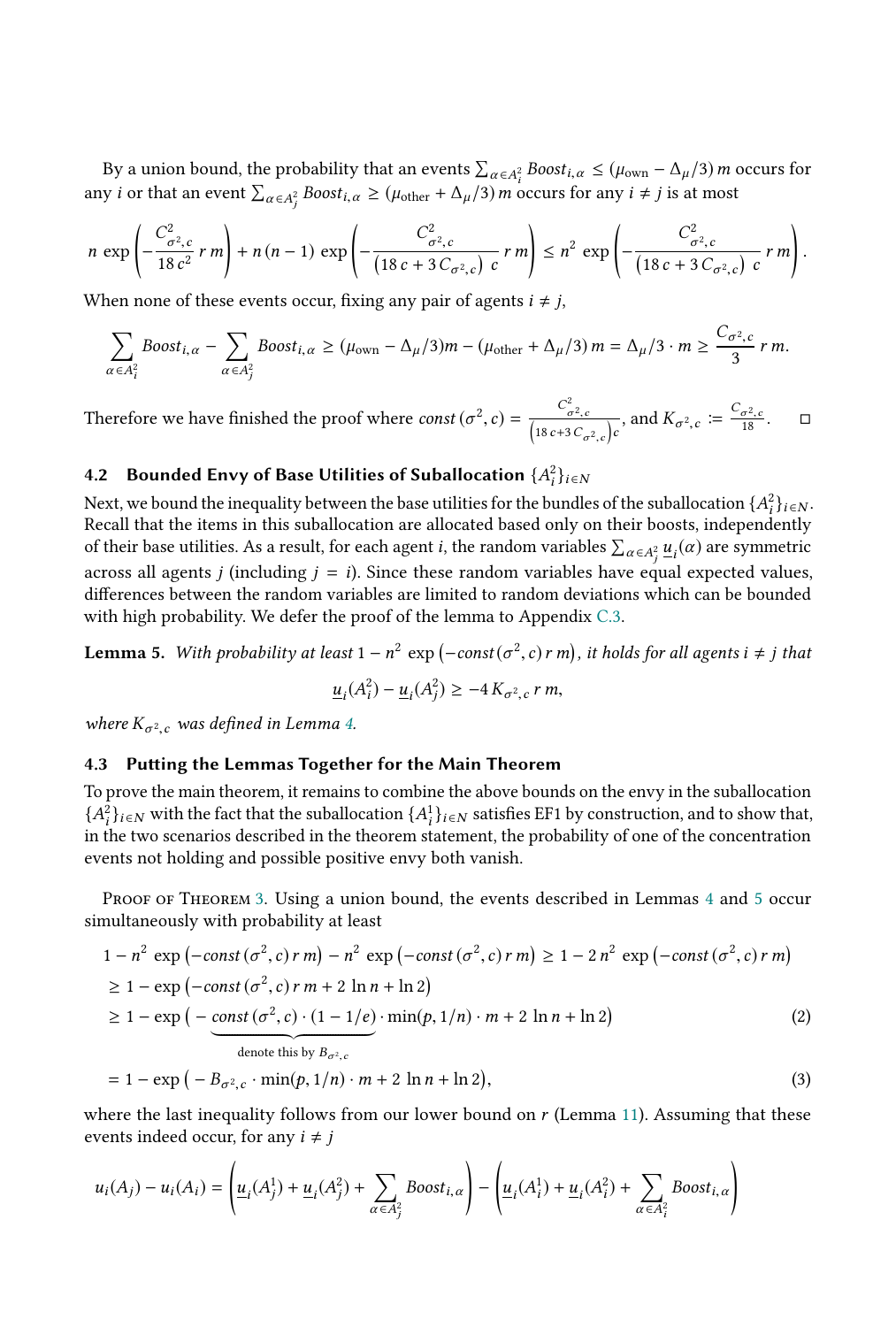$$
= \underbrace{\left(\underline{u}_i(A_j^1) - \underline{u}_i(A_i^1)\right)}_{\leq 1, \text{ by EFI}} + \underbrace{\left(\underline{u}_i(A_j^2) - \underline{u}_i(A_i^2)\right)}_{\leq 4 K_{\sigma^2, c} r \text{ m by Lemma 5}} + \underbrace{\left(\sum_{\alpha \in A_j^2} \text{Boost}_{i, \alpha} - \sum_{\alpha \in A_i^2} \text{Boost}_{i, \alpha}\right)}_{\leq -6 K_{\sigma^2, c} r \text{ m, by Lemma 4}}
$$
\n
$$
\leq 1 - 2 K_{\sigma^2, c} r \text{ m} \leq 1 - K_{\sigma^2, c} \cdot \min(p, 1/n) \cdot m, \tag{4}
$$

where the last inequality follows from our lower bound on r and the fact that  $1 - 1/e \approx 0.63 \ge 1/2$ .

To conclude the proof, it will suffice to show that, in both scenarios ( $n \to \infty$  and bounded n) from the theorem statement,

<span id="page-11-2"></span>
$$
B_{\sigma^2,c} \cdot \min(p, 1/n) \cdot m - 2 \ln n - \ln 2 \to \infty,
$$
 (5)

which by Eq. [\(3\)](#page-10-3) implies that the concentration events in the lemmas occur with high probability, and to show that

<span id="page-11-3"></span><span id="page-11-1"></span>
$$
\min(p, 1/n) \cdot m \to \infty,\tag{6}
$$

which by Eq. [\(4\)](#page-11-1) implies that, when these concentration events occur, envy vanishes.

In the first scenario, i.e., if  $n \to \infty$ ,  $m \to \infty$ ,  $m \geq 3/B_{\sigma^2,c} n \ln n$ , and  $p \geq \frac{3/B_{\sigma^2,c} \ln n}{m}$ , then  $\min(p, 1/n) \ge \min\left(\frac{3/B_{\sigma^2, c} \ln n}{m}, \frac{3/B_{\sigma^2, c} \ln n}{m}\right) = \frac{3/B_{\sigma^2, c} \ln n}{m}$ , which shows that the terms and [\(6\)](#page-11-3) both go to infinity scaling in  $\Omega(\ln n)$ . This proves the claim for the first scenario, setting const ( $\sigma^2$  c) :  $\pi^3/B$  as  $\frac{1}{1}$  $\frac{3/B_{\sigma^2,c} \ln n}{m}$  =  $\frac{3/B_{\sigma^2,c} \ln n}{m}$ , which shows that the terms in Eqs. [\(5\)](#page-11-2) const  $(\sigma^2, c) \coloneqq 3/B_{\sigma^2, c}$ .<br>In the second scenari

In the second scenario, i.e., if  $m \to \infty$ , n is bounded above, and  $p \in \omega(1/m)$ , then  $\min(p, 1/n) \cdot m \in$ <br> $\Omega(\omega(1/m), \Theta(1)) \cdot m \to \infty$  (satisfying Eq. (6)), and term still goes to infinity when multiplied by a min  $(\omega(1/m), \Theta(1))$   $m \to \infty$  (satisfying Eq. [\(6\)](#page-11-3)), and term still goes to infinity when multiplied by a positive constant and when subtracting  $O(1)$  terms from it (as in Eq. (5)). This proves the claim for positive constant and when subtracting  $O(1)$  terms from it (as in Eq. [\(5\)](#page-11-2)). This proves the claim for the second scenario and concludes the proof. □

#### <span id="page-11-0"></span>5 NONEXISTENCE OF FAIR ALLOCATIONS AND TIGHTNESS

Our existence theorem (Theorem [3\)](#page-3-1) gave us positive results on the boost probability required for envy-freeness, in the sense that whenever the boost probability  $p$  lies above the given bounds, envy-free allocations exist with high probability. In this section, we give complementary negative results that show that this analysis is tight, i.e., if  $p$  lies below the bounds in Theorem [3](#page-3-1) by more than a constant factor, some sequence of instances shows that envy-free allocations need no longer exist with high probability.

Recall that our theorem required the probability of boosts to be at least *const*  $(\sigma^2, c)$  ln  $n/m$  when  $\rightarrow \infty$  or to be in  $\omega(1/m)$  if *n* is bounded. Here, we will show that, for any boost distribution  $\Omega$  $n \to \infty$  or to be in  $\omega(1/m)$  if n is bounded. Here, we will show that, for any boost distribution  $\mathcal{D}$ ,

- if  $m \to \infty$ ,  $n \to \infty$ , and  $p \leq 1/3 \ln n/m$ , there is a sequence of base utilities such that, with high probability, no envy-free allocation exists (Proposition [6\)](#page-11-4), and
- if  $m \to \infty$  and  $p \in O(1/m)$ , there is a sequence of base utilities on which, with  $\Omega(1)$  probability, no envy-free allocation exists (Proposition [7\)](#page-12-1).

Note that these negative results are very broad, in the sense that they are tight with our positive results not just in a few instances, but across all boost distributions  $D$  and a wide range of joint evolutions of  $m$ ,  $n$ , and  $p$ .

Our nonexistence results will all be based on the archetype of allocation instances without envy-free allocations: instances in which (at least before the boosts) only a single item is valuable.

<span id="page-11-4"></span>**Proposition 6.** Fix any boost distribution  $D$  and any infinite sequence of triples  $(m, n, p)$  such that  $m \to \infty$ ,  $n \to \infty$ , and  $p \le 1/3$   $\frac{\ln n}{m}$ . Then, there exists an infinite sequence of instances with these values<br>of m, n, and p such that, with high probability no envy-free (and even no proportional) allocation m of m, n, and p such that, with high probability, no envy-free (and even no proportional) allocation exists.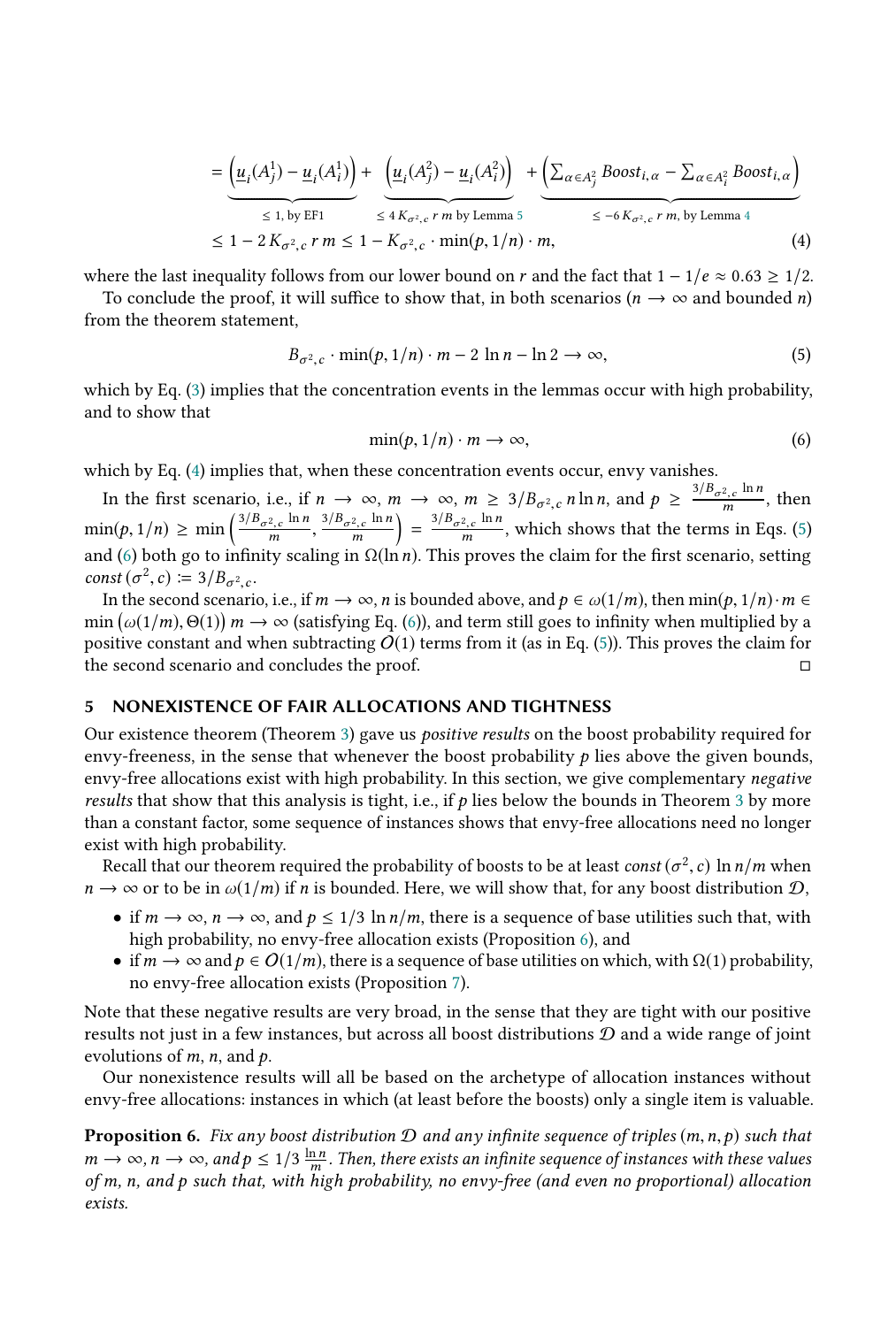Proof. Whenever  $m < n$ , we can select any instance in which all agents have positive base value for all items. Then, envy-free allocation cannot exist at all since any allocation must leave some agent without items, who then envies any agent who receives a positive number of items.

Thus, we may assume that  $m \ge n$ . For these triples  $(m, n, p)$ , we construct an instance with one special item  $\alpha_*$ , for which each agent has a base value of 1, and with  $(m - 1)$  items for which each special item  $\alpha_*$ , for which each agent has a base value of 1, and with  $(m-1)$  items for which each agent has base value 0. Note that by  $m > n$  it holds that  $n \le 1/3 \frac{\ln n}{\sqrt{1.2 \cdot 10}} \le 1/3 \frac{\ln m}{\sqrt{1.2 \cdot 10}} \approx 0$ . In par agent has base value 0. Note that, by  $m \ge n$ , it holds that  $p \le 1/3 \frac{\ln n}{m}$ <br>it holds for all large enough m that  $p \le 0.79$  which means that 1.  $\leq 1/3 \frac{\ln m}{m} \to 0$ . In particular, it holds for all large enough *m* that  $p \le 0.79$ , which means that  $1-p \ge e^{-2p}$ , which we assume from here on from here on.

For each agent, the probability that they have no boosts for any of the items is  $(1 - p)^m \ge$ <br> $2pm \leq 2^{2/3} \ln n - 1$ . Since this event is independent between agents, and the expected number of agents without any boosts is  $n \cdot \frac{1}{n^{2/3}} = n^{1/3} \rightarrow \infty$ , concentration of measure implies that, with high probability there are at least two agents without boosts. In this case, in any allocation of the  $e^{-2pm} \ge e^{-2/3 \ln n} = \frac{1}{n^{2/3}}$ . Since this event is independent between agents, and the expected number n high probability, there are at least two agents without boosts. In this case, in any allocation of the items, there is an agent who has no boosts and does not receive  $\alpha_*$ . This agent necessarily envies the recipient of  $\alpha_*$  (and furthermore does not receive their proportional share), which shows that, with high probability, there indeed exists no envy-free (or even just proportional) allocation.  $\Box$ with high probability, there indeed exists no envy-free (or even just proportional) allocation.

In Appendix [D,](#page-25-0) we prove another negative result, based on the same idea but without the assumption that  $n$  goes to infinity, which is tight with our positive result for bounded  $n$ .

<span id="page-12-1"></span>**Proposition** 7. Fix any boost distribution  $D$  and any infinite sequence of triples  $(m, n, p)$  such that  $m \to \infty$  and  $p \in O(1/m)$ . Then, there exists an infinite sequence of instances with these values of m, n, and p such that, with  $\Omega(1)$  probability, no envy-free (and even no proportional) allocation exists.

The two propositions above show that the bounds in Theorem [3](#page-3-1) are the most permissive bounds on p one could hope for, up to constants, in both scenarios " $m \to \infty$ ,  $n \to \infty$ " and " $m \to \infty$ ,  $n \in O(1)$ ". One way to interpret the transition from non-existence to existence is that, when p is large enough such that, with high probability, every agent receives a boost, then increasing the boost probability by a constant factor is sufficient to ensure the existence of an envy-free allocation with high probability. One way in which a slightly stronger statement than Theorem [3](#page-3-1) might be true is by relaxing the constraint " $m \ge const (\sigma^2, c) n \log n$ " in the first case. By the nonexistence result<br>of Manurangsi and Suksompong [33] for the distributional model, we know that this constraint on of Manurangsi and Suksompong [\[33\]](#page-18-2) for the distributional model, we know that this constraint on m can be at most relaxed by a factor of  $O(\ln \ln n)$ , even for  $p = 1$ , but we do not know if envy-free allocations exist within this log-log gap. It seems that any positive results in this space would require a different algorithmic approach since the deviations of the base utilities for  $\{A_i^2\}_i$  can no<br>longer be bounded in  $O(r m)$  as we do in Lemma 5, and might therefore outweigh the negative longer be bounded in  $O(r m)$  as we do in Lemma [5,](#page-10-2) and might therefore outweigh the negative envy produced by the boosts. envy produced by the boosts.

#### <span id="page-12-0"></span>6 EFFICIENTLY FINDING ENVY-FREE ALLOCATIONS

While the existence proof for Theorem [3](#page-3-1) is constructive in a mathematical sense, it does not describe a proper allocation algorithm. What prevents the procedure in the proof from being executed as an algorithm is that the procedure allocates items based on their base utility and their boosts, whereas an allocation algorithm can only observe the utilities, not how these utilities decompose into base utilities and boosts. Since finding envy-free allocations is NP-hard in the worst case (by a straightforward reduction from PARTITION for  $n = 2$ ), it is not obvious that the envy-free allocations guaranteed to exist in the smoothed model can also be found efficiently.

In this section, we show that envy-free allocations can indeed be found in polynomial time, in (up to constants) the full parameter range allowed by Theorem [3.](#page-3-1) The key idea is to find a fractional partial allocation that can play the role of  $\{A_i^2\}_{i\in\mathbb{N}}$ , i.e., that only allocates  $O(r m)$  items to each agent and has  $-O(r m)$ -bounded enough where we recall that  $r - (1 - (1 - n)^n)/n$ . Suppose for now agent and has  $-\Omega(r m)$ -bounded envy, where we recall that  $r = (1 - (1 - p)^n)/n$ . Suppose, for now,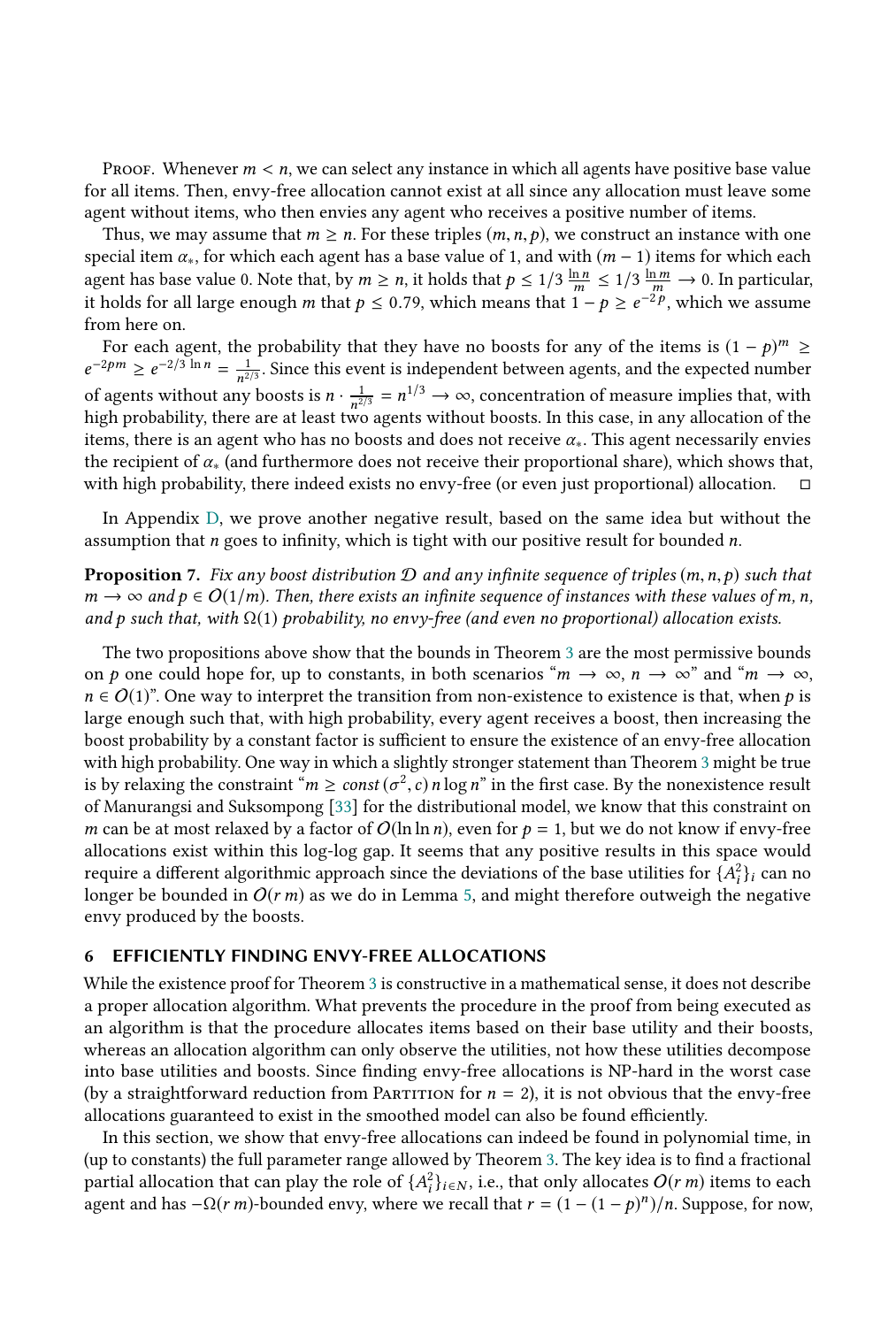that the algorithm "guesses" a value  $\rho$  that gets close to the unknown parameter r in the sense that  $\rho \in [r, 2r)$ . Then, a substitute allocation for  $\{A_i^2\}_{i \in N}$  can be found by the following linear program, where the variables  $x_{i,\alpha}$  indicate the fraction of item  $\alpha$  allocated to agent *i*:

maximize t

$$
\text{s.t.} \sum_{\alpha \in M} x_{i,\alpha} \le 2 \rho \, m \tag{7}
$$

<span id="page-13-3"></span><span id="page-13-2"></span>
$$
\sum_{\alpha \in M} u_i(\alpha) x_{i,\alpha} \ge t + \sum_{\alpha \in M} u_i(\alpha) x_{j,\alpha} \qquad \forall i \ne j \qquad (8)
$$

$$
\sum_{i \in N} x_{i,\alpha} \le 1 \qquad \forall \alpha \in M \qquad (9)
$$
\n
$$
x_{i,\alpha} \ge 0 \qquad \forall i \in N, \alpha \in M. \qquad (10)
$$

<span id="page-13-1"></span><span id="page-13-0"></span>
$$
x_{i,\alpha} \ge 0 \qquad \qquad \forall i \in N, \alpha \in M. \tag{10}
$$

As we sketch here, our existing results from Section [4](#page-7-0) imply the existence of solutions with high objective value t: Indeed, if we were to set  $x_{i,\alpha} := \mathbb{1}\{\alpha \in A_i^2\}$  for all i and  $\alpha$  and  $t := 2K_{\sigma^2,c}r m$ ,<br>Eqs. (9) and (10) would directly hold, and these values would also satisfy Eq. (8) by Lemmas 4 and 5. Eqs. [\(9\)](#page-13-0) and [\(10\)](#page-13-1) would directly hold, and these values would also satisfy Eq. [\(8\)](#page-13-2), by Lemmas [4](#page-7-4) and [5,](#page-10-2) assuming that certain tail events do not occur. As a simple concentration bound in our proof will show,  $\sum_{\alpha \in M} x_{i,\alpha} = |A_i^2|$  is at most 2 *ρ m* with high probability, satisfying Eq. [\(7\)](#page-13-3). Thus, with high probability optimizing the LP will return a solution  $f x^* \rightarrow f^*$  with objective value  $f^* > 2K$  and  $f$  m probability, optimizing the LP will return a solution  $\{x_{i,\alpha}^*\}$ ,  $t^*$  with objective value  $t^* \geq 2K_{\sigma^2,c}r$  *m*.<br>We then randomly round the fractional allocation, by allocating each item  $\alpha$  to each agent *i* 

We then randomly round the fractional allocation, by allocating each item  $\alpha$  to each agent *i*<br>th probability  $x^*$  independently across items <sup>7</sup> We will show that due to concentration the with probability  $x_{i,\alpha}^*$ , independently across items.<sup>[7](#page-13-4)</sup> We will show that, due to concentration, the resulting partial (pop-fractional) allocation still has  $-1$ -bounded envy with high probability. This resulting partial (non-fractional) allocation still has −1-bounded envy with high probability. This step crucially depends on the fact that the expected number of items allocated to each agent in this partial allocation (smaller than  $2 \rho m$  by Eq. [\(7\)](#page-13-3)) is not too large relative to the envy gap t gap and lead to envy that is not −1-bounded. After the random-allocation phase, the algorithm <sup>\*</sup>; if  $\rho$  was guessed too large, the variance of the random allocation could outweigh this envy<br>ran and lead to envy that is not -1-bounded. After the random-allocation phase, the algorithm uses a polynomial-time subroutine such as round robin to allocate the remaining items in an EF1 way. If the randomly rounded suballocation indeed had −1-bounded envy, combining both partial allocations will be envy-free.

To specify the algorithm, it remains to describe how the algorithm "guesses" an appropriate value of  $\rho$ . To do so, it simply runs the above steps for logarithmically many values  $\rho =$  $1/m$ ,  $2/m$ ,  $4/m$ ,  $8/m$ ,  $\ldots$ , 1. Each of these runs produces an allocation, for which the algorithm computes in polynomial time the maximum envy between any pair of agents. The algorithm then returns the allocation for which this maximum envy is lowest. As we show in Appendix [E,](#page-25-1) the returned allocation is likely to be envy-free:

<span id="page-13-5"></span>Theorem 8. The randomized algorithm described above runs in polynomial time, and,

- if  $n \to \infty$  and  $m \to \infty$ ,  $m \ge const(\sigma^2, c)$  n ln n, and  $p \ge \frac{const(\sigma^2, c) \ln n}{m}$ , or
- if  $m \to \infty$ , n is bounded, and  $p \in \omega(1/m)$ ,

it returns an envy-free allocation with high probability.

Let us clarify to which events the probability in Theorem [8](#page-13-5) refers to. With high probability, the boosts are such that not only an envy-free allocation exists, but also the resulting allocation instance is such that the randomized algorithm would with high probability, over its own randomness, output an envy-free allocation. Of course, given such an allocation instance, the success probability of the algorithm can be made arbitrarily close to 1, by repeatedly running it with fresh independent randomness.

<span id="page-13-4"></span><sup>7</sup>If  $\sum_{i \in N} x_{i,\alpha}^* < 1$  for an item  $\alpha$ ,  $\alpha$  will remain unallocated in this phase with positive probability.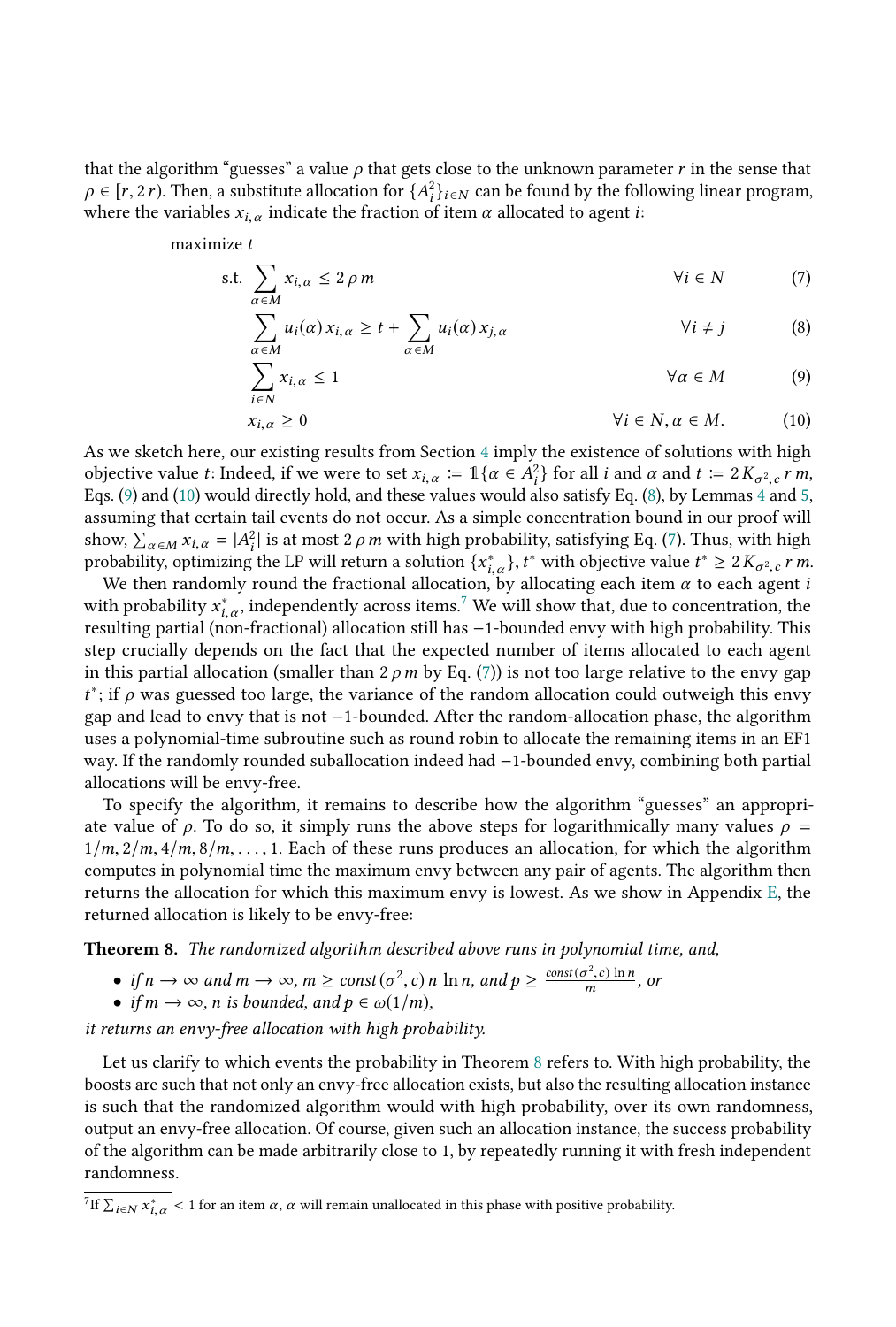#### <span id="page-14-0"></span>7 EFFICIENTLY FINDING PARETO-OPTIMAL AND PROPORTIONAL ALLOCATIONS

In this section, we give a second example for a hard computational task that becomes easier in the smoothed model: finding allocations that are simultaneously proportional and Pareto-optimal (from here on: PROP+PO). Since any envy-free allocation is also proportional, it follows from the previous sections that allocations satisfying just proportionality exist (with high probability), and that we can find them efficiently; and this analysis is tight since our negative results in Propositions [1,](#page-6-0) [6,](#page-11-4) and [7](#page-12-1) also rule out proportionality. Moreover, the existence of a proportional allocation  $\mathcal{A}$  implies that there is a PROP+PO allocation: Indeed, if  $A$  is not Pareto-optimal itself, one verifies that any  $\mathcal{A}'$  that Pareto dominates  $\mathcal{A}$  must also be proportional. Without loss of generality, we may choose such an  $\mathcal{A}'$  to be maximal in the sense that  $\mathcal{A}'$  is not itself Pareto dominated, which implies that A′ is Pareto-optimal and PROP+PO. From a computational point of view, however, finding such PROP+PO allocations requires superpolynomial time, even for an algorithm that already receives a proportional allocation as part of its input, unless  $P = NP$  (Appendix [F\)](#page-27-1).

For our smoothed model, by contrast, we give a polynomial-time algorithm that, with high probability, finds PROP+PO allocations in the scenarios described in Theorem [3.](#page-3-1) Our algorithm finds a Pareto-optimal fractional allocation that exceeds proportionality, in the sense that each agent's utility for their own bundle exceeds their proportional share by at least an amount t. Then, our algorithm rounds this fractional allocation into a non-fractional allocation that is still Pareto-optimal and exceeds proportionality by not much less than  $t$ ; for large enough  $t$ , this implies PROP+PO. Reusing the random rounding procedure from Section [6](#page-12-0) would give unsatisfying bounds for this application, since this fractional allocation might give some agents so many items that the variance of the random allocation would outweigh the gap t. Fortunately, the target axioms  $PROP+PO$  allow us to use a deterministic rounding scheme, in which the gap t only has to be a constant for the rounded allocation to be proportional. As a result, the algorithm can provide PROP+PO under the assumptions of Theorem [3:](#page-3-1)

Theorem 9. There is a (deterministic) polynomial-time allocation algorithm whose returned allocation  ${A_i}_{i \in N}$  is guaranteed to be Pareto-optimal and such that, in both scenarios of Theorem [3,](#page-3-1) the allocation is proportional with high probability over the random boosts.

Proof. For a fractional allocation in which each agent *i* receives a fraction  $x_{i,\alpha} \in [0,1]$  of each item  $\alpha$ , we say that an agent i's *utility* in this fractional allocation is  $\sum_{\alpha \in M} u_i(\alpha) x_{i,\alpha}$ .<br>First, the algorithm solves a linear program to determine the largest amount  $t^*$ 

First, the algorithm solves a linear program to determine the largest amount  $t^*$  by which all ents' utilities can exceed proportionality in a fractional allocation: agents' utilities can exceed proportionality in a fractional allocation:

$$
t^* \coloneqq \text{maximize } t
$$

s.t. 
$$
\sum_{\alpha \in M} u_i(\alpha) x_{i,\alpha} \ge u_i(M)/n + t \qquad \forall i \in N
$$

$$
\sum_{i \in N} x_{i,\alpha} = 1 \qquad \forall \alpha \in M
$$

$$
x_{i,\alpha} \ge 0 \qquad \forall i \in N, \alpha \in M.
$$

Note that this linear program is feasible and bounded. Then, the algorithm solves a second linear program to find the fractional allocation with maximal utilitarian welfare among the fractional allocations exceeding proportionality by  $t^*$ :

$$
\begin{aligned}\n\text{maximize} & \sum_{i \in N} \sum_{\alpha \in M} u_i(\alpha) \, x_{i,\alpha} \\
\text{s.t.} & \sum_{\alpha \in M} u_i(\alpha) \, x_{i,\alpha} \ge u_i(M)/n + t^* \\
\text{ } \forall i \in N\n\end{aligned}
$$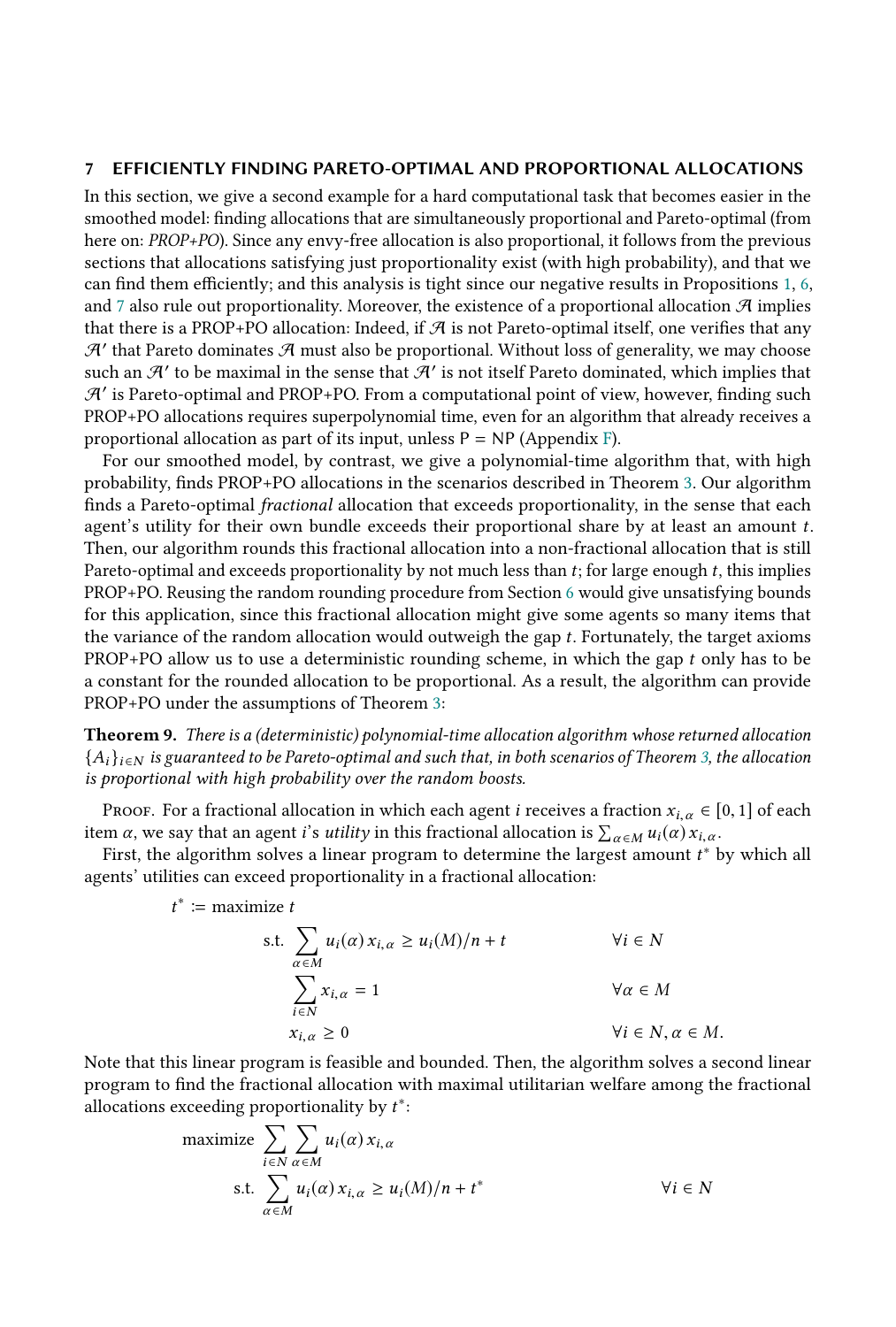$$
\sum_{i \in N} x_{i,\alpha} = 1 \qquad \forall \alpha \in M
$$
  

$$
x_{i,\alpha} \ge 0 \qquad \forall i \in N, \alpha \in M.
$$

This linear program is feasible due to the choice of  $t^*$ , and defines a fractional allocation in which a  $x^*$  fraction of each item  $\alpha$  is allocated to agent  $i$ . <sup>\*</sup>, a fraction of each item  $\alpha$  is allocated to agent *i*.<br>Next, we round this fractional allocation  $(x^*)$ 

Next, we round this fractional allocation  $(x_{i,\alpha}^*)_{i,\alpha}$  into a non-fractional allocation  $\{A_i\}_{i\in\mathbb{N}}$ , in  $A_i$ , we receive a non-tractional allocation  $\{A_i\}_{i\in\mathbb{N}}$ , in such a way that each agent *i* receives only items  $\alpha$  for which  $x_{i,\alpha}^{*} > 0$ , and such that each agent *i*'s<br>utility in the non-fractional allocation is at least their utility in the fractional allocation minus the utility in the non-fractional allocation is at least their utility in the fractional allocation minus the value of a single item. These properties are guaranteed by a well-known deterministic rounding procedure used, for example, by Lenstra et al. [\[30\]](#page-18-12) and Bezáková and Dani [\[7\]](#page-17-22), which we sketch below: Consider a bipartite graph, whose left nodes correspond to agents and whose right nodes correspond to items. Let there be an edge between an agent *i* and an item  $\alpha$  iff  $x_{i,\alpha}^*$  is *fractional*, i.e.,  $0 \leq x^* \leq 1$ . The rounding procedure iteratively modifies the fractional allocation. First, it transf  $0 < x_{i,\alpha}^* < 1$ . The rounding procedure iteratively modifies the fractional allocation. First, it transfers items along cycles in the binartite graph until the graph is acyclic, and these steps exactly preserve items along cycles in the bipartite graph until the graph is acyclic, and these steps exactly preserve each agent's utility. Then, it iteratively rounds the remaining fractional  $x_{i,\alpha}$ , where the acyclicity of the graph allows to ensure that, for each agent *i*, at most one  $x_{i,\alpha}$  gets rounded down. After polynomially many steps, all edges are zero or one, which means that they describe a non-fractional allocation, which our algorithm returns. This procedure satisfies the two properties mentioned at the beginning of the paragraph.

We will now prove that the resulting allocations are Pareto-optimal. Observe that the fractional allocation  $(x_{i,\alpha}^*)_{i,\alpha}$  is clearly Pareto-optimal (among fractional allocations) since any Pareto domi-<br>nating fractional allocation would eatisfy the constraints of the second linear program and obtain a nating fractional allocation would satisfy the constraints of the second linear program and obtain a strictly higher objective. For fractional allocations of goods, it is a classic result that an allocation  $(x_{i,\alpha})_{i,\alpha}$  is Pareto-optimal iff it "maximizes a weighted utilitarian welfare" in the sense that there exist positive weights  $(\lambda_i)_{i \in \mathbb{N}}$  such that, for all  $i, \alpha$  with  $x_{i,\alpha} > 0$ ,  $i \in \operatorname{argmax}_{j \in \mathbb{N}} \lambda_j \cdot u_j(\alpha)$  [\[35,](#page-18-13) Lemma 2.3]. Given that our rounding only allocates items  $\alpha$  to agents *i* who originally had  $x_{i,\alpha}^{*} > 0$ , the returned allocation is also Pareto-ontimal among fractional allocations as certified by the same the returned allocation is also Pareto-optimal among fractional allocations as certified by the same , which implies that it is Pareto-optimal among non-fractional allocations.

 $\ddot{\phantom{0}}$ It remains to show that the allocation  $\{A_i\}_{i\in\mathbb{N}}$  is likely to be proportional. In either scenario described in its statement, Theorem [3](#page-3-1) guarantees that, with high probability, there exists an allocation  $\{A_i^{\text{thm}}\}_{i \in \mathbb{N}}$  with  $(1 - K_{\sigma^2,c} \cdot \min(p, 1/n) \cdot m)$ -bounded envy. If this is the case,  $\cdot$   $\overline{\phantom{a}}$ 

$$
u_i(A_i^{\text{thm}}) = \underbrace{\overbrace{u_i(A_i^{\text{thm}}) + \cdots + u_i(A_i^{\text{thm}})}^{n \text{ times}}}_{n} \ge \underbrace{u_i(A_i^{\text{thm}}) + \sum_{j \neq i} u_i(A_j^{\text{thm}}) + (n-1) \cdot (K_{\sigma^2,c} \cdot \min(p, 1/n) \cdot m - 1)}_{n}
$$
\n
$$
= u_i(M)/n + \frac{n-1}{n} (K_{\sigma^2,c} \cdot \min(p, 1/n) \cdot m - 1) \ge u_i(M)/n + (K_{\sigma^2,c} \cdot \min(p, 1/n) \cdot m - 1)/2.
$$
\nThus,  $t^*$  is at least  $(K_{\sigma^2,c} \cdot \min(p, 1/n) \cdot m - 1)/2$ . For any agent *i*, it must have held for the solution  $(x^*)$ .  
\n $(x^*)$ .  
\n $(x^*)$ .  
\n $(x^*)$ .  
\n $(x^*)$ .  
\n $(x^*)$ .  
\n $(x^*)$ .  
\n $(x^*)$ .  
\n $(x^*)$ .  
\n $(x^*)$ .  
\n $(x^*)$ .  
\n $(x^*)$ .  
\n $(x^*)$ .  
\n $(x^*)$ .  
\n $(x^*)$ .  
\n $(x^*)$ .  
\n $(x^*)$ .  
\n $(x^*)$ .  
\n $(x^*)$ .  
\n $(x^*)$ .  
\n $(x^*)$ .  
\n $(x^*)$ .  
\n $(x^*)$ .  
\n $(x^*)$ .  
\n $(x^*)$ .  
\n $(x^*)$ .  
\n $(x^*)$ .  
\n $(x^*)$ .  
\n $(x^*)$ .  
\n $(x^*)$ .  
\n $(x^*)$ .  
\n $(x^*)$ .  
\n $(x^*)$ .  
\n $(x^*)$ .  
\n $(x^*)$ .  
\n $(x^*)$ .  
\n $(x^*)$ 

 $(x_{i,\alpha}^*)_{i,\alpha}$  to the second linear program that  $\sum_{\alpha \in M} u_i(\alpha) x_{i,\alpha}^* \ge u_i(M)/n + (K_{\sigma^2,c} \cdot \min(p, 1/n) \cdot m-1)/2$ <br>before rounding. Since as we showed above  $u_i(A_i)$  is at least  $(\sum_{i=1} u_i(\alpha) x^* ) = (1+c)$ before rounding. Since, as we showed above,  $u_i(A_i)$  is at least  $(\sum_{\alpha \in M} u_i(\alpha) x_{i,\alpha}^*) - (1+c)$ ,

$$
u_i(A_i) \ge \left(\sum_{\alpha \in M} u_i(\alpha) x_{i,\alpha}^*\right) - (1+c) \ge u_i(M)/n + (K_{\sigma^2,c} \cdot \min(p, 1/n) \cdot m)/2 - (3/2+c).
$$

As we showed in the proof of Theorem [3,](#page-3-1)  $\min(p, 1/n) \cdot m \to \infty$  (Eq. [\(6\)](#page-11-3)), which means that, for large<br>enough m  $\min(p, 1/n) \cdot m > (3+2c)/K$ , and then proportionality holds with high probability. enough m, min $(p, 1/n) \cdot m \ge (3+2c)/K_{\sigma^2, c}$ , and then proportionality holds with high probability.  $\Box$  $\tilde{c}$ 

Compared to the algorithm in Section [6,](#page-12-0) the allocation algorithm described above is arguably more attractive to run in practice since, even on worst-case instances, Pareto-optimality holds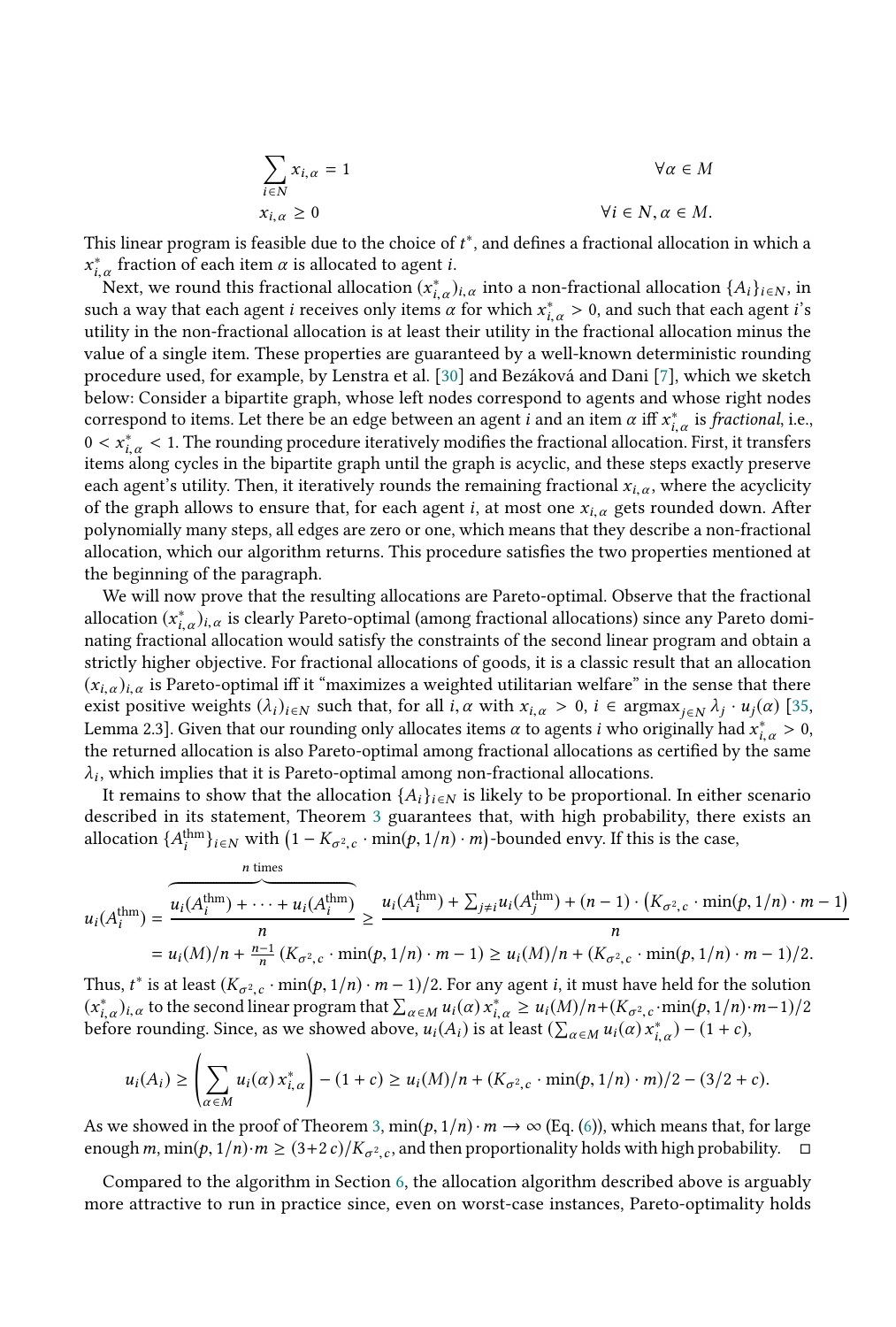and proportionality cannot be violated by more than the value of a single item (PROP1 [\[16\]](#page-17-23)) since proportional fractional allocations always exist and hence  $t^* \geq 0$ . For use in practice, we point out that the objective of the second linear program could be replaced by any other objective maximizing that the objective of the second linear program could be replaced by any other objective maximizing a notion of welfare subject to the constraint; Nash welfare would be a natural choice.

It is an intriguing question for future work when envy-free and Pareto-optimal (EF+PO) allocations exist in the smoothed model. In contrast to proportionality, an allocation that Pareto dominates an envy-free allocation need not be envy-free itself, which is why, not just in our smoothed model, positive results for EF+PO tend to be hard to obtain. In particular, it is not clear how one would adapt our PROP+PO proof for such a result, for two reasons: First, it is not clear that there are any fractional allocations that are Pareto-optimal and have <sup>−</sup>t-bounded envy (for large enough t) to begin with. Second, the deterministic rounding approach we used (as well as more refined methods [\[3,](#page-17-24) [38\]](#page-18-14)) only bounds each agent's utility for their own bundle — but not for the bundles of others, which would be required to guarantee envy-freeness.

#### 8 DISCUSSION

In this paper, we introduced a smoothed model for additive utilities in a fair-division setting, in which fair allocations are likely to exist and can be found efficiently. Naturally, the take-aways of these results for the real world depend on the degree to which this model reflects utility profiles in practical allocation problems.

Here, we describe one possible interpretation of how our model might capture practical utilities, which we illustrate using the example of splitting an inheritance: Likely, the siblings' values for the items are largely determined by common factors such as the items' cost or usefulness (so agents will largely have similar values for the same item, which tends to make envy-free allocations rarer). There might also be some differences between the agents and items (who has a large apartment? which items fit only in a large apartment?) that lead to systematic patterns between agent–item values, and we will define the worst-case base utilities as the sum of all the above effects. Perhaps, however, there is an additional "idiosyncratic" component to the utilities that gives each sibling a bit of added nostalgic value for a few items based on their individual experiences, in ways that are not predictable from the general patterns between the agents' valuations.

If agents have such idiosyncratic value components, then our model applies and predicts that envy-free allocations are likely to exist. (Interestingly, the same does not hold for idiosyncratic effects causing dislike rather than fondness, see Appendix [A.](#page-19-0)) Idiosyncratic value gives one possible explanation for why envy-free allocations might frequently exist in practical allocation problems.

In future work, it would be informative to empirically test whether our smoothed model accurately describes the properties of real-world utility profiles that possess envy-free allocations. For example, one could check whether there are partial allocations of only few items with large negative envy, as our model would predict.

#### ACKNOWLEDGMENTS

We thank Nisarg Shah for analyzing how frequently envy-free allocations exist in allocation problems submitted to Spliddit, and we are grateful to Bailey Flanigan, Dominik Peters, and the anonymous reviewers for insightful discussions and helpful suggestions. This work was partially supported by the National Science Foundation under grants IIS-2147187, CCF-2007080, IIS-2024287, and CCF-1733556; and by the Office of Naval Research under grant N00014-20-1-2488.

#### REFERENCES

<span id="page-16-0"></span>[1] G. Amanatidis, E. Markakis, A. Nikzad, and A. Saberi. 2017. Approximation Algorithms for Computing Maximin Share Allocations. ACM Transactions on Algorithms (TALG) 13, 4 (2017), 1–28. <https://doi.org/10.1145/3147173>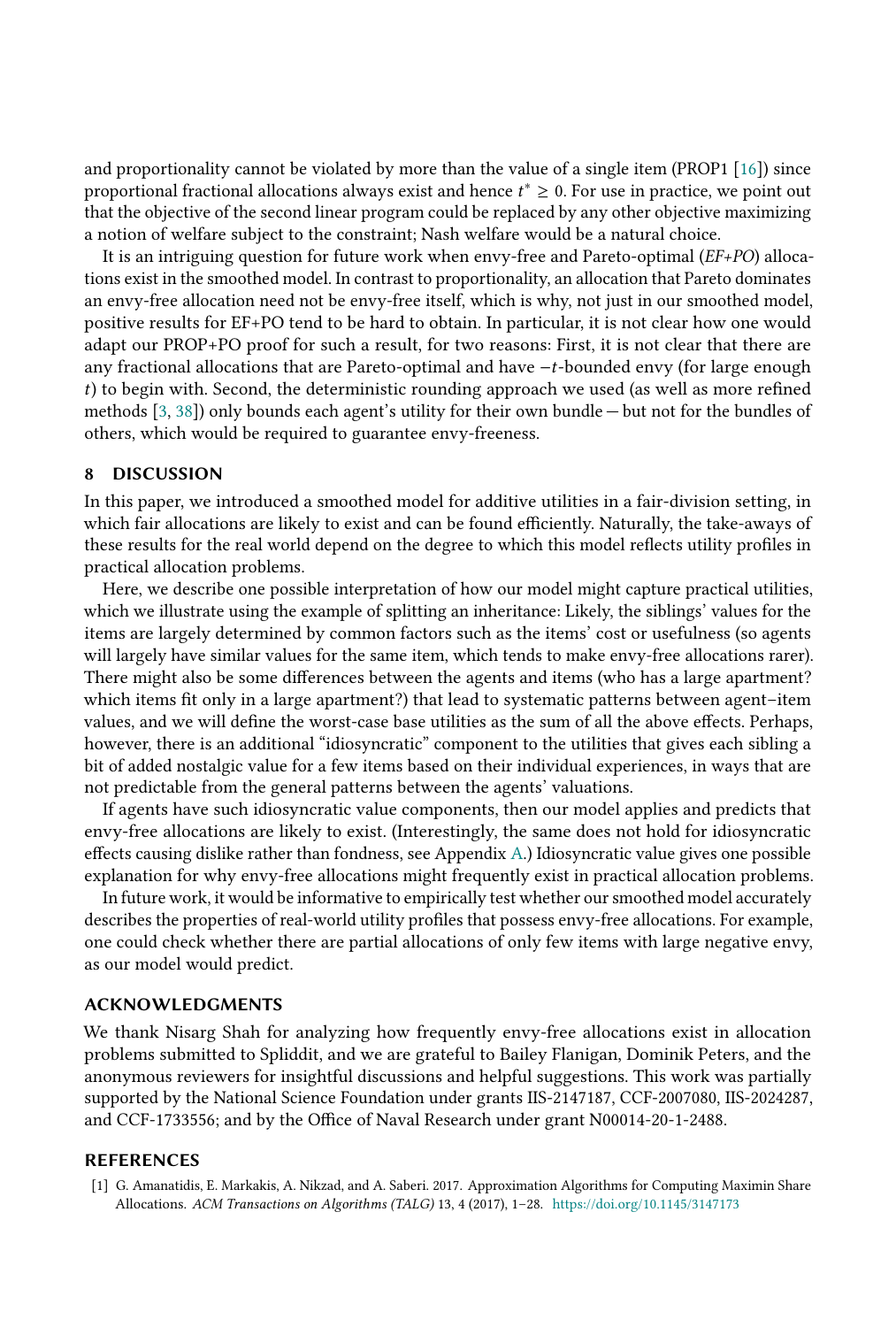- <span id="page-17-2"></span>[2] C. Arnsperger. 1994. Envy-Freeness and Distributive Justice. Journal of Economic Surveys 8, 2 (1994), 155–186. <https://doi.org/10.1111/j.1467-6419.1994.tb00098.x>
- <span id="page-17-24"></span>[3] H. Aziz. 2020. Simultaneously Achieving Ex-Ante and Ex-Post Fairness. In Proceedings of the 16th International Conference on Web and Internet Economics (WINE). 341–355. [https://doi.org/10.1007/978-3-030-64946-3\\_24](https://doi.org/10.1007/978-3-030-64946-3_24)
- <span id="page-17-0"></span>[4] H. Aziz and S. Rey. 2020. Almost Group Envy-Free Allocation of Indivisible Goods and Chores. In Proceedings of the 29th International Joint Conference on Artificial Intelligence (IJCAI). 39–45. <https://doi.org/10.24963/ijcai.2020/6>
- <span id="page-17-11"></span>[5] Y. Bai and P. Gölz. 2022. Envy-Free and Pareto-Optimal Allocations for Agents with Asymmetric Random Valuations. In Proceedings of the 31st International Joint Conference on Artificial Intelligence (IJCAI). [https://arxiv.org/pdf/2109.](https://arxiv.org/pdf/2109.08971.pdf) [08971.pdf.](https://arxiv.org/pdf/2109.08971.pdf)
- <span id="page-17-6"></span>[6] S. Barman, S. K. Krishnamurthy, and R. Vaish. 2018. Finding Fair and Efficient Allocations. In Proceedings of the 19th ACM Conference on Economics and Computation (EC). 557–574. <https://doi.org/10.1145/3219166.3219176>
- <span id="page-17-22"></span>[7] I. Bezáková and V. Dani. 2005. Allocating Indivisible Goods. ACM SIGecom Exchanges 5, 3 (2005), 11–18. [https:](https://doi.org/10.1145/1120680.1120683) [//doi.org/10.1145/1120680.1120683](https://doi.org/10.1145/1120680.1120683) Version with proofs at [http://people.cs.uchicago.edu/~ivona/PAPERS/maxmin.pdf.](http://people.cs.uchicago.edu/~ivona/PAPERS/maxmin.pdf)
- <span id="page-17-19"></span>[8] A. Blum, I. Caragiannis, N. Haghtalab, A. D. Procaccia, E. B. Procaccia, and R. Vaish. 2017. Opting into Optimal Matchings. In Proceedings of the 28th Annual ACM-SIAM Symposium on Discrete Algorithms (SODA). 2351–2363. <https://doi.org/10.1137/1.9781611974782.155>
- <span id="page-17-20"></span>[9] A. Blum and P. Gölz. 2021. Incentive-Compatible Kidney Exchange in a Slightly Semi-Random Model. In Proceedings of the 22nd ACM Conference on Economics and Computation (EC). <https://doi.org/10.1145/3465456.3467622>
- <span id="page-17-13"></span>[10] A. Blum and J. Spencer. 1995. Coloring Random and Semi-Random k-Colorable Graphs. Journal of Algorithms 19, 2 (1995), 204–234. <https://doi.org/10.1006/jagm.1995.1034>
- <span id="page-17-25"></span>[11] A. Bogomolnaia, H. Moulin, F. Sandomirskiy, and E. Yanovskaya. 2017. Competitive Division of a Mixed Manna. Econometrica 85, 6 (2017), 1847–1871. <https://doi.org/10.3982/ECTA14564>
- <span id="page-17-4"></span>[12] E. Budish. 2011. The Combinatorial Assignment Problem: Approximate Competitive Equilibrium from Equal Incomes. Journal of Political Economy 119, 6 (2011), 1061–1103. <https://doi.org/10.1086/664613>
- <span id="page-17-7"></span>[13] I. Caragiannis, D. Kurokawa, H. Moulin, A. D. Procaccia, N. Shah, and J. Wang. 2019. The Unreasonable Fairness of Maximum Nash Welfare. ACM Transactions on Economics and Computation 7, 3 (2019), 1–32. [https://doi.org/10.1145/](https://doi.org/10.1145/3355902) [3355902](https://doi.org/10.1145/3355902)
- <span id="page-17-8"></span>[14] B. R. Chaudhury, J. Garg, and K. Mehlhorn. 2020. EFX Exists for Three Agents. In Proceedings of the 21st ACM Conference on Economics and Computation (EC). 1–19. <https://doi.org/10.1145/3391403.3399511>
- <span id="page-17-21"></span>[15] G. Chèze. 2021. Envy-Free Cake Cutting: A Polynomial Number of Queries with High Probability. arXiv[:2005.01982](http://arxiv.org/abs/2005.01982)
- <span id="page-17-23"></span>[16] V. Conitzer, R. Freeman, and N. Shah. 2017. Fair Public Decision Making. In Proceedings of the 2017 ACM Conference on Economics and Computation (EC). 629–646. <https://doi.org/10.1145/3033274.3085125>
- <span id="page-17-10"></span>[17] J. P. Dickerson, J. Goldman, J. Karp, A. D. Procaccia, and T. Sandholm. 2014. The Computational Rise and Fall of Fairness. In Proceedings of the 28th AAAI Conference on Artificial Intelligence (AAAI). 1405–1411. [https://dl.acm.org/](https://dl.acm.org/doi/10.5555/2893873.2894091) [doi/10.5555/2893873.2894091](https://dl.acm.org/doi/10.5555/2893873.2894091)
- <span id="page-17-12"></span>[18] A. Farhadi, M. Ghodsi, M. T. Hajiaghayi, S. Lahaie, D. Pennock, M. Seddighin, S. Seddighin, and H. Yami. 2019. Fair Allocation of Indivisible Goods to Asymmetric Agents. Journal of Artificial Intelligence Research 64 (2019), 1–20. <https://doi.org/10.1613/jair.1.11291>
- <span id="page-17-14"></span>[19] U. Feige. 2021. Introduction to Semi-Random Models. In Beyond the Worst-Case Analysis of Algorithms, T. Roughgarden (Ed.). Cambridge University Press, 189–211. <https://doi.org/10.1017/9781108637435.013>
- <span id="page-17-15"></span>[20] U. Feige and J. Kilian. 1998. Heuristics for Finding Large Independent Sets, with Applications to Coloring Semi-Random Graphs. In Proceedings of the 39th Annual IEEE Symposium on Foundations of Computer Science (FOCS). 674–683. <https://doi.org/10.1109/SFCS.1998.743518>
- <span id="page-17-3"></span>[21] M. Fleurbaey. 2021. Economics and Economic Justice. In The Stanford Encyclopedia of Philosophy (summer 2021 edition ed.), E. N. Zalta (Ed.). <https://plato.stanford.edu/archives/sum2021/entries/economic-justice/>
- <span id="page-17-1"></span>[22] R. Freeman, S. Sikdar, R. Vaish, and L. Xia. 2019. Equitable Allocations of Indivisible Goods. In Proceedings of the 28th International Joint Conference on Artificial Intelligence (IJCAI). 280–286. <https://doi.org/10.24963/ijcai.2019/40>
- <span id="page-17-9"></span>[23] J. Goldman and A. D. Procaccia. 2014. Spliddit: Unleashing Fair Division Algorithms. ACM SIGecom Exchanges 13, 2 (2014), 41–46. <https://doi.org/10.1145/2728732.2728738>
- <span id="page-17-16"></span>[24] A. Gupta and S. Singla. 2021. Random-Order Models. In Beyond the Worst-Case Analysis of Algorithms, T. Roughgarden (Ed.). Cambridge University Press, 234–258. <https://doi.org/10.1017/9781108637435.015>
- <span id="page-17-5"></span>[25] D. K. Herreiner and C. D. Puppe. 2009. Envy Freeness in Experimental Fair Division Problems. Theory and Decision 67 (2009), 65–100. <https://doi.org/10.1007/s11238-007-9069-8>
- <span id="page-17-17"></span>[26] C. Karande, A. Mehta, and P. Tripathi. 2011. Online Bipartite Matching with Unknown Distributions. In Proceedings of the 43rd Annual ACM Symposium on Theory of Computing (STOC). 587–596. <https://doi.org/10.1145/1993636.1993715>
- <span id="page-17-18"></span>[27] C. Kenyon. 1996. Best-Fit Bin-Packing with Random Order. In Proceedings of the 7th Annual ACM-SIAM Symposium on Discrete Algorithms (SODA). 359–364. <https://dl.acm.org/doi/10.5555/313852.314083>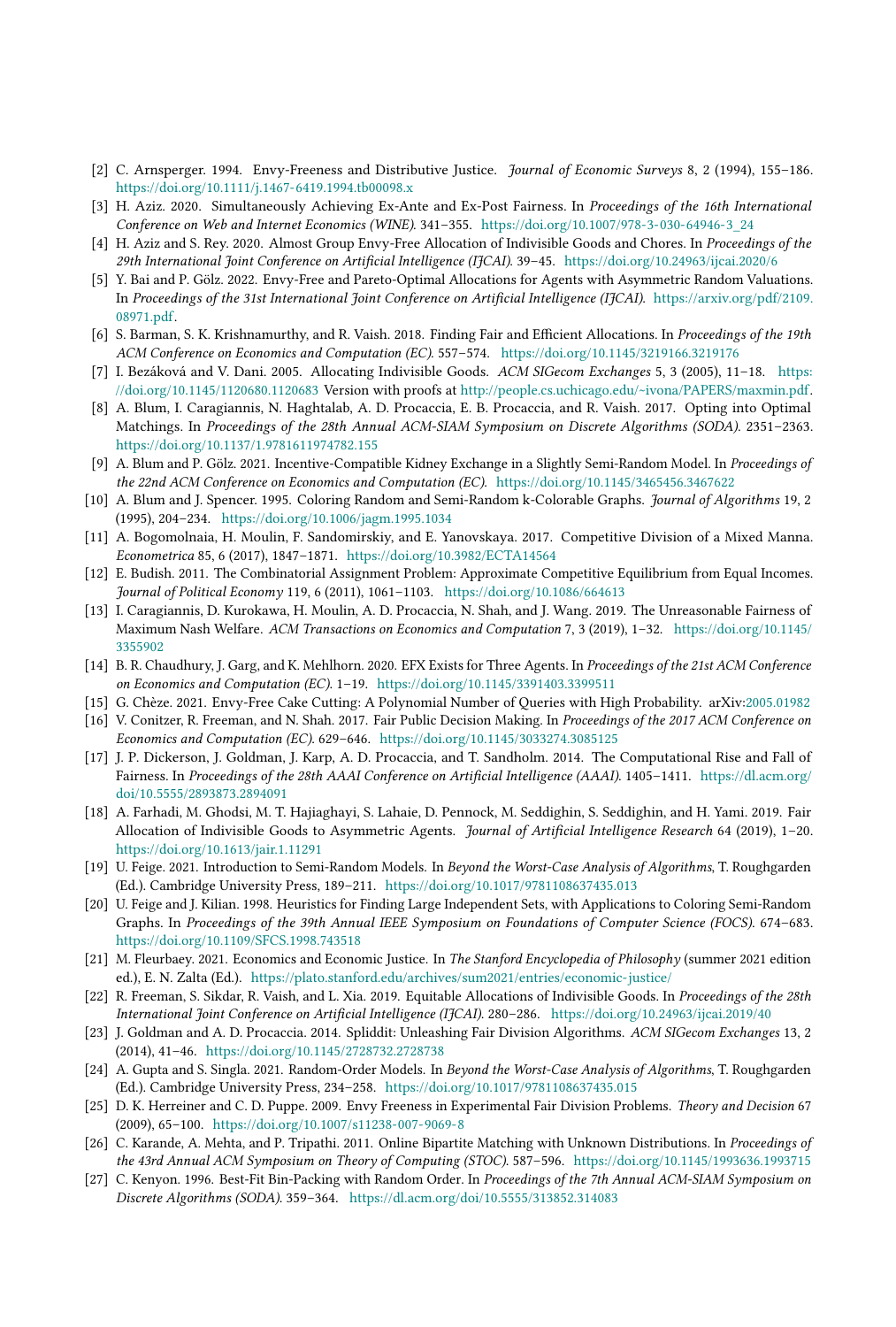- <span id="page-18-8"></span>[28] A. Kolla, K. Makarychev, and Y. Makarychev. 2011. How to Play Unique Games against a Semi-Random Adversary: Study of Semi-Random Models of Unique Games. In 2011 IEEE 52nd Annual Symposium on Foundations of Computer Science (FOCS). 443–452. <https://doi.org/10.1109/FOCS.2011.78>
- <span id="page-18-4"></span>[29] D. Kurokawa, A. D. Procaccia, and J. Wang. 2016. When Can the Maximin Share Guarantee Be Guaranteed?. In Proceedings of the 30th AAAI Conference on Artificial Intelligence (AAAI). 523–529. [http://www.aaai.org/ocs/index.php/](http://www.aaai.org/ocs/index.php/AAAI/AAAI16/paper/view/12282) [AAAI/AAAI16/paper/view/12282](http://www.aaai.org/ocs/index.php/AAAI/AAAI16/paper/view/12282)
- <span id="page-18-12"></span>[30] J. K. Lenstra, D. B. Shmoys, and É. Tardos. 1990. Approximation Algorithms for Scheduling Unrelated Parallel Machines. Mathematical programming 46, 1 (1990), 259–271. <https://doi.org/10.1007/BF01585745>
- <span id="page-18-0"></span>[31] R. J. Lipton, E. Markakis, E. Mossel, and A. Saberi. 2004. On Approximately Fair Allocations of Indivisible Goods. In Proceedings of the 5th ACM Conference on Electronic Commerce (EC). 125–131. <https://doi.org/10.1145/988772.988792>
- <span id="page-18-5"></span>[32] P. Manurangsi and W. Suksompong. 2017. Asymptotic Existence of Fair Divisions for Groups. Mathematical Social Sciences 89 (Sept. 2017), 100–108. <https://doi.org/10.1016/j.mathsocsci.2017.05.006>
- <span id="page-18-2"></span>[33] P. Manurangsi and W. Suksompong. 2020. When Do Envy-Free Allocations Exist? SIAM Journal on Discrete Mathematics 34, 3 (2020), 1505–1521. <https://doi.org/10.1137/19M1279125>
- <span id="page-18-3"></span>[34] P. Manurangsi and W. Suksompong. 2021. Closing Gaps in Asymptotic Fair Division. SIAM Journal on Discrete Mathematics 35, 2 (2021), 668–706. <https://doi.org/10.1137/20M1353381>
- <span id="page-18-13"></span>[35] F. Sandomirskiy and E. Segal-Halevi. 2020. Efficient Fair Division with Minimal Sharing. (2020). arXiv[:1908.01669](http://arxiv.org/abs/1908.01669)
- <span id="page-18-1"></span>[36] N. Shah. 2021. Personal Communication.
- <span id="page-18-9"></span>[37] D. A. Spielman and S.-H. Teng. 2004. Smoothed Analysis of Algorithms: Why the Simplex Algorithm Usually Takes Polynomial Time. J. ACM 51, 3 (2004), 385–463. <https://doi.org/10.1145/990308.990310>
- <span id="page-18-14"></span>[38] A. Srinivasan. 2008. Budgeted Allocations in the Full-Information Setting. In Approximation, Randomization and Combinatorial Optimization. Algorithms and Techniques. 247–253. [https://doi.org/10.1007/978-3-540-85363-3\\_20](https://doi.org/10.1007/978-3-540-85363-3_20)
- <span id="page-18-6"></span>[39] W. Suksompong. 2016. Asymptotic Existence of Proportionally Fair Allocations. Mathematical Social Sciences 81 (2016), 62–65. <https://doi.org/10.1016/j.mathsocsci.2016.03.007>
- <span id="page-18-10"></span>[40] L. Xia. 2020. The Smoothed Possibility of Social Choice. Advances in Neural Information Processing Systems (NeurIPS) 33 (2020), 11044–11055. <https://proceedings.neurips.cc/paper/2020/file/7e05d6f828574fbc975a896b25bb011e-Paper.pdf>
- <span id="page-18-11"></span>[41] L. Xia. 2021. The Semi-Random Satisfaction of Voting Axioms. Advances in Neural Information Processing Systems (NeurIPS) 34 (2021). <https://proceedings.neurips.cc/paper/2021/file/3083202a936b7d0ef8b680d7ae73fa1a-Paper.pdf>
- <span id="page-18-7"></span>[42] D. Zeng and A. Psomas. 2020. Fairness-Efficiency Tradeoffs in Dynamic Fair Division. In Proceedings of the 21st ACM Conference on Economics and Computation (EC). 911–912. <https://arxiv.org/pdf/1907.11672.pdf>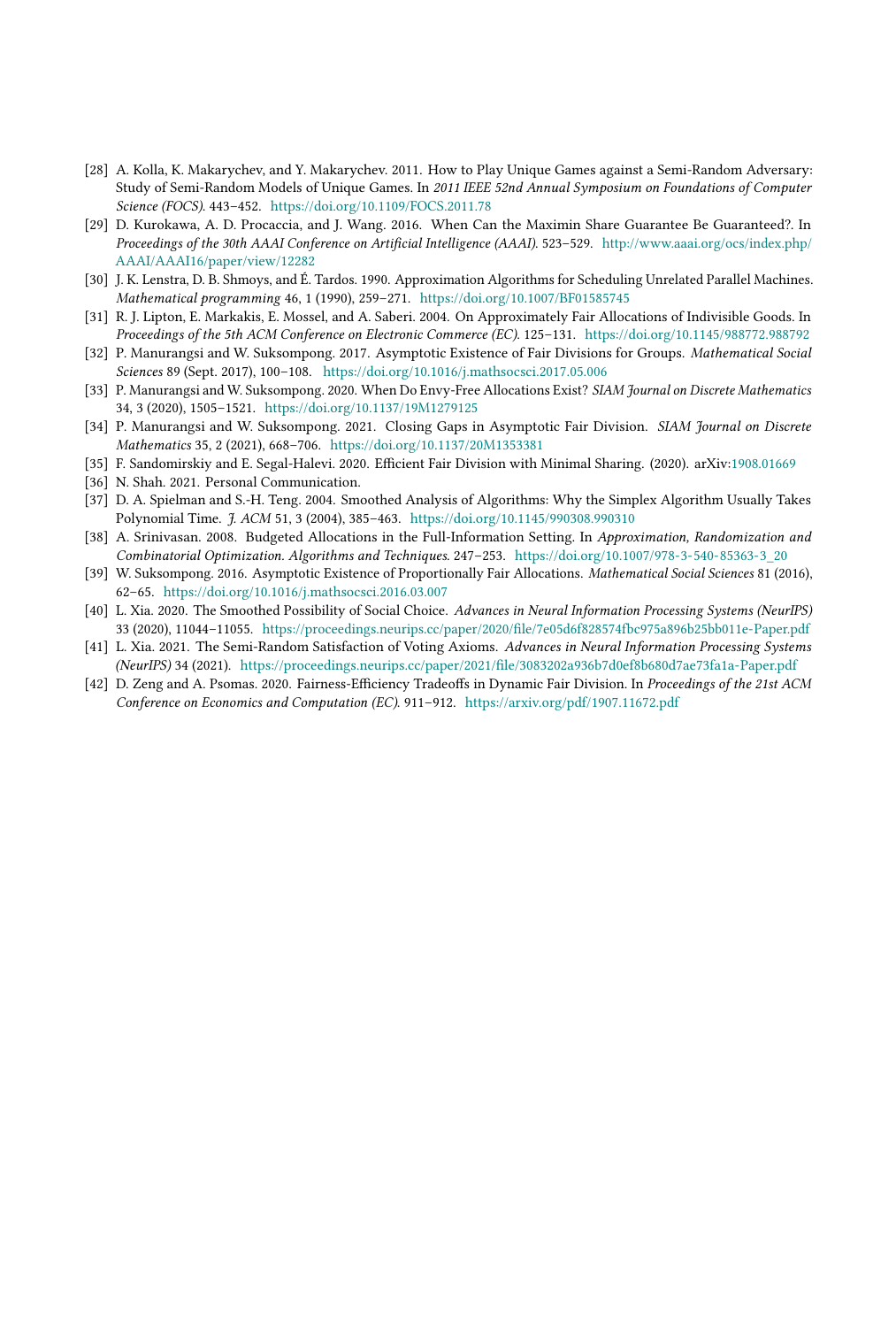### APPENDIX

#### <span id="page-19-0"></span>A JUSTIFICATION OF MODELING DECISIONS

The smoothed model presented in this paper is the result of multiple modeling decisions. Alternative decisions would have yielded alternative smoothed models, each with different possibilities and limitations in what it can express about the underlying problem of fair item allocation. Here, we describe three such design decisions and a rationale of why we chose our model over the alternative.

Why are boosts positive? It is natural to wonder why we choose our boosts to be positive rather than also allowing negative perturbations. One reason is that nonnegative boosts ensure that we remain in the setting of allocating goods (where items have a nonnegative value to all agents), whereas negative boosts might enter the setting of mixed manna, where items might have positive or negative value to different agents (in Appendix [G,](#page-27-0) we discuss how our findings generalize to this setting and boosts that need not be positive).

A second reason to focus on positive boosts is that sparse positive boosts are more useful for guaranteeing envy-free allocations than sparse negative boosts: Indeed, consider an instance with n agents,  $m = k n - 1$  many items for some  $k \in \mathbb{N}_{\ge 1}$ , and all agent–item base utilities being 1, and suppose that we are applying negative-only boosts to this instance. Then, in any possible allocation, some agent i must receive strictly less than  $k$  items, and one can verify that, unless the sum of  $i$ 's negative boosts  $\sum_{\alpha \in M} |Boost_{i,\alpha}|$  is at least  $n - 1$ , i must envy another agent. If, say,  $p = n^{0.99}/m$ as  $n$  and  $m$  go to infinity, standard concentration bounds show that, with high probability, all agents will have  $o(n)$  total boosts, which means that envy-free allocations are unlikely to exist. By contrast, Theorem [3](#page-3-1) shows that, for positive boosts, envy-free allocations exist when  $p$  is larger than a constant factor times  $\ln n/m$ , and that therefore a much smaller amount of boosts suffices. An alternative model permitting negative-only boosts would have obscured this existence by the above impossibility.

Though we could consider boosts that are positive and negative (both sufficiently often and with sufficient magnitude), there is an important conceptual principle that "additional perturbations make things no harder." Suppose, for example, that the boost distribution is uniform on [-1, 1], so 50% of the boosts are negative. Our analysis for envy-freeness still goes through without problems if we treat negative boosts the same way as the worst-case base utilities, i.e.: (1) all items without any boosts or with only negative boosts are allocated via round robin, and (2) all items with some positive boosts are allocated to the agent with the largest (positive) boost.<sup>[8](#page-19-1)</sup> The intuition underlying our modeling choice is that positive boosts alone are sufficient to guarantee envy-freeness, and that in settings with mixed-sign boosts as above, the positive boosts do most of the heavy lifting.

Why a parameter  $p$ ? In a certain sense, the parameter p is superfluous in our model since it could be incorporated into the boost distribution  $D$  by putting a point mass of 1 – p on 0. However, having  $p$  as an explicit parameter is informative, since it allows us to say, when  $p$  is small, that a large fraction of agent–item utilities are identical to the worst-case base utilities. Moreover, fixing  $D$  and only varying  $p$  allows us to express a family of boost distributions parameterized by a single number, and to express that the expected value and the variance of the  $Boost_{i,\alpha}$  may decrease as m increases while still guaranteeing envy-free allocations (which is not surprising, because there will be more items to which the boost is applied). Of course,  $p$  is not the only way of parameterizing a family of boost distributions, and only models one interpretation of "decreasing the boosts".

<span id="page-19-1"></span> $8$ While this simple argument is somewhat limited in how generally it is applicable, the basic strategy of treating additional randomness as part of the worst-case input is more broadly applicable.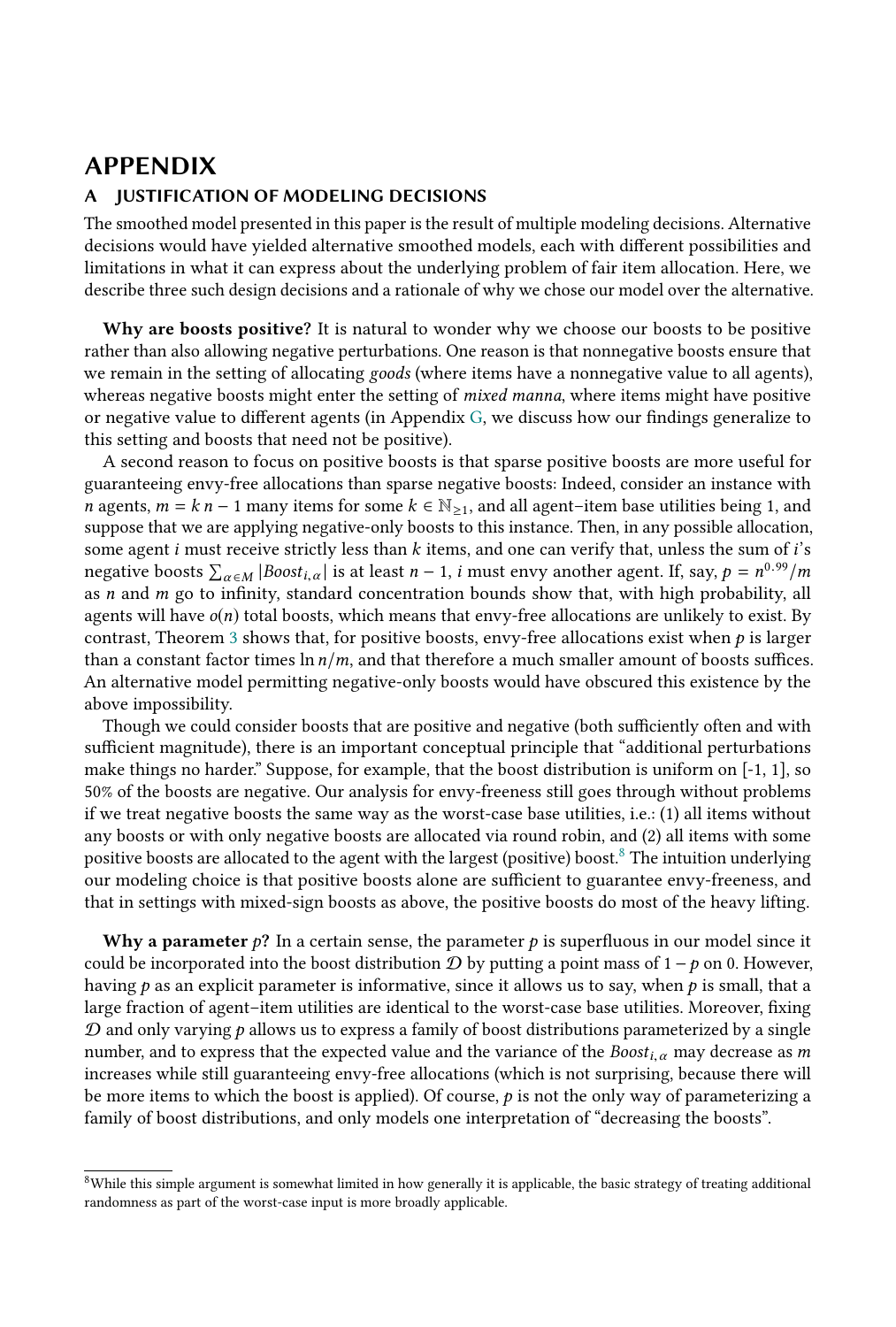Why  $m \to \infty$ ? The general goal of the study of fair (e.g., envy-free) allocations in a smoothed model is to study for various values of  $n$  and  $m$  and various profiles of base utilities, what the relation is between the extent of random perturbations to the base utilities and the probability of existence of fair envy-free allocations. Within such a framework, it is desirable to identify conditions under which the probability of existence of envy-free allocations tends to 1. We expressed such conditions with a parameterization of  $m \to \infty$ . An alternative way of trying to express such conditions is as follows: fix a worst-case allocation instance (i.e., numbers  $n$ ,  $m$ , and a profile of base utilities), and then, lower-bound how fast the probability of existence of envy-free allocations converges to 1, as we vary the random perturbations to be increasingly conducive to the existence of such allocations. We chose not to take this approach, for reasons explained below.

A major issue with this approach is that, considering a wide class of boost distributions, there are worst-case allocation instances for which, under any such boost distribution, envy-free allocations only exist with a probability bounded away from one: Indeed, for any  $m$  and  $n$ , consider the instance where all n agents have base utility 1 for one special item  $\alpha_*$  and base utility zero otherwise. Without boosts, clearly no envy-free allocation exists. Now, consider any boost distribution D supported on  $\mathbb{R}_+$  whose probability density function (pdf) is monotone nonincreasing  $-$  i.e., boosted utilities closer to the base utility are more likely than utilities further from it, a natural assumption for a random perturbation. With probability  $(1/m)^{2m} > 0$ , agents 1 and 2 will both have a boost above<br>the  $(m-1)/m$ -th quantile of  $\mathcal{D}$  for  $\alpha$ , and a boost below the  $1/m$ -th quantile for all other items the  $(m-1)/m$ -th quantile of  $\mathcal D$  for  $\alpha_*$  and a boost below the  $1/m$ -th quantile for all other items. Then, since the pdf is monotone nonincreasing, the quantile function is convex, and

$$
Boost_{i, \alpha_*} \ge \text{quantile}_{\mathcal{D}}((m-1)/m) \ge (m-1) \text{ quantile}_{\mathcal{D}}(1/m) \ge \sum_{\alpha \in M \setminus \{\alpha_*\}} Boost_{i, \alpha}
$$

for  $i = 1$  and  $i = 2$ . Thus, if agent  $i \in \{1, 2\}$  does not receive  $\alpha_*$  in a given allocation, i envies the agent who receives  $\alpha_*$  even if i receives all other items. Since no allocation can give  $\alpha_*$  to both agents, it follows that no allocation is envy-free in this case, which happens with probability at least  $m^{-2m} > 0$ . Intuitively, such a small probability seems unimportant for all but the smallest numbers of items m, but it means that we cannot use the rate of convergence to 1 of envy-free allocations as a measure, at least not for a single instance, and thus a single m.

We sidestep this issue by considering the limit case of  $m \to \infty$ , i.e., we study sequences of instances along which the number of items goes to infinity, which is also the approach taken in the literature on distributional models for item allocation. Along such sequences of instances, failure probabilities such as that of  $m^{-2m}$  above would vanish, and no longer preclude the existence of envy-free allocations existing with high probability for sufficient amounts of random boosts. Even though this model does not allow us to speak about individual instances anymore, our objective is the same as the motivation of the smoothed-analysis setup: We hope to characterize how much randomness suffices for envy-free allocations, which we mathematically express through how small  $p$  may be in relationship to  $m$  and  $n$ .

#### <span id="page-20-0"></span>B PROOFS OF NEGATIVE RESULTS FOR ROUND ROBIN ALLOCATION

**Proposition 1.** For any  $\delta > 0$  and  $\epsilon \in (0, 1)$ , there is a family of instances with two agents, 1 and 2, and  $m \to \infty$  items, with a boost probability of  $p := m^{-2/3-\delta}$  and the boost distribution Uniform((0, ∈))<br>such that with high probability agent 1 will envy agent 2 in the round robin allocation starting from such that, with high probability, agent 1 will envy agent 2 in the round robin allocation starting from agent 2.

Proof. Let the items be labeled  $\alpha_1, \ldots, \alpha_m$  (*m* is odd). For  $i = 1, \ldots, m^{2/3}$ , set the base utilities as

$$
\underline{u}_1(\alpha_i) = 1 - \frac{i-1}{m^{2/3} - 1} \epsilon \quad \underline{u}_2(\alpha_i) = 1 - \frac{i-1}{m^{2/3} - 1} (1 - \epsilon),
$$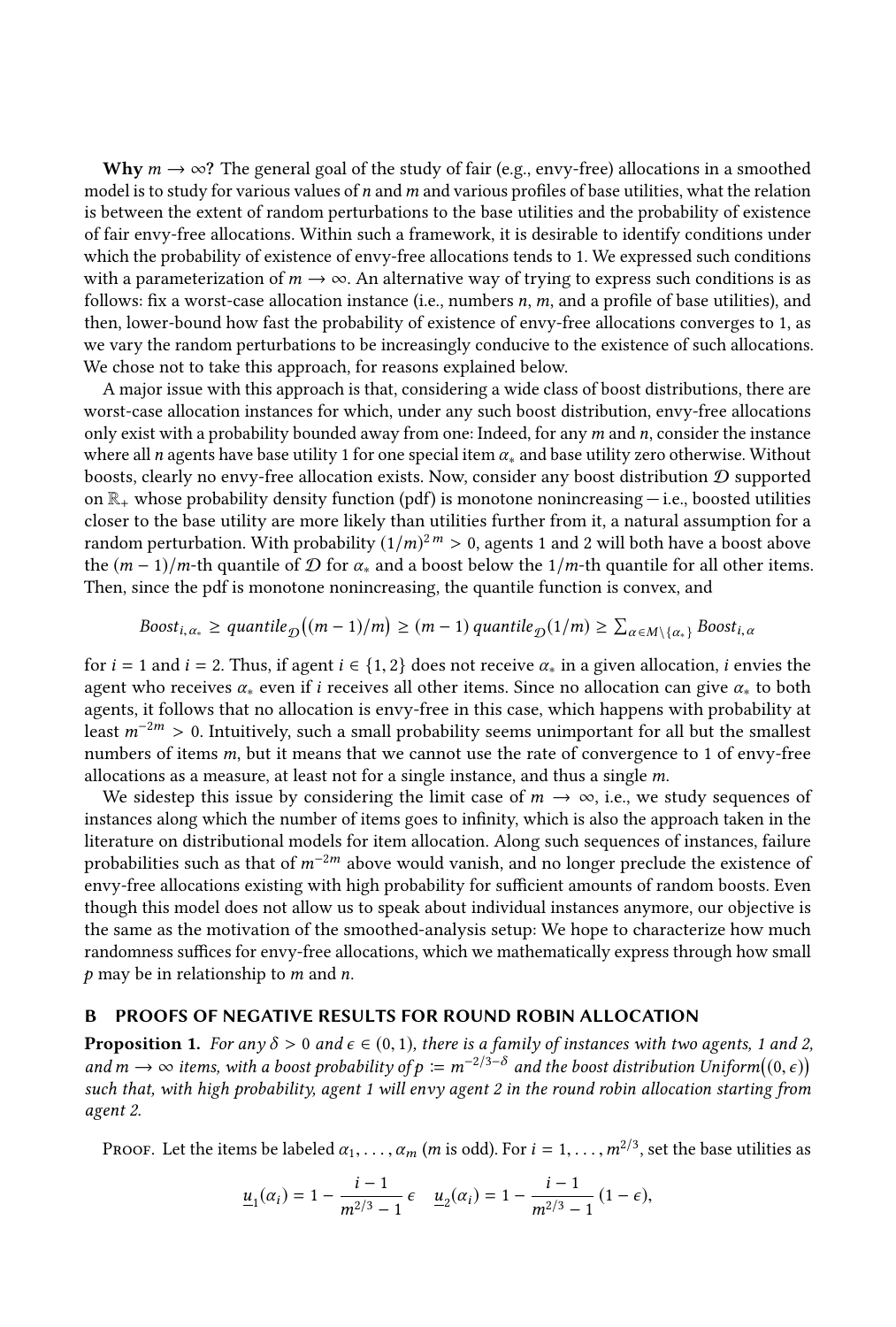and for all  $i = m^{2/3} + 1, \ldots, m$  set the base utilities as

$$
\underline{u}_1(\alpha_i) = 1 - \epsilon \quad \underline{u}_2(\alpha_i) = 0.
$$

 $\underline{u}_1(\alpha_i) = 1 - \epsilon \quad \underline{u}_2(\alpha_i) = 0.$ <br>We will assume that ties between equal utilities are broken in favor of items with lower index. Now we prove that running round robin on the instances above and giving the first turn to agent 2, agent 1 will envy agent 2 with high probability.

By a union bound, the probability that at least one out of the items  $\alpha_1, \ldots, \alpha_{m^{2/3}}$  is boosted for at least one agent is at most  $2m^{2/3}p = 2m^{-\delta}$ , which goes to zero for large enough instances. Thus, we may assume from here on that none of these items are boosted.

Also, observe that, since  $\underline{u}_2(\alpha_i) \geq \epsilon$  for all  $i \leq m^{2/3}$ , the boosts of other items do not change that, for all  $\ell = 1, \ldots, m^{2/3}, \alpha_{\ell}$  is agent 2's unique item with the  $\ell$ th largest utility.<br>Next, for some  $\ell = 2$   $m^{2/3} - 1$  consider the event that more than or

Next, for some  $\ell = 2, \ldots, m^{2/3} - 1$ , consider the event that more than one item in  $\{\alpha_i\}_{i>m^{2/3}}$ has a boosted utility for agent 1 between  $\underline{u}_1(\alpha_{\ell-1})$  and  $\underline{u}_1(\alpha_{\ell+1})$ . For this to happen, two of these<br>items must be boosted and have their uniformly-drawn boost fall in the same subset of probability items must be boosted and have their uniformly-drawn boost fall in the same subset of probability measure  $2/(m^{2/3} - 1)$ . A simple union bound over the pairs of items shows that this happens with probability at most  $m^2(2p/(m^2)^3 - 1)^2 = 4m^{2/3-2\delta}/(m^2)^3 - 1^2$ . With high probability, this is not the case for any  $\ell = 2$ ,  $m^2/3 - 1$  by union bound and we assume this going forward the case for any  $\ell = 2, \ldots, m^{2/3} - 1$  by union bound, and we assume this going forward.

Under these assumptions, the round robin process looks as follows from agent 1's perspective: Agent 2 takes  $\alpha_1$ , which agent 1 values at 1. From here on, we think of the item picks as being paired up: agent 1 picks an item  $\alpha_{X_1^1}$ , which we pair with agent 2's subsequent pick  $\alpha_{X_1^2}$ ; then agent 1 picks  $\alpha_{X_1}$  and so forth until the items run out. Since there is an odd number picks  $\alpha_{X_2}$  and agent 2 picks  $\alpha_{X_2}$ ; and so forth until the items run out. Since there is an odd number<br>of items agent 2 has the last pick  $\alpha_{X_2}$ . Agent 1's envy son be written as of items, agent 2 has the last pick  $\alpha_{X^2_{\lfloor m/2 \rfloor}}$ . Agent 1's envy can be written as

$$
1 - \sum_{\ell=1}^{\lfloor m/2 \rfloor} \underbrace{u_1(\alpha_{X^1_{\ell}}) - u_1(\alpha_{X^2_{\ell}})}_{\geq 0}.
$$

From some point on, only the unboosted items in  $\{\alpha_i\}_{i>m^{2/3}}$  will be left, all of which have utility exactly 1 –  $\epsilon$  to agent 1, which means that most terms  $u_1(\alpha_{X_\epsilon^1}) - u_1(\alpha_{X_\epsilon^2})$  equal zero. The interesting<br>part is what happens before. Both agents have the same professions and p such a series items  $\alpha$ part is what happens before: Both agents have the same preference order over the items  $\alpha_1, \ldots, \alpha_{m^{2/3}}$ .<br>But, whereas for agent 2, none of the remaining items are interesting until all  $m^{2/3}$  low-index items. But, whereas for agent 2, none of the remaining items are interesting until all  $m^{2/3}$  low-index items are gone agent 1 will interleave picking low-index items  $\{a_i\}$  and boosted items in  $\{a_i\}$ are gone, agent 1 will interleave picking low-index items  $\{\alpha_i\}_{i \le m^{2/3}}$  and boosted items in  $\{\alpha_i\}_{i>m^{2/3}}$ . Still, our assumption above guarantees that the utilities of the boosted items are sparsely distributed between the utilities of the low-index items for agent 1, which will allow us to analyze this interleaving.

Up to an affine transformation of utilities, this early phase of the round robin coincides with the process described in Lemma [10](#page-21-0) below, with the items boosted for agent 1 playing the role of  $A_2$ and the low-index items playing the role of  $A_1$ . If T is the round in which the last item is picked that is either boosted for agent 1 or has an index of at most  $m^{2/3}$ , the lemma guarantees that none<br>of the unboosted items in  $\{a_n\}$  are were picked strictly before round T and that of the unboosted items in  $\{\alpha_i\}_{i>m^{2/3}}$  were picked strictly before round T and that

$$
\sum_{\ell=1}^{\lfloor m/2 \rfloor} u_1(\alpha_{X_{\ell}^1}) - u_1(\alpha_{X_{\ell}^2}) \leq \epsilon.
$$

As discussed above, all  $u_1(\alpha_{X_\ell^1}) - u_1(\alpha_{X_\ell^2})$  for  $\ell > T$  equal zero, which means that agent 1 envies agent 2 by at least  $1 - \epsilon > 0$ . □

<span id="page-21-0"></span>**Lemma 10.** Fix  $t \in \mathbb{N}$ , and let  $A_1 := \{-t, -t + 1, \ldots, -1\}$ . Furthermore, fix a set  $A_2$  of real numbers in  $[-t, 0] \setminus \mathbb{Z}$  with the property that, for all  $\ell = -t + 1, \ldots, -2$ , it holds that  $|\{a \in A_2 \mid \ell - 1 < a < a\}|$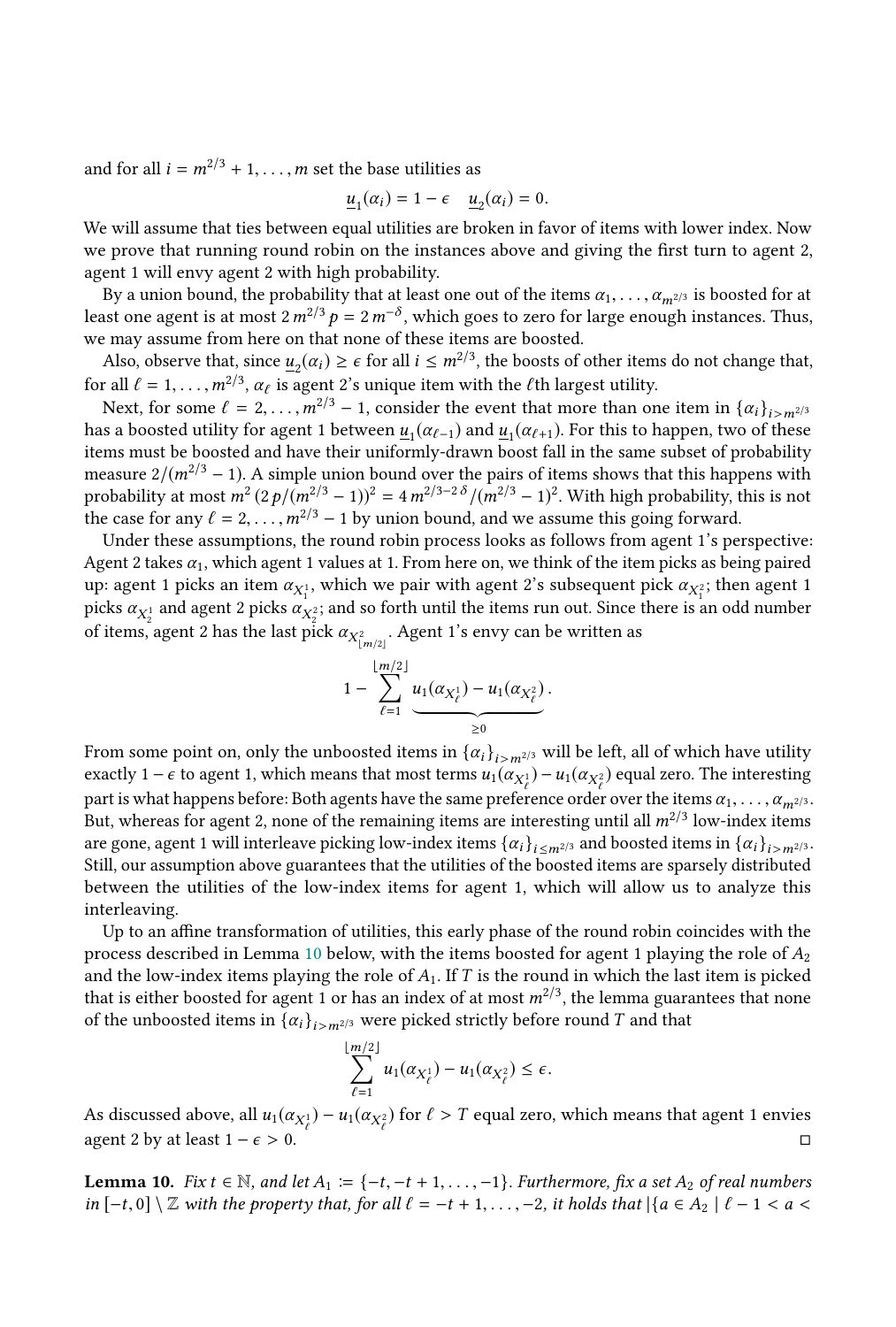$\ell + 1$   $\leq$  1. Now, consider the following process with two agents, which take turns removing a single element from  $A_1 \cup A_2$  such that

- agent 1 begins,
- in agent 1's *l*th turn, they remove the largest remaining element of  $A_1 \cup A_2$  and call it  $a_\ell^1$ , and
- in agent 2's *l* th turn, they remove the largest remaining element of  $A_1$  and call it  $a_\ell^2$ .

ℓ This process is well-defined until no elements remain (i.e., it cannot be the case that in agent 2's turn,  $A_1$  is empty but  $A_2$  is not). Furthermore, denoting the final round by T (and, if round T is only half-completed, setting  $a_T^2 := -t$ ), it holds that

<span id="page-22-0"></span>
$$
\sum_{\ell=1}^{I} a_{\ell}^{1} - a_{\ell}^{2} \leq t.
$$
\n(11)

PROOF. By induction on t. If  $t = 0$ , the claim is trivial, and it is also easy to verify for  $t = 1$ .

From here on, let  $t \geq 2$ . If  $a \geq -t + 1$  for all  $a \in A_2$ , the induction hypothesis tells us how the process runs up to the last move, in which the player with the next turn will take the element  $-t$ . Clearly, this process remains well-defined. If agent 1 is the one to take <sup>−</sup>t, this adds a zero term  $(-t) - (-t)$  to the sum  $\sum_{\ell=1}^{T} a_{\ell}^{1} - a_{\ell}^{2}$ . Else, if agent 2 takes  $-t$ , this decreases  $a_{T}^{2}$  by one relative to the induction by orthesis. Since the right-hand side of Eq. (11) increases by one this establish the induction hypothesis. Since, the right-hand side of Eq. [\(11\)](#page-22-0) increases by one, this establishes the induction step.

Now consider the remaining case in which there is an  $a \in A_2$  such that  $a < -t + 1$ . By the conditions on  $A_2$ , no other  $a' \in A_2$  is less than  $-t + 2$ , which allows us to apply the induction<br>by pothesis for  $t - 2$  and for  $A_2 \setminus \{a\}$  taking the role of  $A_2$ . Clearly, this induction step describes the hypothesis for  $t - 2$  and for  $A_2 \setminus \{a\}$  taking the role of  $A_2$ . Clearly, this induction step describes the beginning of the process for the current t, except that three elements of  $A_1 \cup A_2$ , i.e.,  $-t + 1$ ,  $a$ ,  $-t$ , must subsequently be picked. We distinguish two subcases, depending on which agent was the last to move in the process of the induction hypothesis.

If agent 1 was the last to move in the induction hypothesis, agent 2 will pick  $-t + 1$ , agent 1 will pick a, and agent 2 picks <sup>−</sup>t. This process is well-defined, and increases the left-hand side of Eq. [\(11\)](#page-22-0) by an amount of  $1 + (a - (-t)) \leq 2$  relative to the induction hypothesis, while the right-hand side increases by 2, concluding this case of the induction step.

Else, i.e., if agent 2 was the last to move in the induction hypothesis, agent 1 will pick  $-t + 1$ , agent 2 will pick <sup>−</sup>t, and then agent 1 will pick a. This process is also well-defined, and also increases the sum by an amount of 1 + ( $a - (-t)$ ), which means that the induction step is again established.<br>This concludes the induction.  $□$ This concludes the induction.

**Corollary 2.** Fix any  $\delta > 0$ ,  $\epsilon \in (0, 1)$  and any function  $n : \mathbb{N}_{\geq 1} \to \mathbb{N}_{\geq 2}$  such that  $n(m) < m^{1/3}$  for sufficiently large m. Then, there is a family of instances with  $m \to \infty$  items and  $n = n(m)$  agents, wi sufficiently large m. Then, there is a family of instances with  $m \to \infty$  items and  $n = n(m)$  agents, with a boost probability of  $p := m^{-2/3-\delta}$  and the boost distribution Uniform( $(0, \epsilon)$ ) such that, with high probability round robin (starting with agent 2) produces an allocation in which agent 1 envies agent 2 probability, round robin (starting with agent 2) produces an allocation in which agent 1 envies agent 2.

PROOF. Let  $n := n(m)$  denote the number of agent, then  $n < m^{1/3}$ . Keep the base utilities of other agents  $i = 3$  is not neglected. agents 1 and 2 exactly as in the above proof. Set the base utilities of other agents  $i = 3, \ldots, n$  to 0 on the first  $m^{2/3}$  items and 1 on the rest of the items. Since for all agents  $i = 3, ..., n$  and items  $i = m^{2/3} + 1$  m  $\cdots$   $(n, j) = 1$  is the boosts of the first  $m^{2/3}$  items do not change the fact that  $j = m^{2/3} + 1, \ldots, m, \underline{u}_i(\alpha_j) = 1 > \epsilon$ , the boosts of the first  $m^{2/3}$  items do not change the fact that these agents will always pick items in the set  $\{\alpha_i\}$ ,  $\alpha_i$  until the set is empty. Now we prove these agents will always pick items in the set  $\{\alpha_j\}_{j>m^{2/3}}$  until the set is empty. Now we prove that running round robin and giving the first turn to agent 2, agent 1 will envy agent 2 with high probability.

Still, let T denote the round in which the last item is picked that is either boosted for agent 1 or has an index of at most  $m^{2/3}$ . The simulation process in Lemma [10](#page-21-0) indicates that agent 2 has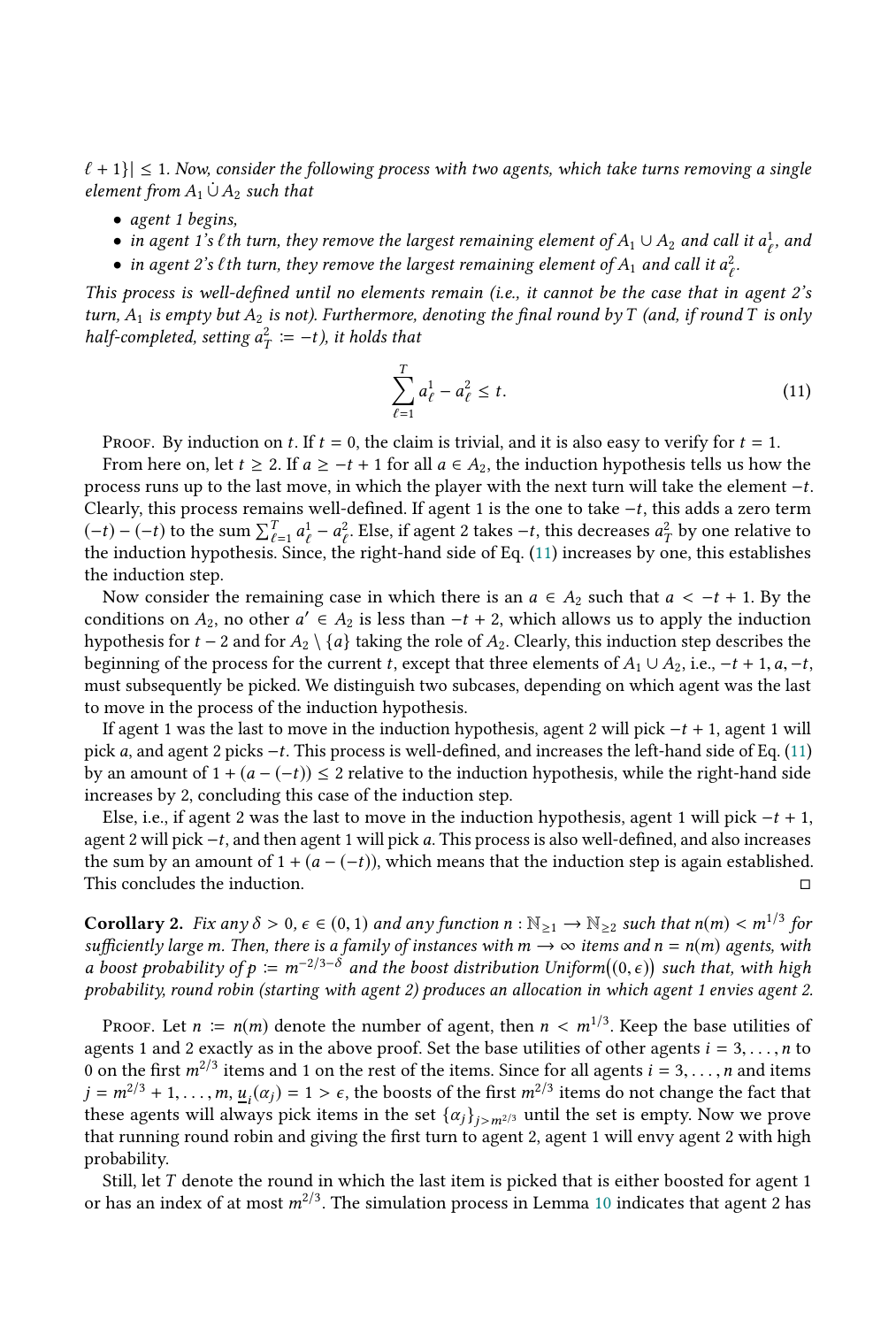not picked any item from  $\{\alpha_i\}_{i>m^{2/3}}$  before Tth round, thus agent 2 must have picked at most  $m^{2/3}$ items, suggesting that  $T \n\t\leq m^{2/3}$ . Hence by the end of Tth round, there will be at least

$$
m - m^{2/3} - T \cdot (n - 1) \ge m - m^{2/3} - m^{2/3} \cdot (n - 1) > m - m^{2/3} - m^{2/3} \cdot (m^{1/3} - 1) = 0
$$

items left in  $\{\alpha_i\}_{i>m^{2/3}}$ , indicating that none of the items in  $\{\alpha_i\}_{i \leq m^{2/3}}$  has been picked by agent  $\alpha$ ,  $\alpha$ ,  $\alpha$  hefore *T*th round. Then the only difference between what happens in this instance and the  $3, \dots, n$  before Tth round. Then the only difference between what happens in this instance and the one in the earlier proof with two agents is that some of agent 1's boosted items may be picked by agents  $3, \ldots, n$ , but this does not affect the analysis of the envy.

Therefore, we still have

$$
\sum_{\ell=1}^T u_1(\alpha_{X_\ell^1}) - u_1(\alpha_{X_\ell^2}) \le \epsilon.
$$

As discussed in earlier proof, all  $u_1(\alpha_{X_\ell^1}) - u_1(\alpha_{X_\ell^2})$  for  $\ell > T$  equal zero, thus agent 1 envies agent 2 by at least  $1 - \epsilon > 0$ . □

#### <span id="page-23-1"></span>C PROOFS FOR THEOREM [3:](#page-3-1) ENVY-FREE ALLOCATIONS EXIST

## **C.1** Bounding  $r$

<span id="page-23-0"></span>**Lemma 11.** Recall that  $r = \frac{1-(1-p)^n}{n}$ . It holds that

$$
(1-1/e)\min(p,1/n) \le r \le \min(p,1/n).
$$

PROOF. The upper bound follows directly since  $r = \frac{1-(1-p)^n}{n}$ n  $\leq \frac{1}{n}$ n and  $\frac{1-(1-p)^n}{n}$ n  $\leq \frac{1-(1-p\ n)}{n}$  $\frac{-p n}{n} = p.$ For the lower bound, we will show that, if  $p n \ge 1$ , then  $\left(1-1/e\right) \frac{1}{n} \le r$ , and that else,  $\left(1-1/e\right) p \le r$ : Assuming that  $p n \geq 1$ ,

$$
r = \frac{1 - (1 - p)^n}{n} \ge \frac{1 - e^{-p n}}{n} \ge \frac{1 - e^{-1}}{n}
$$

Else, assuming that  $p n < 1$ ,

$$
\frac{r}{p} = \frac{1 - (1 - p)^n}{p \, n} \ge \frac{1 - e^{-p \, n}}{p \, n} \ge \min_{x \le 1} \frac{1 - e^{-x}}{x} = 1 - \frac{1}{e},
$$

where the last inequality follows from the fact that  $\frac{1-e^{-x}}{x}$  is monotone decreasing on  $\mathbb{R}\setminus\{0\}$ . This implies that  $r \geq (1 - 1/e) p$  whenever  $p \neq 0$ , and one verifies that the inequality also holds when  $p = 0$ . Since in the two cases r is always lower-bounded by one out of  $(1 - 1/e) p$  and  $(1 - 1/e) \pm 1$ p = 0. Since, in the two cases, r is always lower-bounded by one out of  $(1 - 1/e)p$  and  $(1 - 1/e)\frac{1}{n}$ , it must be lower-bounded by the minimum of both terms, as claimed n it must be lower-bounded by the minimum of both terms, as claimed.

# **C.2** Bounding  $\mathbb{E}[\mathcal{D}]$  and  $\mathbb{E}[\mathcal{D}] - \mathbb{E}[\mathcal{D}_{2:2}]$  in Terms of  $\sigma^2$  and c

<span id="page-23-2"></span>**Lemma 12.** For a distribution  $\mathcal{D}$  in  $[0, c]$  with variance  $\sigma^2$ , for any range of length  $\frac{\sigma}{2}$  in  $[0, c]$ , the probability of D that falls in the range is less than  $1 - p_{\sigma^2,c} = 1 - \frac{3\sigma^2}{4(2c^2 + b^2)}$  $\frac{3\,\sigma^2}{4\,(2\,c^2+c\,\sigma)}$ 

PROOF. For a range of length  $\frac{\sigma}{2}$  in [0, c], assume  $\mathcal D$  falls out of the range with probability  $p$  and le in the range with probability  $1 - p$ . The variance of the distribution consists of two parts, those falls in the range with probability  $1 - p$ . The variance of the distribution consists of two parts, those that from the fraction out of the range and those that from the fraction in the range.

- The fraction that falls out of the range can at most contribute  $p c<sup>2</sup>$  to the variance, since the maximum distance between them and the expectation is c maximum distance between them and the expectation is c.
- For the fraction in the range, first consider the furthest distance  $d_{\text{max}}$  of the expectation away from the range. This can be attained when all  $1 - p$  fraction are on one side of the range and the other p fraction is furthest away in [0, c]. Since the p fraction can be at most  $c - \frac{\sigma}{2}$ <br>distance away from the 1 – p fraction, which results in the expectation to be  $p(c - \frac{\sigma}{2}) < p(c - \frac{\sigma}{2})$ distance away from the 1 − p fraction, which results in the expectation to be  $p$  (c –  $\frac{\sigma}{2}$ ) < p c<br>distance away from the range and thus d<br> $\sigma$  for Hence all the 1 – p fraction in the range is distance away from the range, and thus  $d_{\text{max}} < p c$ . Hence all the  $1 - p$  fraction in the range is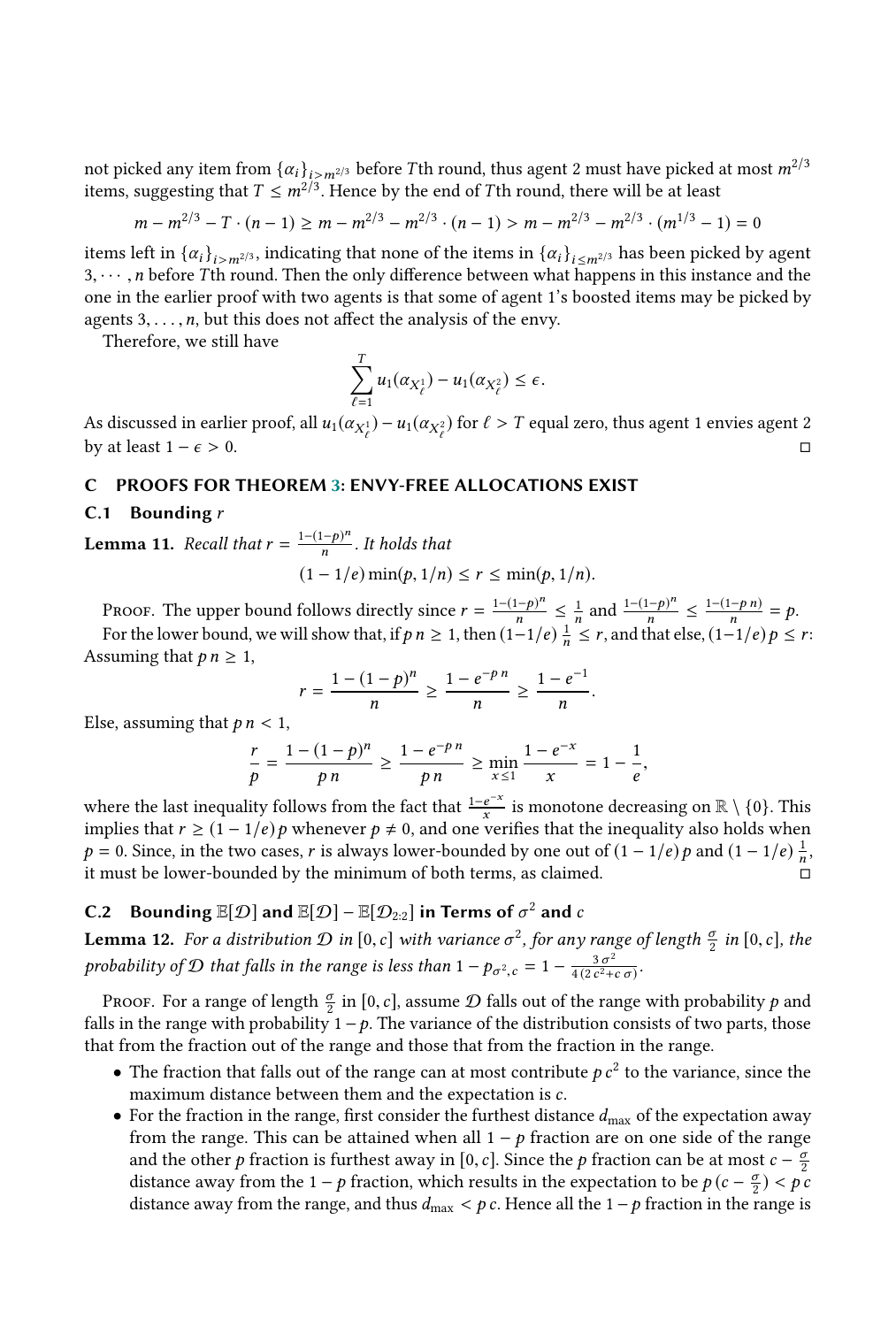less than  $p c + \frac{\sigma}{2}$  distance away from the expectation, which contribute a variance less than  $(1-p)(p c + \frac{\sigma}{2})^2$ .

Adding these two parts up, we have

$$
\sigma^2 < p c^2 + (1 - p)(p c + \frac{\sigma}{2})^2 \le p c^2 + (p c + \frac{\sigma}{2})^2
$$
\n
$$
= p c^2 + p^2 c^2 + p c \sigma + \frac{\sigma^2}{4} \le 2 p c^2 + p c \sigma + \frac{\sigma^2}{4}
$$

Then

$$
\frac{3\sigma^2}{4} < p(2c^2 + c\,\sigma) \quad \Rightarrow \quad p > \frac{3\,\sigma^2}{4\,(2\,c^2 + c\,\sigma)} = p_{\sigma^2,c}
$$

Therefore, the maximum probability of  $\mathcal D$  in the range is less than  $1 - p_{\sigma^2}$  $\cdot$   $\cdot$ . □

<span id="page-24-0"></span>**Lemma 13.** For a distribution  $\mathcal{D}$  in  $[0, c]$  with variance  $\sigma^2$ , we have that  $\mathbb{E}[\mathcal{D}_{2:2}] - \mathbb{E}[\mathcal{D}] \ge \sigma p_{\sigma^2,c}^2/8$  $\cdot$ <sup>-</sup> and  $\mathbb{E}[\mathcal{D}] \ge \sigma p_{\sigma^2,c}/2$ .

Proof. Let  $F_{\mathcal{D}}(x)$  denote the c.d.f. of  $\mathcal{D}$ , then the c.d.f. of  $\mathcal{D}_{2:2}$  is  $F^2_{\mathcal{I}}$  $\mathcal{L}^2_{\mathcal{D}}(x)$ . It can be deduced that

$$
\mathbb{E}[\mathcal{D}_{2:2}] - \mathbb{E}[\mathcal{D}] = \int_0^c (1 - F_{\mathcal{D}}^2(x)) dx - \int_0^c (1 - F_{\mathcal{D}}(x)) dx
$$

$$
= \int_0^c F_{\mathcal{D}}(x) (1 - F_{\mathcal{D}}(x)) dx
$$

Assume  $F_{\mathcal{D}}(x_0) = p_{\sigma^2,c}/2$ , then by Lemma [12](#page-23-2) we have  $F_{\mathcal{D}}(x_0 + \frac{\sigma}{2}) \le 1 - p_{\sigma^2,c}/2$  (this also implies that  $x_0 + \frac{\sigma}{2} < c$ ). Then in range  $[x_0, x_0 + \frac{\sigma}{2}]$ ,  $F_{\mathcal{D}}(x) > p_{\sigma^2,c}/2$  and  $1 - F_{\mathcal{D}}(x) > p_{\sigma^2,c$ that  $x_0 + \frac{\sigma}{2} < c$ ). Then in range  $[x_0, x_0 + \frac{\sigma}{2}]$ ,  $F_{\mathcal{D}}(x) \ge p_{\sigma^2, c}/2$  and  $1 - F_{\mathcal{D}}(x) \ge p_{\sigma^2, c}/2$ , hence

$$
\mathbb{E}[\mathcal{D}_{2:2}] - \mathbb{E}[\mathcal{D}] = \int_0^c F_{\mathcal{D}}(x) (1 - F_{\mathcal{D}}(x)) dx \geq \frac{\sigma}{2} \cdot (\frac{p_{\sigma^2,c}}{2})^2
$$

From Lemma [12](#page-23-2) we know that the probability outside  $[0, \frac{\sigma}{2}]$  is at least  $p_{\sigma^2,c}$ , then  $\mathbb{E}[\mathcal{D}] \geq \frac{\sigma}{2}$ .  $p_{\sigma^2}$  $\tilde{c}$ . □

#### <span id="page-24-1"></span>C.3 Deferred Proof of Lemma [5](#page-10-2)

**Lemma 5.** With probability at least  $1 - n^2 \exp(-\text{const}(\sigma^2, c) r m)$ , it holds for all agents  $i \neq j$  that

$$
\underline{u}_i(A_i^2) - \underline{u}_i(A_j^2) \ge -4 K_{\sigma^2,c} r m,
$$

where  $K_{\sigma^2,c}$  was defined in Lemma [4.](#page-7-4)

PROOF. Fix any pair of agents  $i \neq j$ . Recall that each item  $\alpha$  independently is part of  $A_j^2$  with probability r, which means that  $\mathbb{E}[\underline{u}_i(A_i^2)] = \sum_{\alpha \in M} r \underline{u}_i(\alpha) = r \underline{u}_i(M)$ . Furthermore, recall that  $0 \le u(\alpha) \le 1$ . These observations allow us to apply a Chernoff bound as follows:  $0 \le \underline{u}_i(\alpha) \le 1$ . These observations allow us to apply a Chernoff bound as follows:

$$
\mathbb{P}\left[\underline{u}_{i}(A_{j}^{2}) \ge r \underline{u}_{i}(M) + 2K_{\sigma^{2},c} r m\right] = \mathbb{P}\left[\underline{u}_{i}(A_{j}^{2}) \ge \left(1 + \frac{2K_{\sigma^{2},c} m}{\underline{u}_{i}(M)}\right) r \underline{u}_{i}(M)\right]
$$
\n
$$
\le \exp\left(-\frac{\left(\frac{2K_{\sigma^{2},c} m}{\underline{u}_{i}(M)}\right)^{2} r \underline{u}_{i}(M)}{2 + \frac{2K_{\sigma^{2},c} m}{\underline{u}_{i}(M)}}\right) = \exp\left(-\frac{2K_{\sigma^{2},c}^{2} r m}{\frac{\underline{u}_{i}(M)}{m} + K_{\sigma^{2},c}}\right) \le \exp\left(-\frac{2K_{\sigma^{2},c}^{2}}{1 + K_{\sigma^{2},c}} r m\right)
$$
\nand no solution.

By the same reasoning.

$$
\mathbb{P}\left[\underline{u}_i(A_i^2)\leq r \,\underline{u}_i(M)-2\,K_{\sigma^2,c}\,r\,m\right]\leq \exp\left(-2\,K_{\sigma^2,c}^2\,r\,m\right).
$$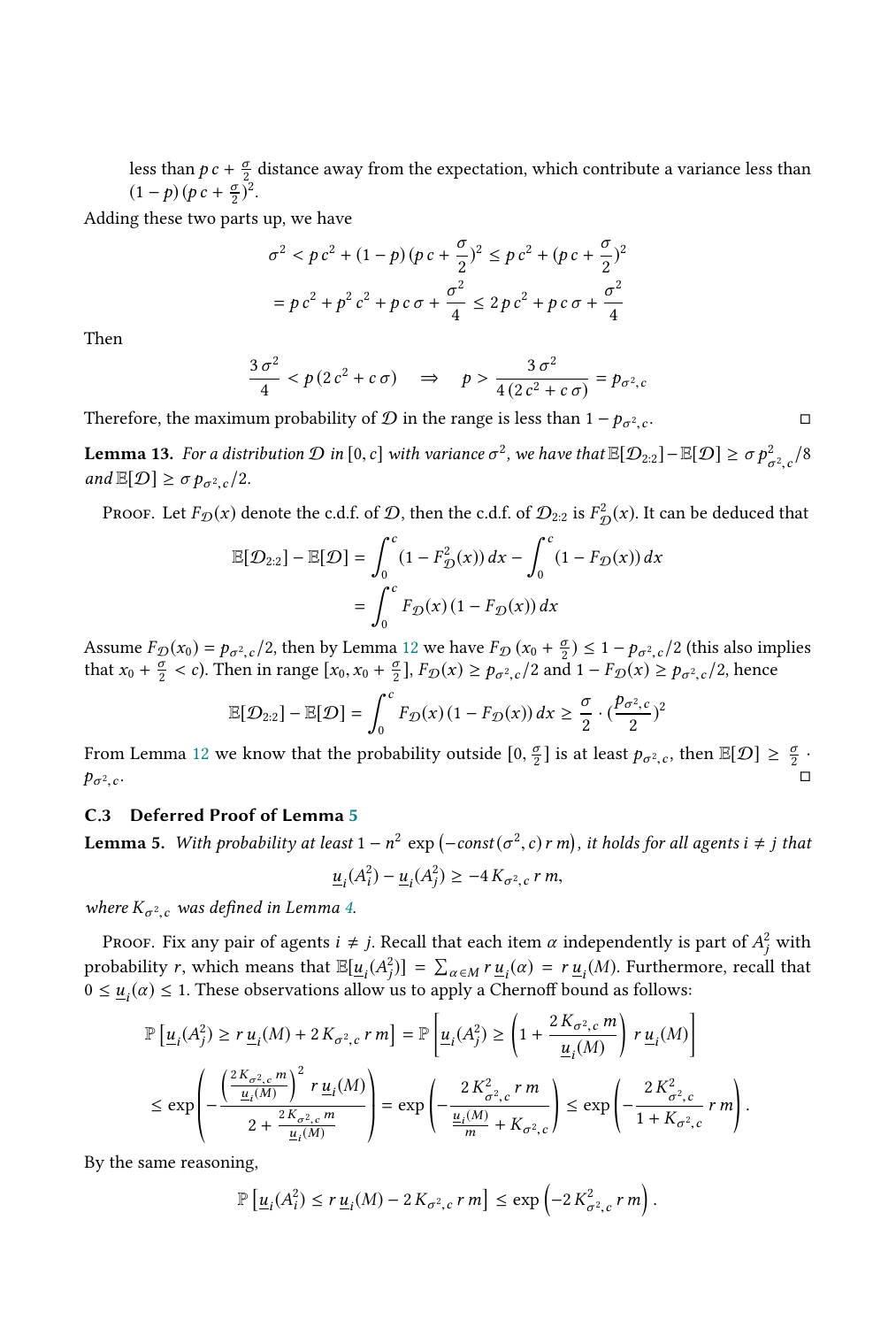A union bound shows that, with probability at least  $1 - n^2 \exp \left(-\frac{2K_{\sigma^2,c}^2}{1 + K_{\sigma^2,c}} r \, m\right)$ , both  $\underline{u}_i(A_j^2)$  $\frac{2}{j}$ ),  $\underline{u}_i(A_i^2)$ ) are bounded within  $2K_{\sigma^2,c}$  *r m* distance from  $r u_i(M)$  for all  $i \neq j$ , which implies for all  $i \neq j$ ,  $\ddot{\phantom{a}}$ 

$$
\underline{u}_i(A_i^2) - \underline{u}_i(A_j^2) \ge -4 K_{\sigma^2, c} r m.
$$

#### <span id="page-25-0"></span>D PROOFS FOR NONEXISTENCE

**Proposition** 7. Fix any boost distribution  $D$  and any infinite sequence of triples  $(m, n, p)$  such that  $m \to \infty$  and  $p \in O(1/m)$ . Then, there exists an infinite sequence of instances with these values of m, n, and p such that, with  $\Omega(1)$  probability, no envy-free (and even no proportional) allocation exists.

PROOF. Let  $C > 0$  be a constant such that  $p \le C/m$  for sufficiently large m. Because  $p \in$  $O(1/m) \to 0$ , it holds (for all large enough m) that  $1 - p \ge e^{-2p}$ . We will use the same base utilities as in the proof of Proposition [6,](#page-11-4) with one special item  $\alpha_*$  having base utility 1 for all agents and with all other items having base utility 0 for all agents. The probability that a given agent has no boosts is

$$
(1-p)^m \ge e^{-2p m} \ge e^{-2C},
$$

(1 − p)<sup>m</sup> ≥ e<sup>-2 p</sup><sup>m</sup> ≥ e<sup>-2 C</sup>,<br>where the inequalities hold for large enough m. When the inequalities hold, the probability that<br>agents 1 and 2 both have no boosts is lower-bounded by the constant (e<sup>-2 C</sup>)<sup>2</sup> – e<sup>-4 </sup> agents 1 and 2 both have no boosts is lower-bounded by the constant  $(e^{-2C})^2 = e^{-4C} > 0$ . As in the proof of Proposition [6,](#page-11-4) there are no envy-free allocations whenever two agents have no boosts, which proves that with probability lower bounded by a function of C, no envy-free allocations exist. The same even holds for proportional allocations. exist. The same even holds for proportional allocations.

#### <span id="page-25-1"></span>E PROOF OF Theorem [8:](#page-13-5) EFFICIENTLY FINDING ENVY-FREE ALLOCATIONS

Theorem 8. The randomized algorithm described above runs in polynomial time, and,

- if  $n \to \infty$  and  $m \to \infty$ ,  $m \ge const(\sigma^2, c)$  n ln n, and  $p \ge \frac{const(\sigma^2, c) \ln n}{m}$ , or
- if  $m \to \infty$ , n is bounded, and  $p \in \omega(1/m)$ ,

it returns an envy-free allocation with high probability.

Proof. In Lemma [11,](#page-23-0) we show that  $r \ge (1 - 1/e) \min(p, 1/n)$ . Hence, in both scenarios, it holds that  $r > 1/m$  when m is large enough. Then during the search for  $\rho = 1/m, 2/m, 4/m, \ldots, 1$ , there will be one  $\rho$  such that  $\rho \in [r, 2r)$ . Consider the allocation that our algorithm returns under this  $\rho$ . From Lemmas [4](#page-7-4) and [5,](#page-10-2) we know that with probability at least  $1 - 2n^2 \exp(-\text{const}(\sigma^2, c) r m)$  the<br>suballocation  $f_A^2$ ,  $\ldots$  satisfies. suballocation  $\{A_i^2\}_{i \in \mathbb{N}}$  satisfies:

$$
u_i(A_i^2) - u_i(A_j^2) \ge 2 K_{\sigma^2,c} r m \quad \forall i \neq j.
$$

We can apply Chernoff bound to bound the size of  $A_i^2$  for any agent *i*:

$$
\mathbb{P}\left[\left|A_i^2\right| \geq 2\,r\,m\right] \leq \exp\left(-\frac{1}{3}\,r\,m\right).
$$

By a union bound, the probability that  $|A_i^2| \le 2$  r  $m \le 2$   $\rho$  m for all agent  $i \in N$  is at least

j

$$
1 - n \cdot \mathbb{P}\left[\left|A_i^2\right| \ge 2\,r\,m\right] \ge 1 - n\,\exp\left(-\text{const}(\sigma^2, c)\,r\,m\right)
$$

Then with probability at least

$$
1-2 n^2 \exp(-\text{const}(\sigma^2, c) r m) - n \exp(-\text{const}(\sigma^2, c) r m) \ge 1-3 n^2 \exp(-\text{const}(\sigma^2, c) r m),
$$

both events above happen which, in turn, guarantee the solution of the subroutine linear program:  $t^*$  ≥ 2 $K_{\sigma^2,c}$  r  $m > K_{\sigma^2,c}$  r  $m$ . Let  $\{A_i^3\}_{i \in N}$  denote the integral suballocation after rounding the  $\tilde{c}$  $\tilde{c}$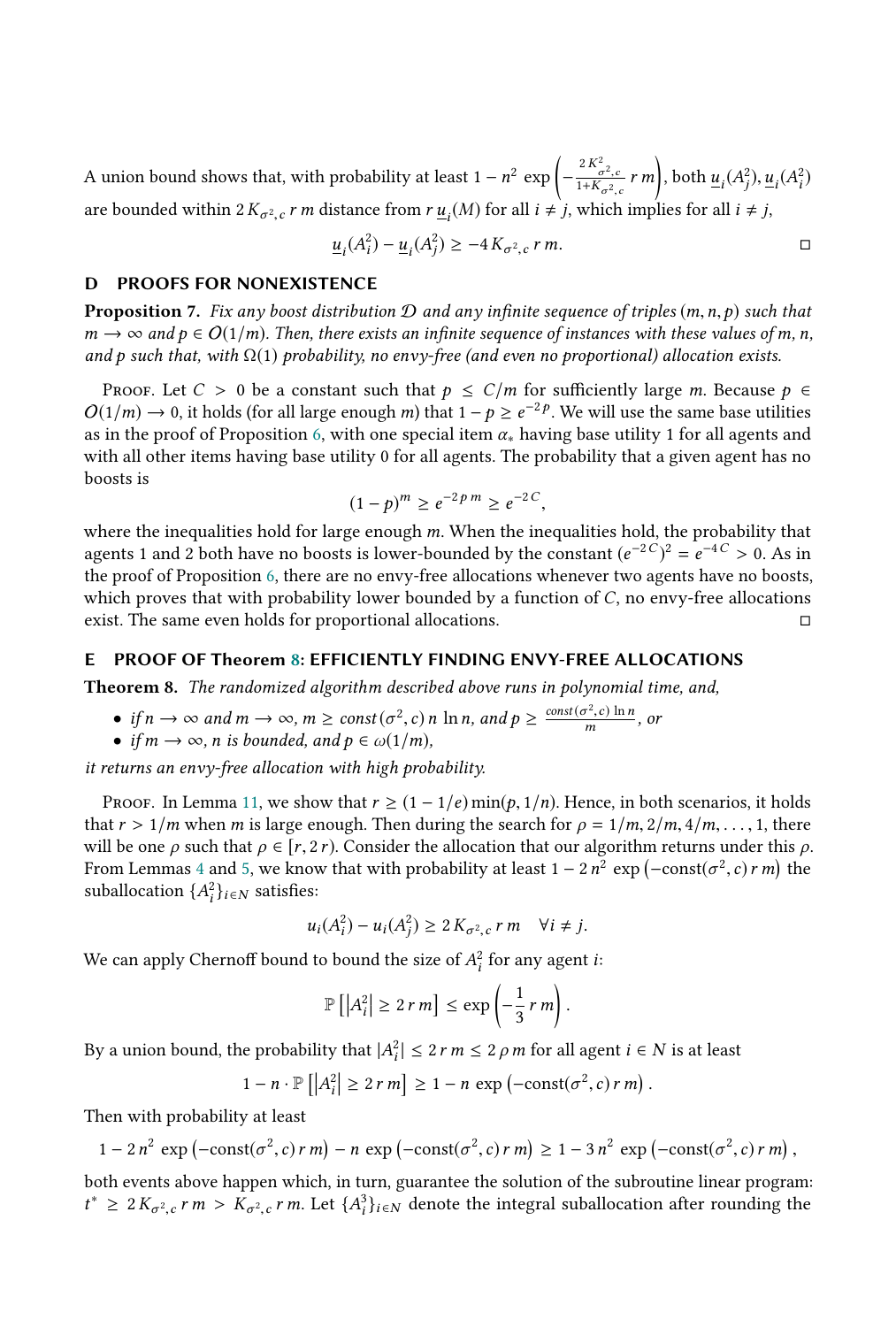fractional s[u](#page-26-0)ballocation. Observe that for any  $i, j, u_i(A_j^3) = \sum_{\alpha \in M} u_i(\alpha) X_{j,\alpha}$  where  $X_{j,\alpha}$  is a random variable that takes value 1 with probability  $x_{j,\alpha}$  and 0 otherwise<sup>9</sup>, thus we have

$$
\mathbb{E}\left[u_i(A_j^3)\right] = \sum_{\alpha \in M} u_i(\alpha) x_{j,\alpha} \le (1+c) \sum_{\alpha \in M} x_{j,\alpha} \le 2(1+c) \rho m,
$$

then we can apply Chernoff bound to bound the random deviations of utilities in rounding step for any  $i, j$ :

$$
\mathbb{P}\left[\left|u_i(A_j^3) - \sum_{\alpha \in M} u_i(\alpha)x_{j,\alpha}\right| \ge \frac{1}{3}K_{\sigma^2,c}r\,m\right] = \mathbb{P}\left[\left|\sum_{\alpha \in M} \frac{u_i(\alpha)}{1+c}X_{j,\alpha} - \frac{1}{1+c}\sum_{\alpha \in M} u_i(\alpha)x_{j,\alpha}\right| \ge \frac{1}{3(1+c)}K_{\sigma^2,c}r\,m\right]
$$
\n
$$
\le 2\,\exp\left(-\frac{1}{3}\cdot\frac{\left(\frac{1}{3(1+c)}K_{\sigma^2,c}r\,m\right)^2}{2\,\rho\,m}\right) \le 2\,\exp\left(-\frac{1}{3}\cdot\frac{\left(\frac{1}{3(1+c)}K_{\sigma^2,c}r\,m\right)^2}{4\,r\,m}\right) = 2\,\exp\left(-\frac{K_{\sigma^2,c}^2}{108(1+c)^2}\,r\,m\right).
$$

Taking a union bound over all pairs  $i \neq j$  then

$$
\left| u_i(A_j^3) - \sum_{\alpha \in M} u_i(\alpha) x_{j,\alpha} \right| \le \frac{1}{3} K_{\sigma^2,c} r \, m, \, \forall i \ne j
$$
  
with probability  $\ge 1 - 2n^2 \exp(-\text{const}(\sigma^2, c) r \, m).$ 

If this holds, we have  $\forall i \neq j$ :

$$
u_i(A_i^3) - u_i(A_j^3) \ge u_i(A_i^3) - \sum_{\alpha \in M} u_i(\alpha) x_{i,\alpha} + \sum_{\alpha \in M} u_i(\alpha) x_{i,\alpha} - \sum_{\alpha \in M} u_i(\alpha) x_{j,\alpha} + \sum_{\alpha \in M} u_i(\alpha) x_{j,\alpha} - u_i(A_j^3)
$$
  
\n
$$
\ge \underbrace{\sum_{\alpha \in M} u_i(\alpha) x_{i,\alpha} - \sum_{\alpha \in M} u_i(\alpha) x_{j,\alpha} - u_i(A_i^3)}_{\ge t^* > K_{\sigma^2,c} r^m} - \underbrace{u_i(A_i^3) - \sum_{\alpha \in M} u_i(\alpha) x_{i,\alpha}}_{\le 1/3 K_{\sigma^2,c} r^m} = \underbrace{\sum_{\alpha \in M} u_i(\alpha) x_{j,\alpha}}_{\le 1/3 K_{\sigma^2,c} r^m} \ge \underbrace{\sum_{\alpha \in M} u_i(\alpha) x_{j,\alpha}}_{\le 1/3 K_{\sigma^2,c} r^m} = \underbrace{\sum_{\alpha \in M} u_i(\alpha) x_{j,\alpha}}_{\le 1/3 K_{\sigma^2,c} r^m} = \underbrace{\sum_{\alpha \in M} u_i(\alpha) x_{j,\alpha}}_{\le 1/3 K_{\sigma^2,c} r^m} = \underbrace{\sum_{\alpha \in M} u_i(\alpha) x_{j,\alpha}}_{\le 1/3 K_{\sigma^2,c} r^m} = \underbrace{\sum_{\alpha \in M} u_i(\alpha) x_{j,\alpha} - u_i(A_i^3)}_{\le 1/3 K_{\sigma^2,c} r^m} = \underbrace{\sum_{\alpha \in M} u_i(\alpha) x_{j,\alpha} - u_i(A_i^3)}_{\le 1/3 K_{\sigma^2,c} r^m} = \underbrace{\sum_{\alpha \in M} u_i(\alpha) x_{j,\alpha} - u_i(A_i^3)}_{\le 1/3 K_{\sigma^2,c} r^m} = \underbrace{\sum_{\alpha \in M} u_i(\alpha) x_{j,\alpha} - u_i(A_i^3)}_{\le 1/3 K_{\sigma^2,c} r^m} = \underbrace{\sum_{\alpha \in M} u_i(\alpha) x_{j,\alpha} - u_i(A_i^3)}_{\le 1/3 K_{\sigma^2,c} r^m} = \underbrace{\sum_{\alpha \in M} u_i(\alpha) x_{j,\alpha} - u_i(A_i^3)}_{\le 1
$$

This happens when the linear program has a solution  $t^* \geq 2K_{\sigma^2,c}r m$  and the deviation from rounding step is bounded which has probability at least  $\cdot$   $\overline{\phantom{a}}$ rounding step is bounded, which has probability at least

$$
1-3 n2 \exp(-\text{const}(\sigma^2, c) r m) - 2 n2 \exp(-\text{const}(\sigma^2, c) r m) \ge 1-5 n2 \exp(-\text{const}(\sigma^2, c) r m).
$$

Then after allocating all the rest of the items (not in  $\{A_j^3\}_{i \in N}$ ) in an EF1 way, the allocation for this specific a quarantees a maximum envy of  $1 - K_{\text{max}} m/3$ . Therefore the algorithm takes the this specific  $\rho$  guarantees a maximum envy of  $1 - K_{\sigma^2,c} r m/3$ . Therefore the algorithm takes the minimum envy over the set of values for a and returns an allocation of envy at most minimum envy over the set of values for  $\rho$ , and returns an allocation of envy at most

$$
1 - K_{\sigma^2, c} \, r \, m/3 \le 1 - K_{\sigma^2, c} \cdot \min(p, 1/n) \cdot m/3
$$

with probability at least

$$
1 - 5 n^2 \exp(-\text{const}(\sigma^2, c) r m) \ge 1 - \exp\left(-\frac{\text{const}(\sigma^2, c) \cdot (1 - 1/e)}{\text{denote this by } E_{\sigma^2, c}} \cdot \min(p, 1/n) \cdot m + 2 \ln n + \ln 5\right).
$$

 $\cdot$  .

Similar to what we did in Section [4.3,](#page-10-1) we can find range of parameters in both scenarios, such that,

$$
E_{\sigma^2,c} \cdot \min(p,1/n) \cdot m - 2 \ln n - \ln 5 \to \infty
$$

for a dominating probability, and

$$
\min(p, 1/n) \cdot m \to \infty
$$

for the envy to vanish.

<span id="page-26-0"></span><sup>&</sup>lt;sup>9</sup>Our rounding only allows one  $X_{j,\alpha}$  among all  $j \in N$  to be rounded to 1, which can be achieved by a roulette-like procedure.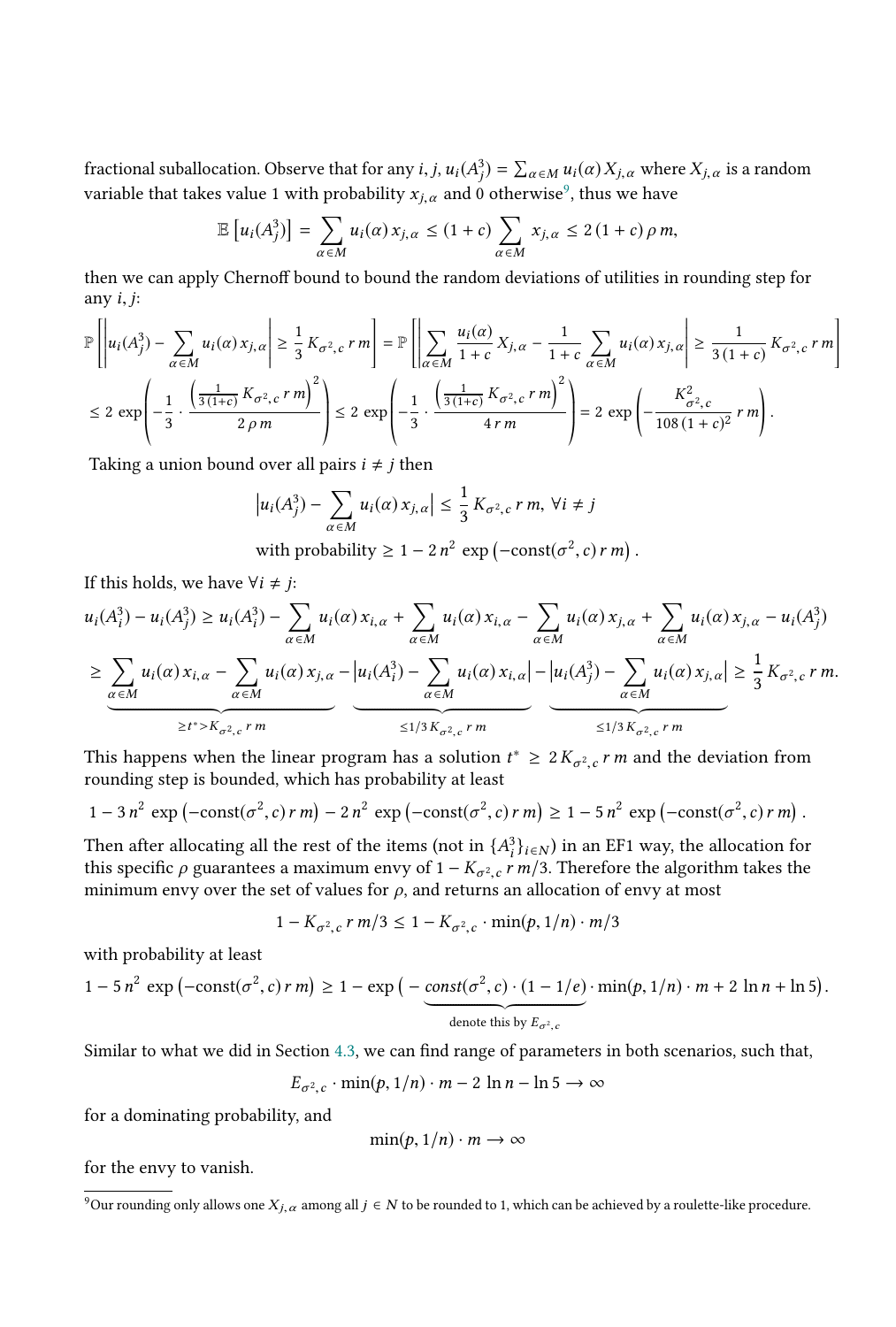In the first scenario, i.e., if  $n \to \infty$ ,  $m \to \infty$ ,  $m \geq 3/E_{\sigma^2,c} n \ln n$ , and  $p \geq \frac{3/E_{\sigma^2,c} \ln n}{m}$ , then  $min(p, 1/n) \ge \frac{3/E_{\sigma^2,c} \ln n}{m}$ , which shows that both terms go to infinity scaling in  $\Omega(\ln n)$ .<br>In the second scenario i.e. if  $m \to \infty$ , n is bounded above, and  $p \in \mathcal{O}(1/m)$ , then  $min(p)$ .

In the second scenario, i.e., if  $m \to \infty$ , *n* is bounded above, and  $p \in \omega(1/m)$ , then  $\min(p, 1/n) \cdot m \in \Omega(1/m)$   $\Theta(1)$ )  $m \to \infty$  and term still goes to infinity when multiplied by a positive constant  $\min(\omega(1/m), \Theta(1))$   $m \to \infty$ , and term still goes to infinity when multiplied by a positive constant and when subtracting  $O(1)$  terms from it.

□

□

#### <span id="page-27-1"></span>F WORST-CASE HARDNESS OF FINDING PROPORTIONAL AND PARETO-OPTIMAL ALLOCATIONS FROM AN ARBITRARY PROPORTIONAL ALLOCATION

Proposition 14. Suppose there was an algorithm that, when provided with a (worst-case) utility profile and a proportional allocation for that utility profile, would return a proportional and Pareto-optimal allocation in polynomial time. Then  $P = NP$ .

Proof. We will prove this by showing a reduction from the NP-complete *partition* problem to this problem. The *partition* problem is the task where given a set of integers  $S = \{p_1, p_2, \ldots, p_k\}$ such that  $\sum_{i=1}^{k} p_i = 2K$ , decide whether S can be partitioned into two subsets  $S_1, S_2$  such that the sum of elements in each subset is exactly K.

For the partition problem, we can construct a corresponding allocation instance (Table [1\)](#page-28-0): 2 agents and  $k + 2$  items, both agent 1 and agent 2 have values  $p_i$  ( $i = 1, 2, \ldots, k$ ) for the first k items. For the last two items, which we denote as  $\alpha$  and  $\beta$ , agent 1 has value K for both of them while agent 2 has value  $K + 1/2$  for  $\alpha$  and  $K - 1/2$  for  $\beta$ . Let M denote the set of items. The allocation  $\mathcal{A}_0$ :  $A_1^0 = {\alpha_1, \alpha_2, ..., \alpha_k}, A_2^0 = {\alpha, \beta}$  is proportional since  $u_1(A_1^0) = u_2(A_2^0) = 1/2 \cdot u_1(M) =$ <br>1/2,  $u_2(M)$ . We provide such allocation to the algorithm and the algorithm returns a proportional  $\frac{1}{2}$  ·  $u_2(M)$ . We provide such allocation to the algorithm and the algorithm returns a proportional<br>and Pareto-optimal allocation  $\mathcal{A}$  : A. A. We state that  $\alpha \in A_2$  and  $\beta \in A_1$  if and only if the and Pareto-optimal allocation  $\mathcal{A} : A_1, A_2$ . We state that  $\alpha \in A_2$  and  $\beta \in A_1$  if and only if the partition problem is a true instance, i.e., an equal partition exists.

 $\Rightarrow$ : If  $\alpha \in A_2$  and  $\beta \in A_1$ , since  $u_i(A_i) \geq 1/2 \cdot u_i(M) = 2K$  for  $i = 1, 2$ , we have  $u_1(A_1/\{\beta\}) \geq K$ and  $u_2(A_2/\{\alpha\}) \geq K - 1/2$ . For the items in  $A_1/\{\beta\}$  and  $A_2/\{\alpha\}$  all have integer values, then it can only be that  $u_1(A_1/\{\beta\}) = u_2(A_2/\{\alpha\}) = K$ . Note that  $A_1/\{\beta\}, A_2/\{\alpha\}$  is a partition of the first k items, this result suggests that there is a partition of  $S$  into two subsets that both have summation of K.

 $\Leftarrow$ : If S can be partitioned into two subsets that both have summation of K over all elements, then there is an allocation  $\mathcal{A}_1 : A_1^1, A_2^1$ . It gives the first k items to two agents according to the partition of  $S$  as to agent 2 and  $\beta$  to agent 1. Then this allocation results in  $\mu(A^1) = K \mu(A^1) = K + 1/2$ of S,  $\alpha$  to agent 2 and  $\beta$  to agent 1. Then this allocation results in  $u_1(A_1^1) = K$ ,  $u_2(A_2^1) = K + 1/2$ .<br>Now let's consider the allocation of  $\alpha$  and  $\beta$  in  $\beta$ . If  $\alpha$  and  $\beta$  are allocated to the same agent, t Now let's consider the allocation of  $\alpha$  and  $\beta$  in  $\beta$ . If  $\alpha$  and  $\beta$  are allocated to the same agent, then all the rest of the utilities must go to the other agent so that their utility will be at least  $K$ , then this allocation results in utility K for both agents, which is Pareto dominated by our previous  $\mathcal{A}_1$ , contradicting to the fact that  $\mathcal A$  is Pareto-optimal. If  $\alpha$  goes to agent 1 and  $\beta$  goes to agent 2 in A, then by switching  $\alpha$  to agent 2 and  $\beta$  back to agent 1, agent 2 will have 1/2 more utility while agent 1's utility remains the same. Hence the allocation after the switch Pareto dominates  $\mathcal{A}$ , contradicting to the fact that  $A$  is Pareto-optimal. Therefore it is only possible that  $\alpha$  goes to agent 2 and  $\beta$  goes to agent 1 in  $\mathcal{A}$ .

Hence if exists, the algorithm can solve *partition* problem, from hardness of which we get  $P = NP$ .

<span id="page-27-0"></span>G MIXED MANNA AND MIXED BOOSTS

In this manuscript we assumed that all items are goods, meaning that their values are nonnegative. One may also consider *chores*, which are items of negative value (that nevertheless must be allocated). The most general setting (for additive valuation functions) is that of a *mixed manna*, in which some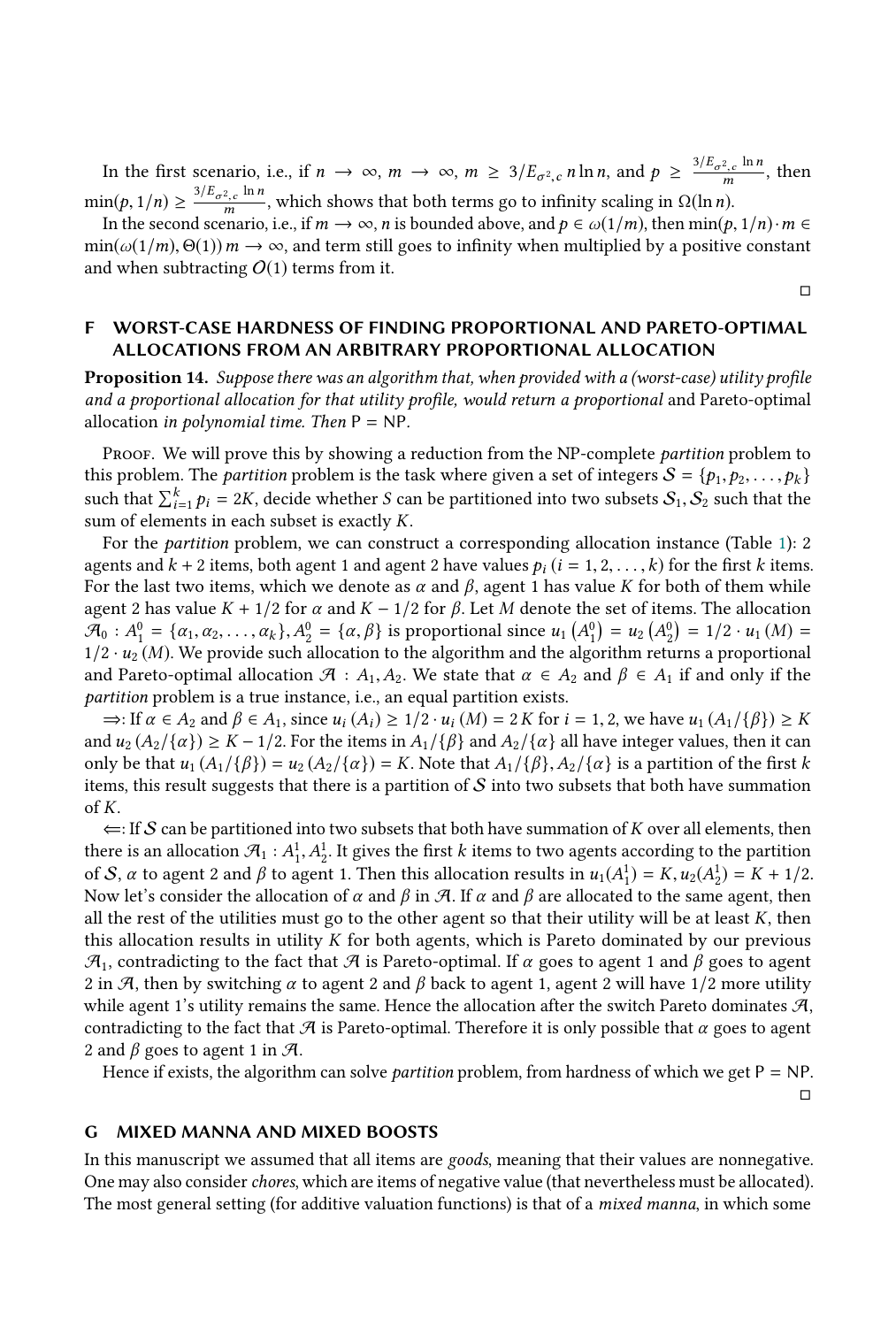| Agent $i \quad u_i(\alpha_1) \quad u_i(\alpha_2) \quad \cdots \quad u_i(\alpha_k) \quad u_i(\alpha)$ |                 |                 |          |       |                     | $u_i(\beta)$ |  |
|------------------------------------------------------------------------------------------------------|-----------------|-----------------|----------|-------|---------------------|--------------|--|
|                                                                                                      | $p_1$           | $p_{2}$         | $\cdots$ | $p_k$ | K                   |              |  |
|                                                                                                      | $\mathcal{D}_1$ | $\mathcal{D}_2$ | $\cdots$ | $p_k$ | $K + 1/2$ $K - 1/2$ |              |  |
| Table 1. Allocation instance for partition problem.                                                  |                 |                 |          |       |                     |              |  |

<span id="page-28-0"></span>items may be goods and other may be chores (and moreover, the same item might be regarded as a good by one agent and as a chore by another agent). In worst case scenarios, fair allocation in settings of mixed manna is more challenging than fair allocation of goods [\[11\]](#page-17-25). However, our results for the smoothed model easily extend to the mixed manna setting (in which the base value of every item is in the range [−1, <sup>1</sup>]). In fact, no part of our analysis made use of an assumption that item values are non-negative. A minor issues is that, when mixed manna are involved, the allocation produced by round robin might not satisfy EF1 (i.e., agent i might envy agent j even when any one item from agent *j*'s bundle is removed), but satisfies a related property (*i* does not envy *j* when one good from *j*'s bundle and one chore from *i*'s bundle are both removed). However, this technical distinction has no effect on our analysis.

As our manuscript focused on goods, it was natural to require that boosts are positive, rather than of mixed sign, because adding a negative boost to a good might create a chore. When moving to mixed manna, it becomes natural to also allow the boosts to be of mixed sign, sometimes positive, sometimes negative. We refer to this setting as that of mixed boosts. We now explain how the mixed boosts setting can be reduced to that of positive boosts.

When boosts were positive, the probabilistic model for adding noise to base values involved two parameters, the boost probability  $p$  and the boost distribution  $D$ . The separation into two parameters was done so as to illustrate that even if  $p$  is very small (and hence the boosted valuation function agrees with the base valuation function on most items), the results still hold. However, from a mathematical point of view, the parameter  $p$  is redundant. It can be incorporated into the boost distribution  $\mathcal{D}$ , creating a boost distribution  $\mathcal{D}^p$  which is 0 with probability 1 − p and distributed like  $\mathcal D$  with probability  $p$ . For goods, we assumed that the boost  $\mathcal D^p$  is non-negative and supported on  $[0, c]$ . For mixed manna, we allow mixed boosts, and  $\mathcal D^p$  is supported on  $[-c, c]$ and supported on [0, c]. For mixed manna, we allow mixed boosts, and  $\mathcal{D}^p$  is supported on  $[-c, c]$ .<br>This mixed boosts setting is reducible to the positive boost setting as follows. Subtract c from all This mixed boosts setting is reducible to the positive boost setting as follows. Subtract  $c$  from all base values (we do not care if this causes base values to become negative, as we are dealing with the case of mixed manna), and change the boost distribution to  $\mathcal{D}_c^p = \mathcal{D}^p + c$ , which is supported<br>on the non-negative interval [0, 2c] on the non-negative interval [0, <sup>2</sup>c].

The reduction from mixed boosts to non-negative boosts does not preserve  $p$  (the probability of nonzero boost). The probability that  $\mathcal{D}_{c}^{p}$  outputs a strictly positive boost (which we denote here by  $p'$ ) is the probability that the original distribution  $\mathcal{D}_{c}^{p}$  has value strictly larger than  $\mathcal{L}_{$ here by p') is the probability that the original distribution  $\mathcal{D}^p$  has value strictly larger than  $-c$ , and not the probability that  $\mathcal{D}^p$  has non-zero value. When using our reduction to transfer results and not the probability that  $\mathcal{D}^p$  has non-zero value. When using our reduction to transfer results from the non-negative boosts case to the mixed boosts case, the parameter  $p$  that appeared in the non-negative boosts case is replaced by  $p'$ . Unlike  $p$ , which is a parameter of intrinsic interest<br>(specifying the probability with which the base value is boosted) the parameter  $p'$  does not appear (specifying the probability with which the base value is boosted), the parameter  $p'$  does not appear to have intrinsic interest (for most natural choices of mixed sign boost distributions,  $p'$  will be to have intrinsic interest (for most natural choices of mixed sign boost distributions,  $p'$  will be close to 1 or even 1. For this reason, when considering mixed boosts it may be preferable to close to 1, or even 1. For this reason, when considering mixed boosts, it may be preferable to ignore  $p'$  completely, and instead express bounds as functions of other parameters associated<br>with  $\mathcal{D}^p$  Specifically our analysis (when yieved this way) shows that the relevant parameters with  $\mathcal{D}_{c}^{p}$ . Specifically, our analysis (when viewed this way) shows that the relevant parameters are c (determining the range of the support), the expected highest value among *n* independent<br>draws from  $\Omega^p$  and the expected value of a single draw from  $\Omega^p$ . The gap between these last two draws from  $\mathcal{D}_c^p$ , and the expected value of a single draw from  $\mathcal{D}_c^p$ . The gap between these last two